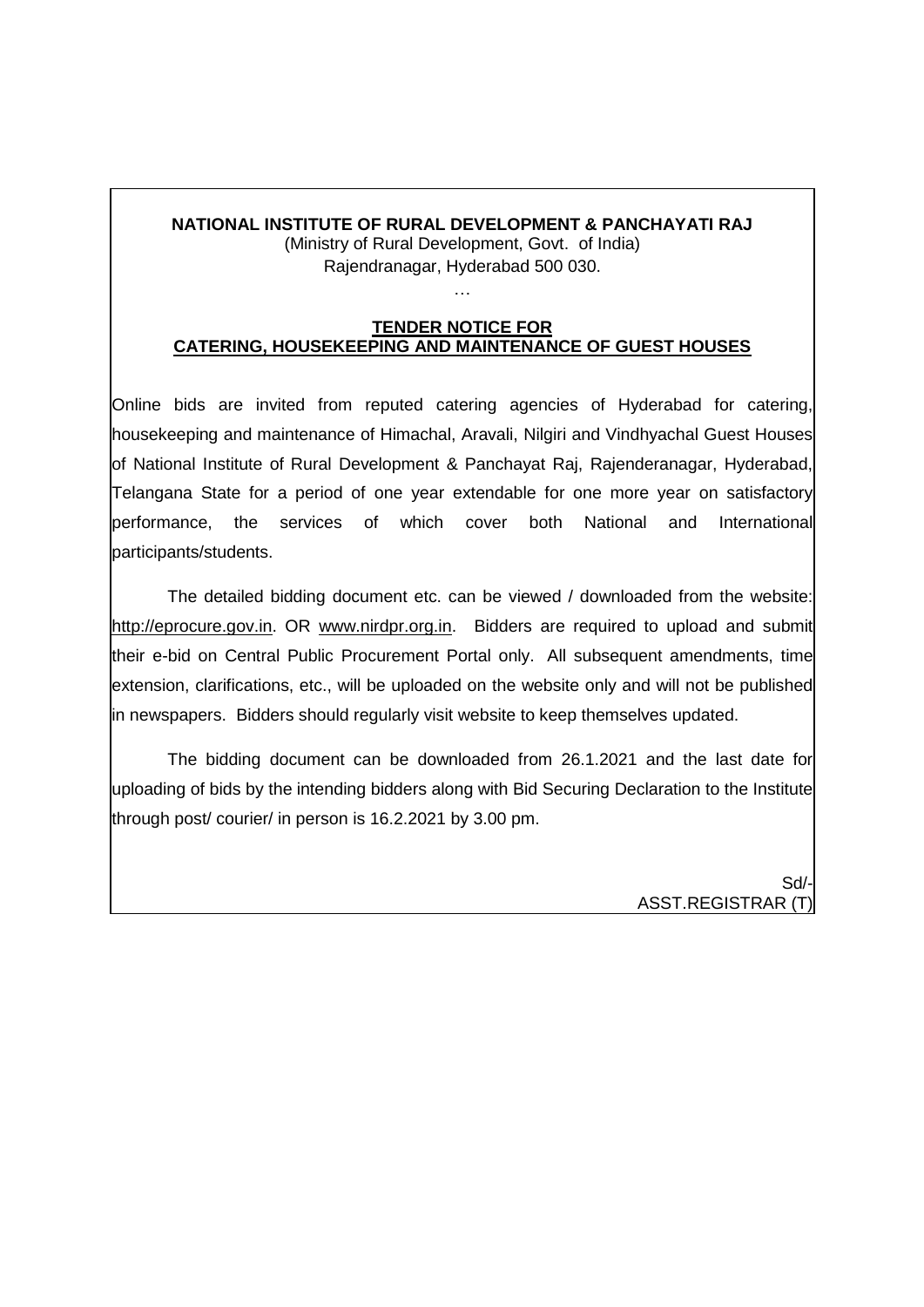#### **NATIONAL INSTITUTE OF RURAL DEVELOPMENT & PANCHAYATI RAJ**

(Ministry of Rural Development, Govt. of India) Rajendranagar, Hyderabad - 500030.

### **TENDER NOTICE FOR CATERING, HOUSEKEEPING AND MAINTENANCE OF GUEST HOUSES**

...

- 1. On-line bids (techno-commercial) are invited under two bid system for "Catering, housekeeping and maintenance of Himachal, Aravali, Nilgiri and Vindhyachal Guest Houses" at NIRDPR, Rajendranagar, Hyderabad – 500 030, Telangana State..
- 2. Tender document may be downloaded from Central Public Procurement (CPP) Portal https://eprocure.gov.in. The time schedule for the tendering activities shall be as under:

| i.   | Date of notification of tender notice on CPP 26.1.2021             |                                        |
|------|--------------------------------------------------------------------|----------------------------------------|
|      | Portal / publication in the newspaper                              |                                        |
| lii. | <b>Pre Bid Conference</b>                                          | 5.2.2021 at 3.00 PM                    |
|      |                                                                    |                                        |
|      |                                                                    |                                        |
| iii. | Last date of uploading of the bids by the                          |                                        |
|      | intending bidders along with Bid Securing                          | 16.2.2021by 3.00 PM                    |
|      | Declaration form                                                   |                                        |
| iv.  | <b>Bid Securing Declaration Form</b>                               | As per Annexure-IX                     |
|      |                                                                    |                                        |
| v.   | Date of downloading of technical bids received 17.2.2021 at 3.00PM |                                        |
|      | on-line by the last date and time                                  |                                        |
| vi.  | Date of downloading of financial bids                              | be notified later to only those<br>To  |
|      |                                                                    | bidders who qualify in technical bids. |
| vii. | <b>Tendering Authority</b>                                         | Assistant Registrar (T)                |
|      |                                                                    | National<br>Institute<br>Rural<br>of   |
|      |                                                                    | Development & Panchayati Raj           |
|      |                                                                    | Rajendranagar, Hyderabad-500<br>030    |
|      |                                                                    | Tel. 040-24008405                      |

- 3. Bids shall be submitted online only at CPP website: **https://eprocure.gov.in.**
- 4. Not more than one tender shall be submitted by one contactor or contractors having business relationship. Under no circumstance will father and his son(s) or other close relations who have business relationship with one another (i.e. when one or more partner(s)/director(s) are common) be allowed to tender for the same contract as separate competitors. A breach of this condition will render the tenders of both parties liable for rejection.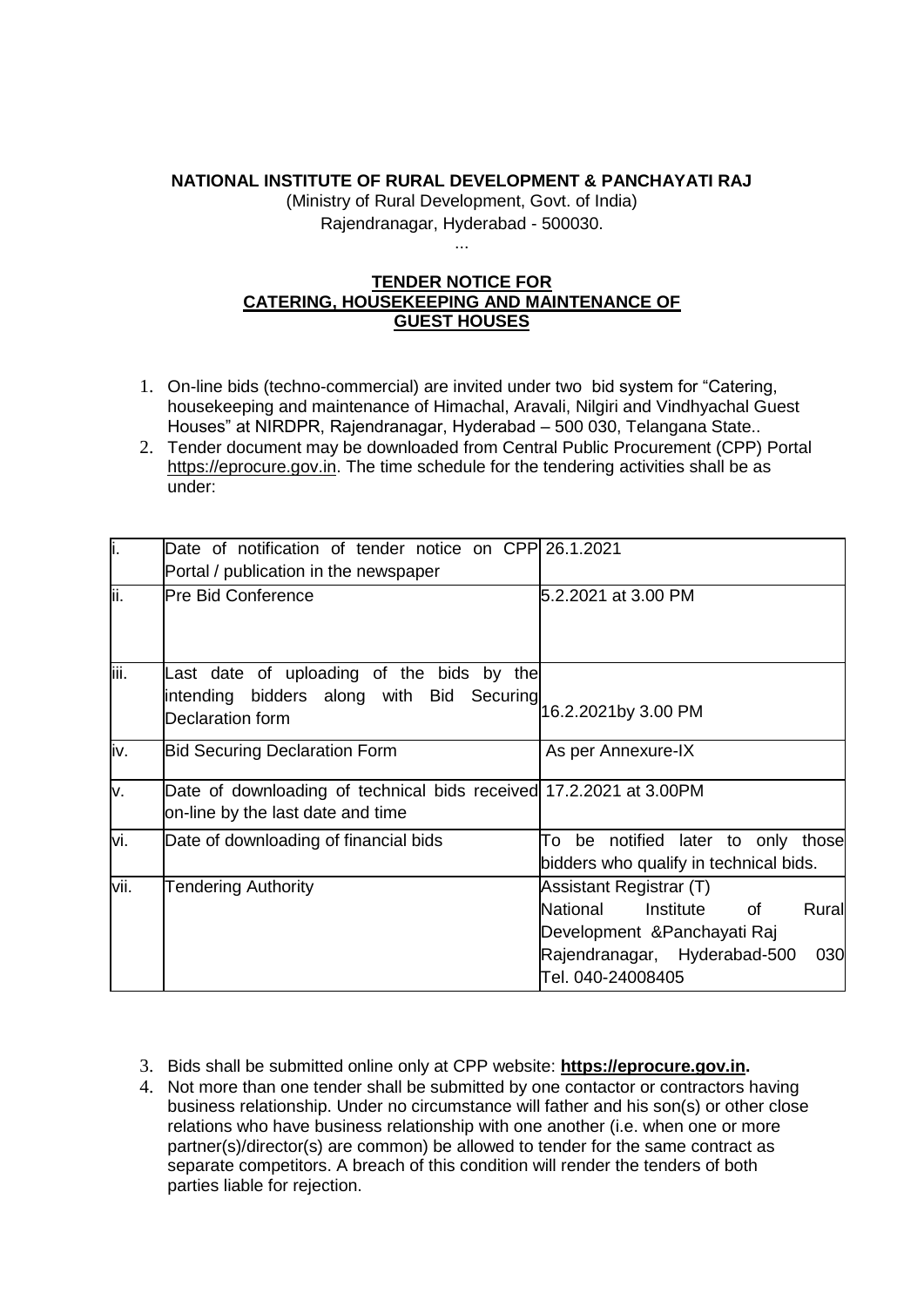- 5. The Hard Copy of bid securing declaration form as per ANNEXURE-IX original copy of affidavits, and credit facility certificate must be delivered to the Asst. Registrar (T), NIRDPR, Rajendranagar, Hyderabad – 500030 on or before bid opening date/time as mentioned in critical date sheet.
- 6. Bids will be opened online as per date/time as mentioned in the **Tender Critical Date Sheet** at Central Public Procurement Portal (https://eprocure.gov.in). After online opening of Technical-Bid the results of their qualification as well as Price-Bid opening will be intimated later.

# 7. **Submission of Tender**

-

The tender shall be submitted online in two parts, viz., technical bid (Annexure-I) and financial bid (Annexure-II). The offers submitted by Telegram/Fax/email shall not be considered. No correspondence will be entertained in this matter.

8. **Instructions to Bidders for submission of Online Bids are detailed in Annexure –IV. Any assistance needed can be obtained from tendering authority.**

- **9. Eligibility Criteria for Himachal, Aravali, Nilgiri and Vindhyachal Guest Houses**:
- a. Must be a reputed Caterer/Firm/Organization having proven track record and registered/licensed for providing catering, housekeeping and maintenance services either together for all services or separately for each services either together for all services or separately for each service. GST implication must be kept in mind while registering for the services so that only minimum applicable rates are attracted to the employer.
- b. Must have at **least 3 years' experience** in catering and housekeeping/ boarding and lodging in training institutions/educational institutions / Universities /hospitals/guest houses of public or private institutions or industries subject to the condition that any single such organization should have minimum 150 rooms (single or double) in any particular location for which the services rendered. The contractor should be in a position to cater upto 500 persons at any point of time and should have experience of the same. Proof of the same should be enclosed.
- c. Must have had an annual turnover **of not less than Rs. 2.5 crores for rendering such** catering, housekeeping and maintenance services for the past three years.
- d. Must have the experience of having single order of Rs. 2 crores or two orders of Rs. 1 crore each or three orders of Rs. 80 lakhs each from government/autonomous bodies/PSUs. These orders must be completed before the date of issue of tender. Proof of the same should be enclosed.

Based on the information provided by the bidder(s), marks will be provided by the Technical Evaluation Committee for the technical capabilities of each bidder as per the weightages given below: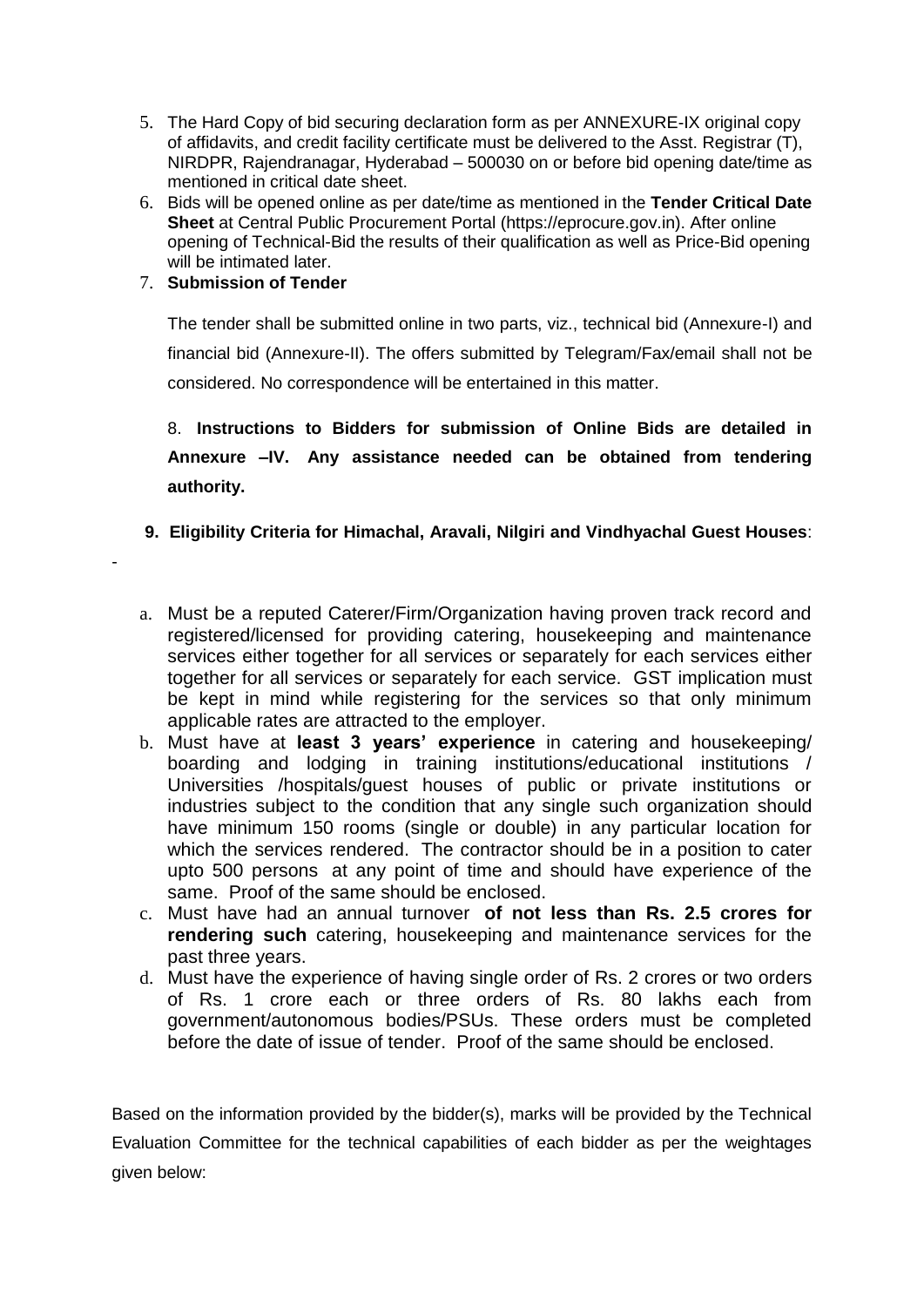| SI.            | Parameters                                                                                                                                                                                                                                                                                                                                                                                                                                                                                                                                                                                                                                                                                                                                                                                                                                                                                                                                                                                                                                                                                                                                                                                                                                                                                     | Maximum marks |
|----------------|------------------------------------------------------------------------------------------------------------------------------------------------------------------------------------------------------------------------------------------------------------------------------------------------------------------------------------------------------------------------------------------------------------------------------------------------------------------------------------------------------------------------------------------------------------------------------------------------------------------------------------------------------------------------------------------------------------------------------------------------------------------------------------------------------------------------------------------------------------------------------------------------------------------------------------------------------------------------------------------------------------------------------------------------------------------------------------------------------------------------------------------------------------------------------------------------------------------------------------------------------------------------------------------------|---------------|
| No.            |                                                                                                                                                                                                                                                                                                                                                                                                                                                                                                                                                                                                                                                                                                                                                                                                                                                                                                                                                                                                                                                                                                                                                                                                                                                                                                |               |
| 1 <sub>1</sub> | Financial turnover in last 3 years (20 marks)                                                                                                                                                                                                                                                                                                                                                                                                                                                                                                                                                                                                                                                                                                                                                                                                                                                                                                                                                                                                                                                                                                                                                                                                                                                  | 20 marks      |
|                | (Average turnover in the last three consecutive years, as<br>reported in the audited financial statements will be considered).<br>(Rs. 2.50 crores to Rs. 5.00 crores = 2marks; Rs. 5.00<br>crores to 7.50 crores = 4 marks; Rs 7.50 crores to 10 crores =<br>6 marks and Rs. 10 crores and above $= 8$ marks)<br>Total marks are subject to maximum 20                                                                                                                                                                                                                                                                                                                                                                                                                                                                                                                                                                                                                                                                                                                                                                                                                                                                                                                                        |               |
| 2.             | Experience in similar nature of work in last 3 years (20 marks)<br>Copy of work order for providing similar work of having 150<br>rooms in any single organisation (in government training<br>institutions/educational institutions/ Universities /hospitals/guest<br>houses of public or private institutions or industries) = $3$ marks;<br>(work order copy in letter head with verifiable contact details<br>should be submitted with Technical Bid).<br>Copy of work order for providing similar work of having 151 to<br>200 rooms in any single organisation (in government training<br>institutions/educational institutions/ Universities /hospitals/guest <sup> 20</sup> marks<br>houses of public or private institutions or industries) = $7$<br>marks) (work order copy in letter head with verifiable contact<br>details should be submitted with Technical Bid).<br>Copy of work order for providing similar work of having<br>and above rooms in any single organisation (in<br>200<br>institutions/educational<br>institutions/<br>government training<br>Universities /hospitals/guest houses of public or private<br>institutions or industries) = 10 marks) (work order copy in letter<br>head with verifiable contact details should be submitted with<br>Technical Bid). |               |
| 3.             | Copy of work order for providing similar work and catered upto<br>500 persons at any point of time = 5 marks for each work<br>order. (work order copy with completion certificate in letter<br>head with verifiable contact details should be submitted with<br>Technical Bid).<br>Copy of work order for providing similar work and catered<br>500 and above persons at any point of time = 15 marks for<br>each work order. (work order copy with completion certificate<br>in letter head with verifiable contact details should be submitted<br>with Technical Bid).                                                                                                                                                                                                                                                                                                                                                                                                                                                                                                                                                                                                                                                                                                                       | 20 marks      |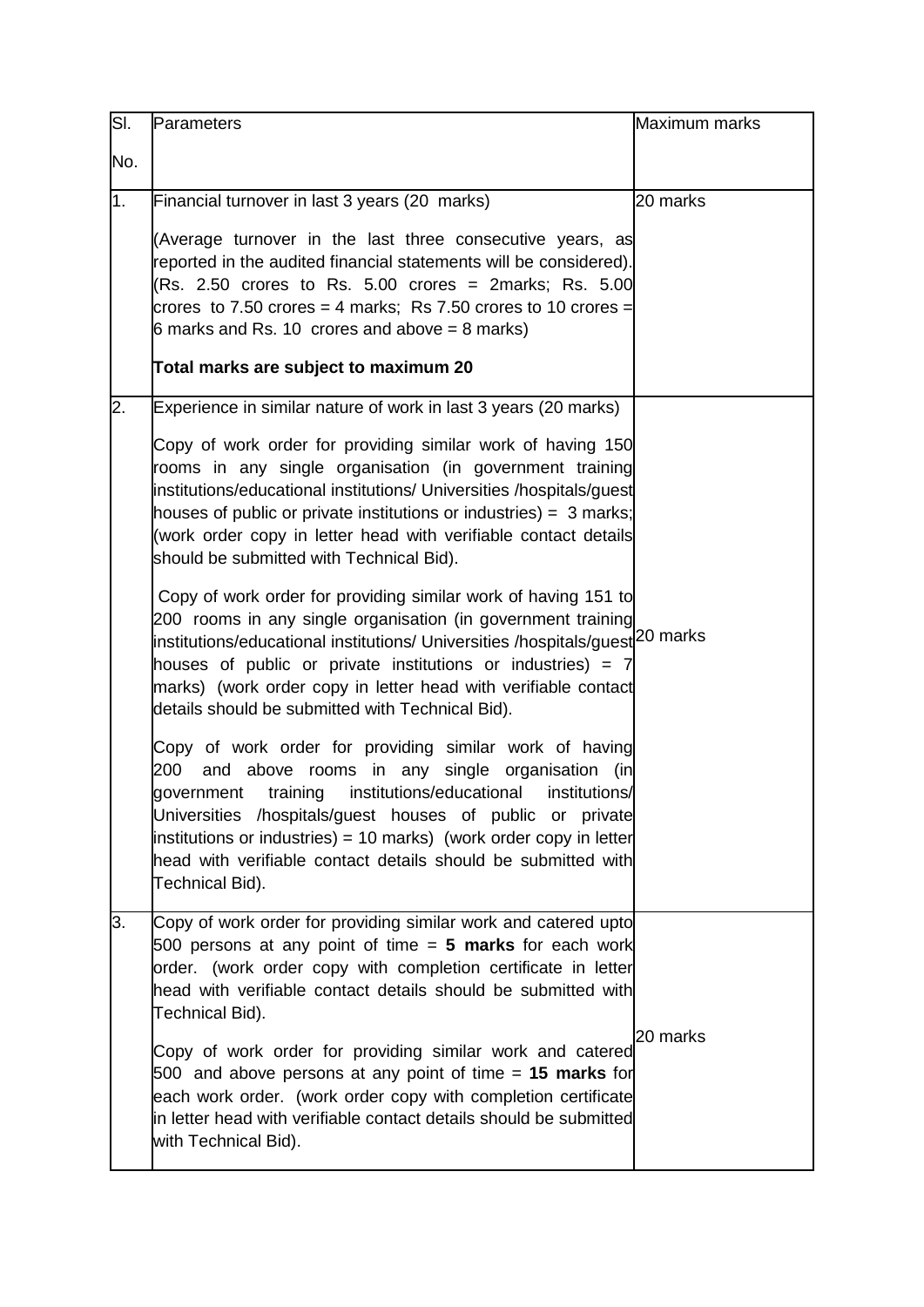|    | Total marks are subject to maximum 20                                                                                                                                                                                                                                                                                                                                                                                                                                                                                                                                     |          |
|----|---------------------------------------------------------------------------------------------------------------------------------------------------------------------------------------------------------------------------------------------------------------------------------------------------------------------------------------------------------------------------------------------------------------------------------------------------------------------------------------------------------------------------------------------------------------------------|----------|
| 4. | Pan India Existence:                                                                                                                                                                                                                                                                                                                                                                                                                                                                                                                                                      | 20 marks |
|    | IFor 2 states in India  5 marks                                                                                                                                                                                                                                                                                                                                                                                                                                                                                                                                           |          |
|    | More than 2 and upto 4 states  10 marks                                                                                                                                                                                                                                                                                                                                                                                                                                                                                                                                   |          |
|    | More than 4 and upto 6 states  15 marks                                                                                                                                                                                                                                                                                                                                                                                                                                                                                                                                   |          |
|    | More than 6 states and above  20 marks                                                                                                                                                                                                                                                                                                                                                                                                                                                                                                                                    |          |
| 5. | Work completion certificate issued by previous clients in last 3<br>years:<br>Copy of work completion certificate from government training<br>institutions/educational<br>institutions<br>$\prime$<br>Universities<br>/hospitals/guest houses of public or private institutions or $ _{20\text{ marks}}$<br>industries (pertaining to atleast 150 rooms and catered upto<br>500 and above persons at any point of time) should be<br>enclosed. Work completion certificate should be in the<br>letterhead of the clients with verifiable contact details: 5 marks<br>each |          |
|    | Any work completion certificate without contact details<br>land not in letter head of the client would not bel<br>considered)<br>Total marks are subject to maximum 20                                                                                                                                                                                                                                                                                                                                                                                                    |          |
|    | Total marks <sup>100</sup>                                                                                                                                                                                                                                                                                                                                                                                                                                                                                                                                                |          |

Note: A minimum of 60% marks (of which at least 10 marks should have been scored from S.No.3 of the above table) out of 100 marks, in technical bid evaluation is required to be eligible for participating in price bid.

10. The tenderer should quote rates on "per head per day" basis in Part – II (Financial Bid) in case of catering services.

11. Bidders must submit all relevant documentary evidence required to demonstrate their eligibility for the proposed tender.

### 12. **Bid Securing Declaration as per Annexure-IX.**

13. The rates quoted should be **exclusive of GST**. The tax amount (pertaining to NIRDPR) will be reimbursed after making payment to the concerned authorities and on submission of the original receipt.

14. The contract will be valid for a period of one year and further extendable as per Institute's requirement.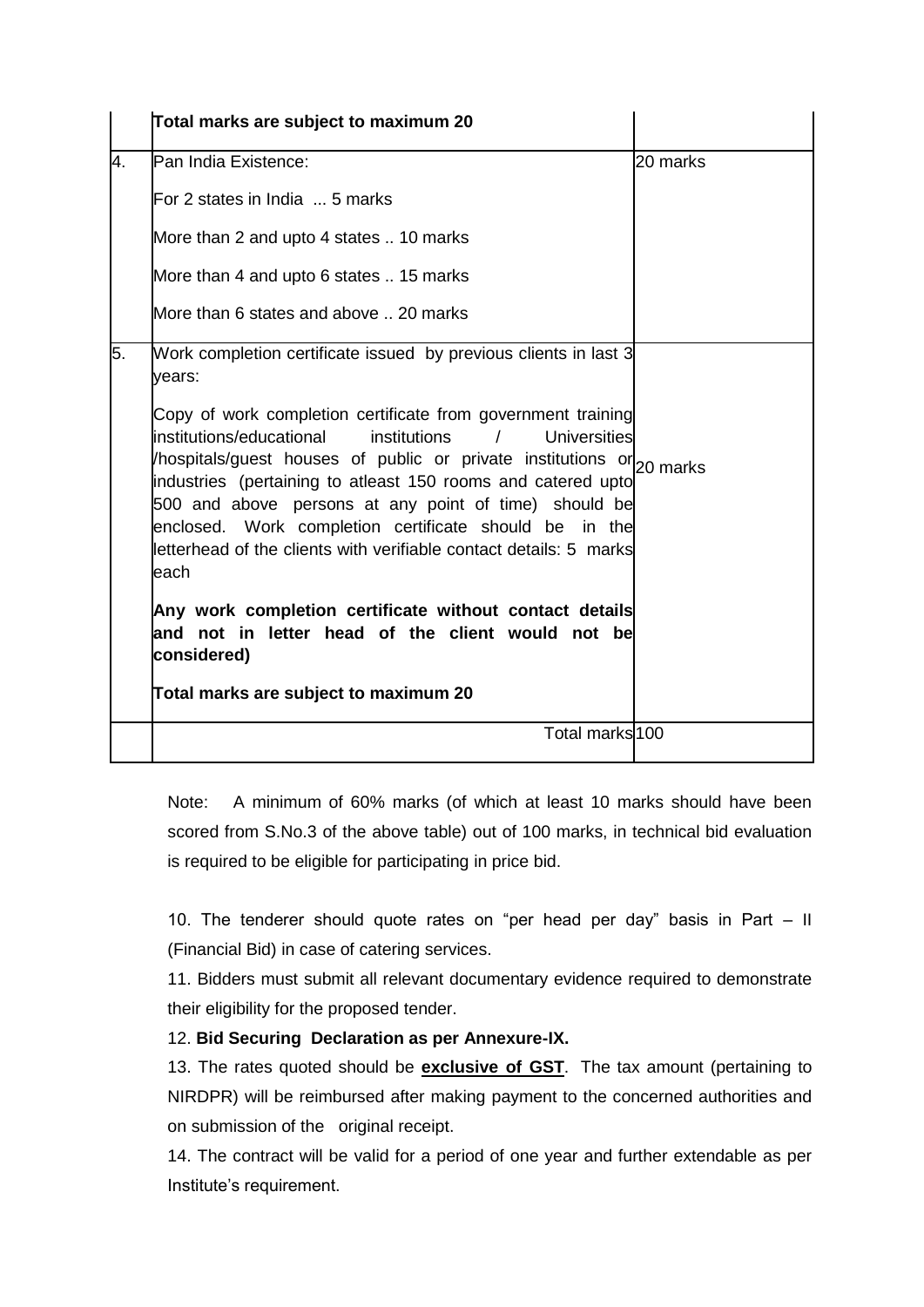15. The Institute reserves the right to terminate the contract, if the performance of the contractor is found to be unsatisfactory during the validity of the contract period.

- 16. Pre-bid meeting may be called by the Institute and the outcome of the pre-bid meeting shall be part and parcel of the tender document.
- 17. **Director General NIRDPR reserves the right to accept or reject all the tender(s) without assigning any reasons whatsoever.**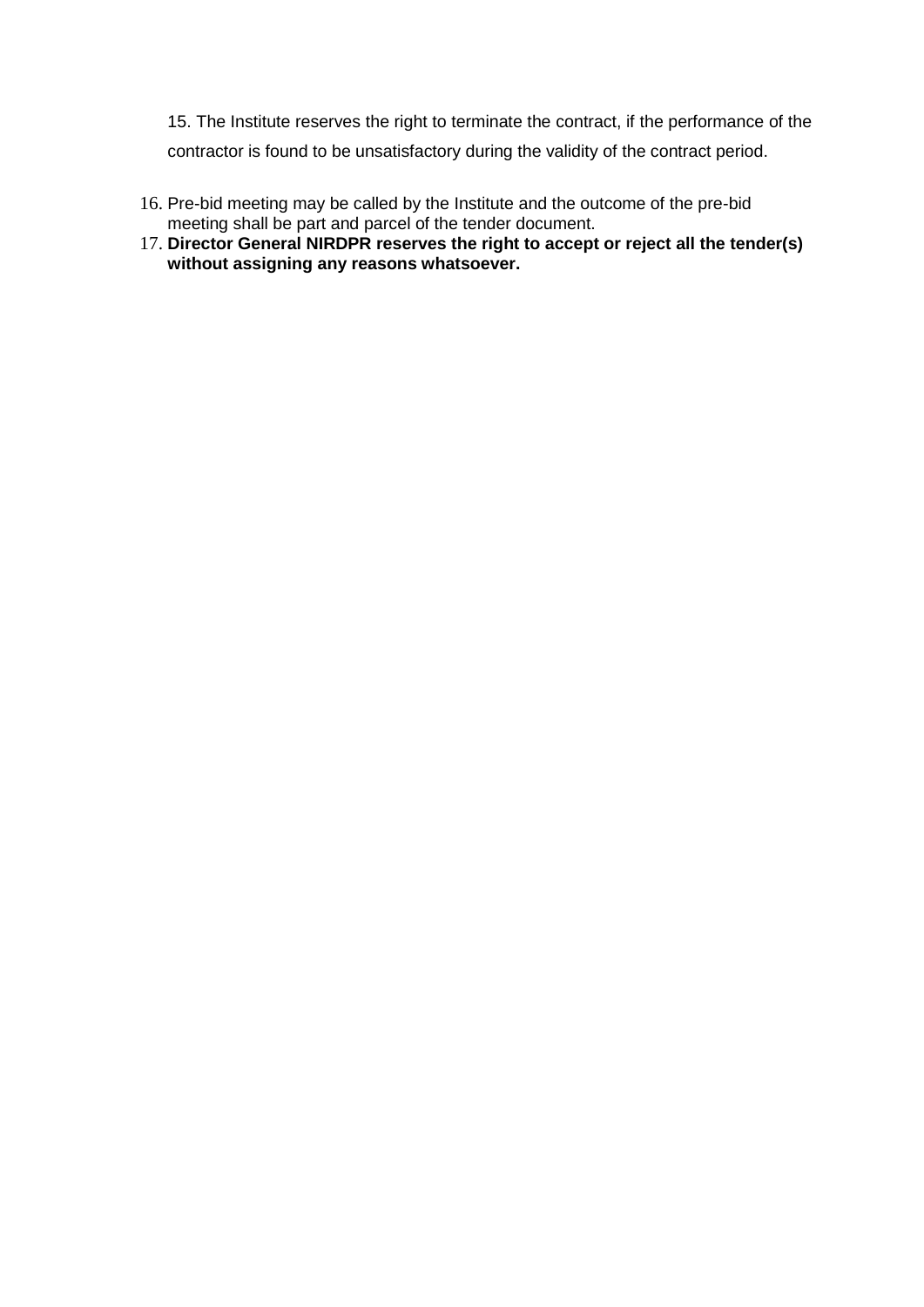### **NATIONAL INSTITUTE OF RURAL DEVELOPMENT & PANCHAYATI RAJ**

(Ministry of Rural Development, Govt. of India) Rajendranagar, Hyderabad - 500030.

### … **TENDER NOTICE FOR CATERING, HOUSEKEEPING AND MAINTENANCE OF GUEST HOUSES** *TERMS AND CONDITIONS*

### **SCOPE OF THE WORK**

#### **A. CATERING SERVICES**

1. The contractor shall arrange for cooking & services of food on daily basis for any number of participants depending upon the attendance/occasion as decided by the Institute's representative from time to time. There may be variation in number depending upon the programs conducted in the institute. The charges for catering services by the caterer shall be on per head per day basis for the participants and guests staying for an entire day. Where a guest stays for only a part of the day or only avails catering services, the catering charges shall be on per head per meal basis.

2. The details of daily schedule of the Dining Hall timing will be normally as follows, however they may be changed as per requirement and during important meetings and programs contractor may be asked to make special arrangements as per the requirement of NIRDPR.

| Bed tea/coffee                                                                                           |                          | Between 6.00 am and 7.00 am   |  |
|----------------------------------------------------------------------------------------------------------|--------------------------|-------------------------------|--|
| <b>Breakfast</b>                                                                                         | $\overline{\phantom{a}}$ | Between 7.45 am and 9.00 am   |  |
| Forenoon tea/coffee/milk                                                                                 | $\blacksquare$           | Between 10.45 am and 11.30 am |  |
| (Along with two millet cookies or two biscuits (salted/cookies/ cream/ chocolate/<br>butter) or namkeen. |                          |                               |  |
| Lunch                                                                                                    | -                        | Between 1.00 pm and 2.00 pm   |  |
| Afternoon tea/coffee/milk                                                                                | $\overline{\phantom{a}}$ | Between 3.00 pm and 3.45 pm   |  |
| (Along with two millet cookies or two biscuits (salted/cookies/cream/chocolate/ butter)<br>or namkeen.   |                          |                               |  |

| Evening tea | $\sim$        | Between 5.15 pm and 6.15 pm  |
|-------------|---------------|------------------------------|
| Dinner      | $\sim$ $\sim$ | Between 8.00 pm and 10.00 pm |

#### **Note: The contractor should keep open the dining hall round the clock.**

**In case the participants arrived in Guest House beyond the above timings, due to delay in trains/ Flights/field visits, the contractor should provide breakfast/lunch/dinner.**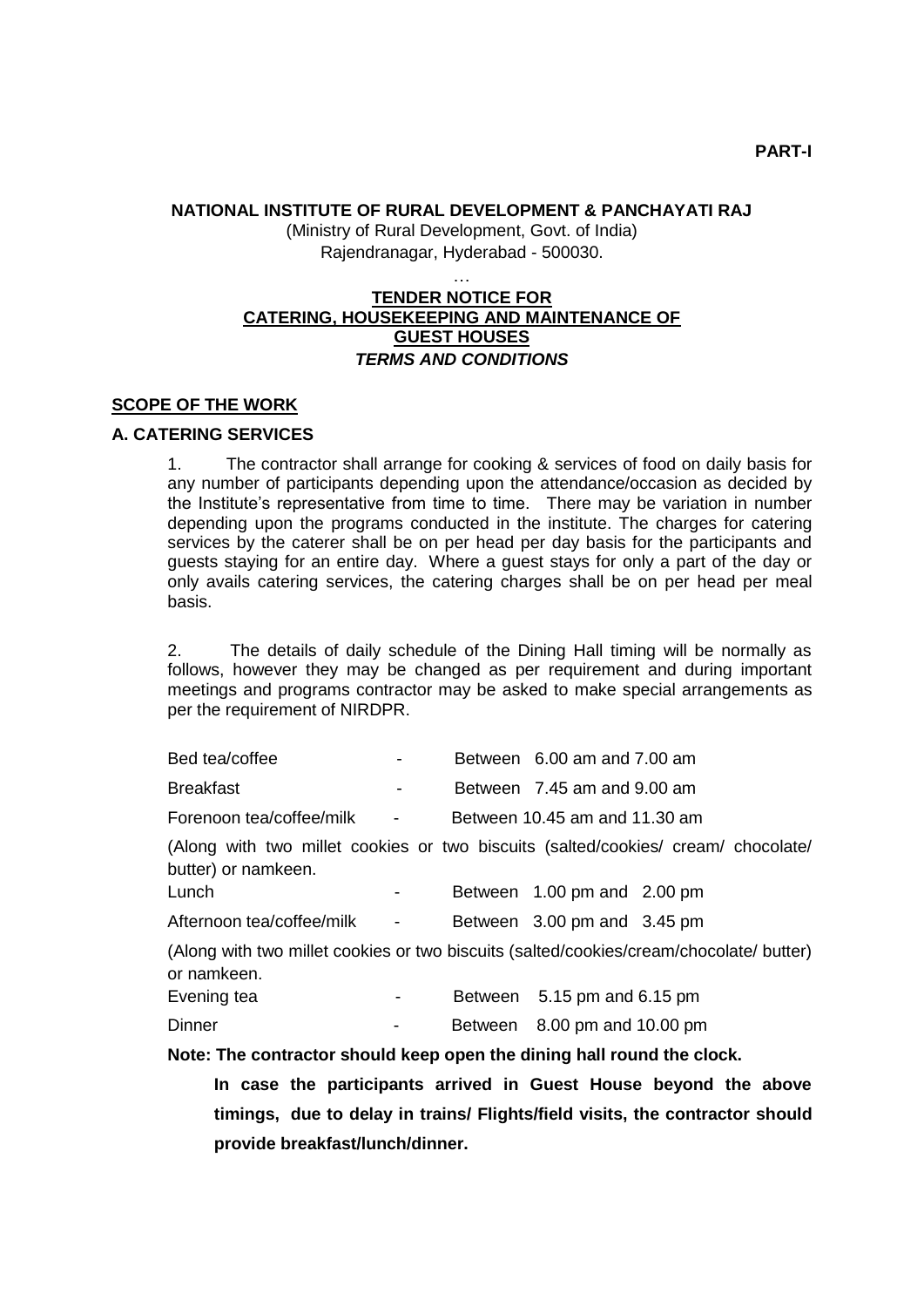#### *Service of the food*

- 3. The service of the food is normally done in the respective dining halls of Himachal/Aravali and Nilgiri Guest houses or any other designated place as per instructions of Institute's authorized representative.
- 4. The contractor shall have to arrange for service of forenoon and afternoon tea/coffee/milk in the tea lounge of the conference hall or at any other place specified as per the instructions given to him. For this purpose, the contractor has to use his own crockery/cutlery/cheffen dish (hot dish), tea/coffee vending machines/drums and flasks at his own cost.
- 5. The contractor shall arrange for service of tea/coffee/milk with snacks to be served in thermos flask in the meeting rooms and office chambers of the Director General, Dy. Director General, FA, and the office chambers of the Registrar and Director (Admn.), Heads of Centres and also the Controlling Officers in the Institute, with good quality of tea bags/Nescafe classic powder/milk/sugar separately.
- 6. The contractor shall arrange special food, fruits etc., as per requirement during fasting or any other reasons like indisposition etc to participants, if requested by the authorized representative of the Institute, cost of which will be borne by the Institute.
- 7. Service of the meals, breakfast, tea etc., to VIP's/senior officers, sick persons, differently disabled persons, health centre etc., should be done in the rooms.
- 8. Service of special lunch/dinner, special tea, tea or coffee with snacks etc., is to be organized in the lawns, RTP or any other place specified in the campus or as directed by the authorized representative of the Institute from time to time. **The contractor shall arrange for shamiyana, pipepandal etc. as per requirement, the cost for which will be borne by the Institute. However, crockery and cutlery, cheffen dish (hot dish) is to be provided by the contractor.**
- 9. Normally the service is a buffet service, however at times on instructions service as per specifications are to be provided i.e. sit-down service, banquet or any other form.
- 10. There shall be no **Réchauffé** i.e. **leftover food of one meal shall not be served at the next meal. No cooked food should be kept in walk in cooler/freezer. In case the same is found, suitable penalty as decided by the competent authority will be levied on each occasion.**
- 11. **If there is any complaint from participants regarding quality of food or deficiency in services on any particular day during the contract period, on an inquiry, if it found to be correct the Institute reserves the right to deduct full order value of breakfast/lunch/dinner will be deducted from that particular day's bill amount.**

#### *Standard Menu Schedule*

*12.*The service of all food items/beverages should be **"UNLIMITED"** as per the requirement of the participants/guests from the spread available. **NO PRE-PORTIONING** of any food/beverages including sweet, ice-cream etc. is permitted.

*13.*The ingredients used for cooking should be branded i.e. ISI marked, Agmark. The expiry date of the products used should be checked before usage. Similarly, the rice, dal etc., should be good quality and insect free. All food grains should be kept inside air tight steel containers. Atta should be of good quality i.e. Shakthi Bhog/Ashirvad/Pillsbury/Patanjali/Annapurna. Cooking oil should be double refined from reputed companies viz Gold Drop/ Fortune/Nature Fresh/Vijaya/Healthy Heart,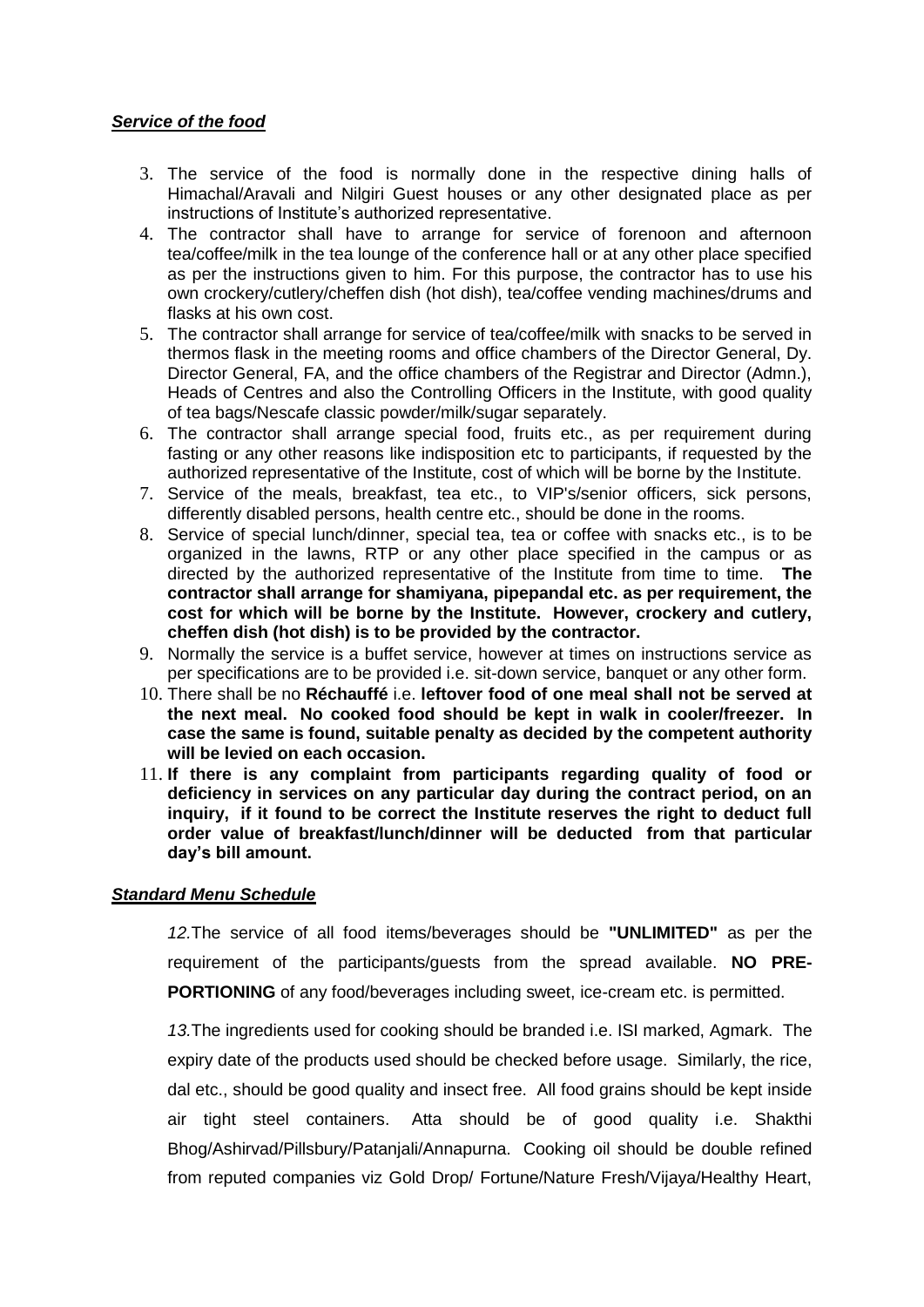reputed company only. Similarly vegetables should be of good quality and fresh(**List of branded items to be used is enclosed – Annexure-III**).

*14.*If expired products or unbranded ingredients or rotten vegetables/meat/fish are found in the kitchen or store during inspection, the contract is liable to be terminated and Security Deposit can be forfeited.

*15.*Since the guests/participants visiting the Guest Houses are from different parts of the country and also from abroad, two separate menus have to be provided, i.e., one for Indian participants and the other for international participants. **The menu for Indian participants shall consist of south Indian/north Indian/Chinese/ Continental cuisine and the menu for international participants shall consist of Chinese/Continental or any other cuisine as may be prescribed by the competent authority from time to time has to be provided at no extra cost.** Meat and chicken certified by the municipal or other authorities concerned should only be used. The sizing of meat and chicken should be appropriate (too big size to be avoided). Scrupulous care should be taken to avoid usage of stinking meat, chicken and fish. The authorized officer will decide the menu schedule in advance on weekly basis and the same will be intimated to the contractor well in time for service accordingly. The authorized officer has the right to stipulate for any specific occasion any particular variant of the cuisine to meet the requirement of any guest or guests, at no extra cost. The non-vegetarian and vegetarian items should be stored in separate freezes**. In case of any complaint received the authorized representative shall verify from the shops from which meat/chicken/Fish are resources**.

*16.*The contractor has to get his own crockery, cutlery, glassware, thermos flasks for service of tea/coffee and to keep water in the rooms, juicer/mixer, linen (table cloth, frills, cloth napkins), cruet sets, flower-vase, refrigerator, bottle coolers, deep freezers, wet grinders, casseroles (Hot Case), etc. Tandoori bhatti/romali roti trolley/ microwave oven/kitchen utensils used for cooking purposes and Coffee or Tea vending machines for conference hall use etc. Special crockery (bone china)/cutlery/cheffan dish (hot dish) should be used for serving the VVIPs/VIPs, etc., on special occasions. The material should be of standard quality and should be approved by NIRDPR's authorized representative. In case the quality of above materials is not up to mark of NIRDPR, the Institute will purchase the same and will be deducted from the bill amount of the contractor.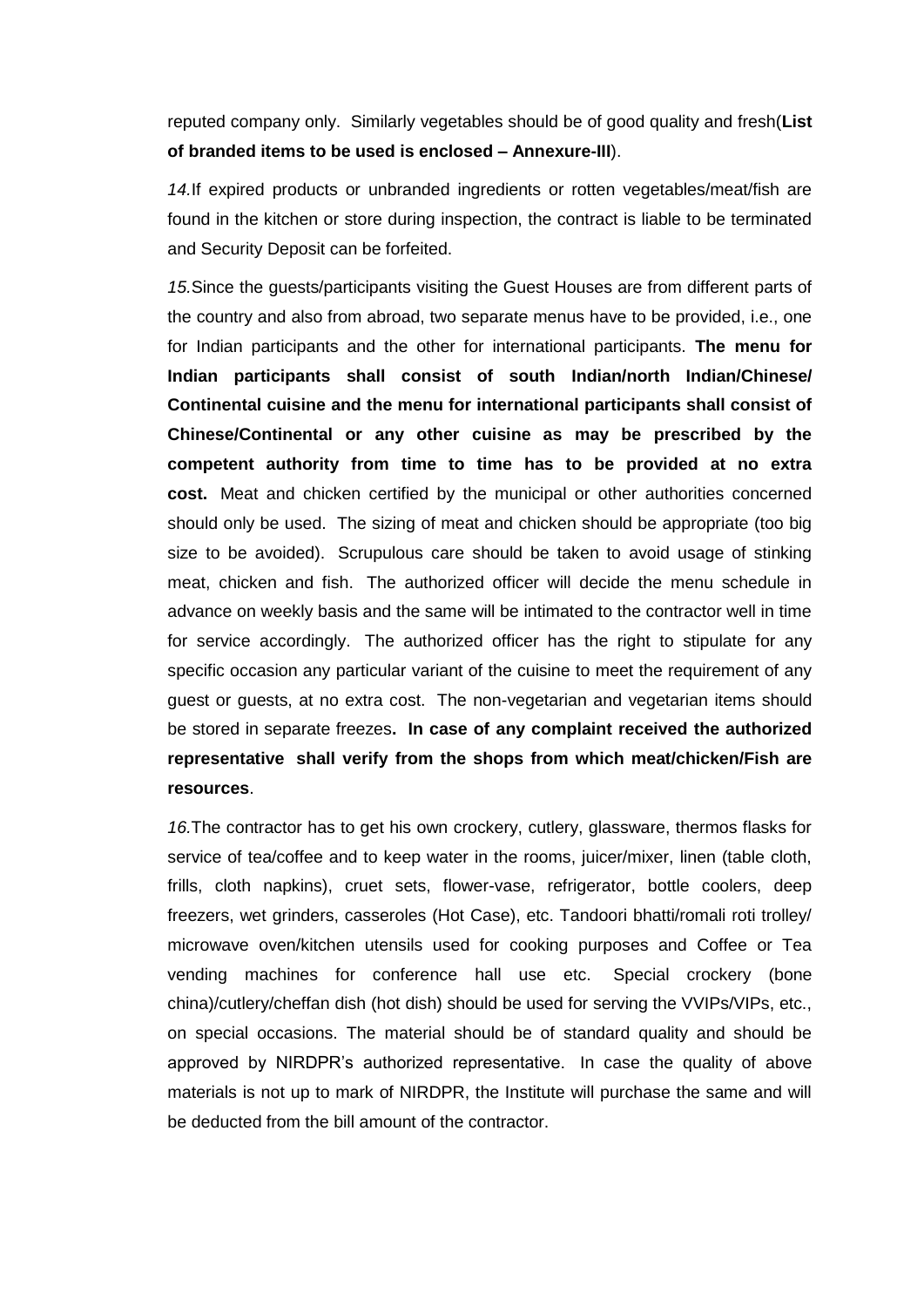*17.*The contractor has to keep one tea bag of standard make i.e. Tajmahal/Lipton tea bags , Nescafe classic coffee powder sachet, sugar cubes, milk powder sachets of standard make i.e. Amul etc., daily in VIP Suites, VIP suites, VIP rooms/International participants. No separate charges will be paid.

*18.* Packed lunch will be provided on demand. No extra charges will be paid for packing. No disposal cups shall be used in the Guest Houses / Campus.

### *Composition of Menu Schedule (Daily)*

### **Bed tea/coffee**

19*.*Bed tea/coffee is to be served by the waiters concerned in thermos flasks in the respective rooms of the participants/guests, using good quality Tajmahal/Lipton tea bags /, Nescafe classic coffee powder, milk, Sugar cubes and should provide good quality paper napkins.

### **Breakfast**

20. The Contractor is required to serve any of the following items of breakfast either on single occasion or daily as may be decided by the competent authority. He shall have to serve any type of breakfast (including other than the menu schedule) as prescribed by the competent authority from time to time:

- Fresh Fruit juice**(125 ML)**/Fresh fruits**(125gm)**
- Cornflakes/wheat flakes/Ragi flakes/Oats porridge**(50 gm)**with **200 ml** of hot milk (kellogs/Mohun's/Bagrrys/Patanjali/Quaker) (daily)
- **Four** slices of Toast(Brown/white) with butter**(10gm)**, jam**(10gm)** and marmalade(gm)
- Eggs to order **(2 Nos.)** Omelette / fried egg / boiled egg / poached / scrambled

### **Only one of the below mentioned items:**

- **Two Nos**. of Parathas with Aloosabji**(100gm)** or curd(50gm), pickle
- **4 Nos.** of Puris with Aloosabji**(100gm)** or chole**(100gm)**
- **Two Nos**. of Utthappam with sambar**(50gm)** and chutney**(50gm)**
- **One No.** of Masala Dosa with sambar**(50gm)**and chutney**(50gm)**
- Three Nos. of Idly and two No's of Wada with sambar**(50gm)**and chutney**(50gm)**
- One No. of Pesarattu with sambar**(50gm)** and chutney**(50gm)**
- **125 gm** of Upma or Vegetable Pongal with sambar**(50gm)** and chutney**(50gm)**
- **2Nos**. of VegetableCutlet with Tomato Sauce.
- **150 ml** of Tea, coffee, milk in the vending machines (for keeping milk and hot water separately) in the respective dining halls by using good quality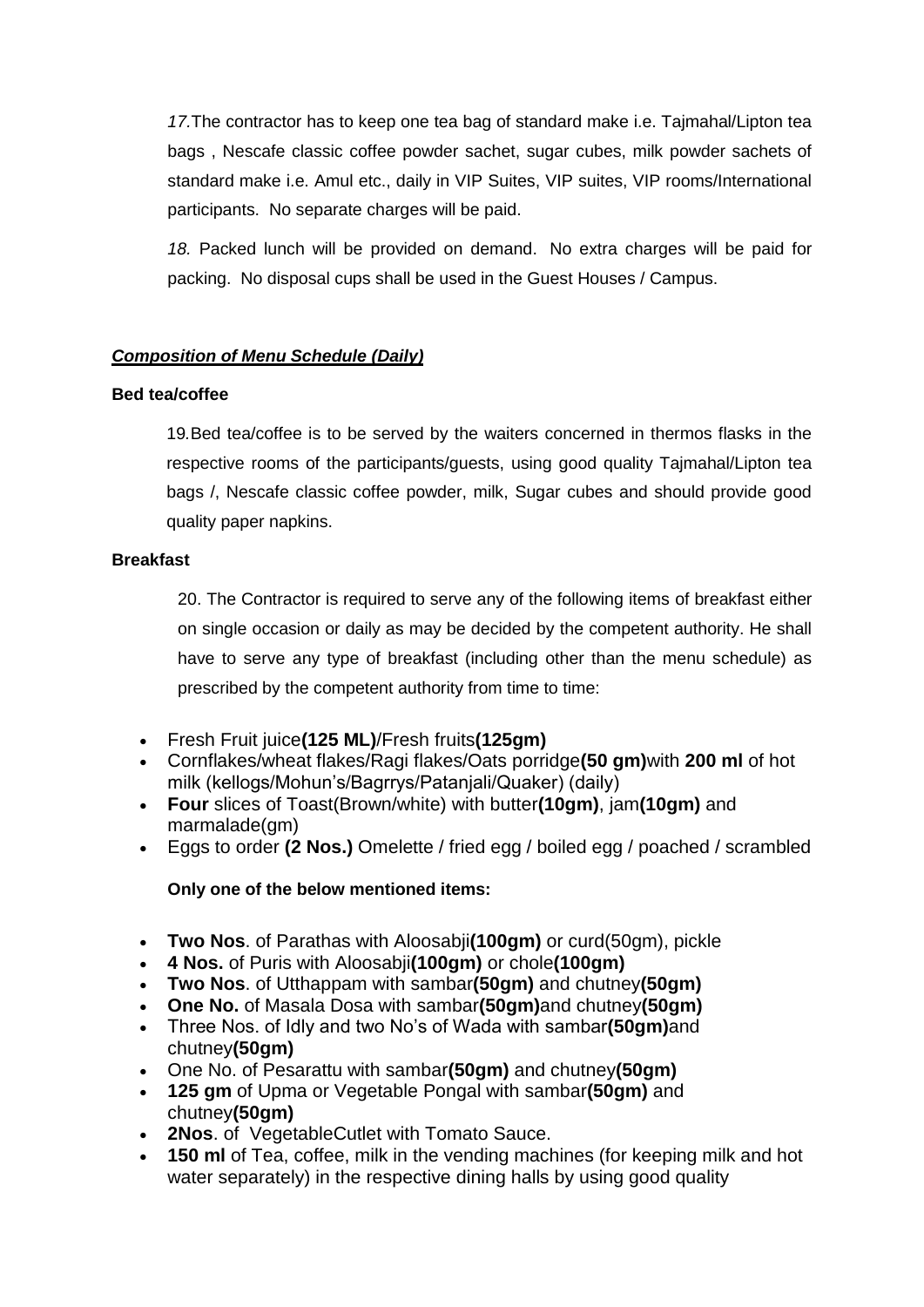Tajmahal/Lipton tea bags, Nescafe classic coffee powder, milk and Sugar cubes and good quality of paper napkin should be provided.

### **Lunch & Dinner**

21. The manner of preparation and choice of items of lunch/dinner items should be such as to satisfy the roti-consumers as well as rice consumers and international participants

**50 gm** of Salad item

(Green, Tossed, Sprouted, Russian, Aloochanna chat, Waldroff, Cucumber, etc.,)

Wheat product item – **150gm**

(Tandoori items like roti/Naan/Butter Naan or poorie/pulka/romali roti/ chapathi, or Jowar Roti or Ragi Roti or lachaParathas or any other millet products

- White rice**(150gm)**, Curd**(50),**Rasam/soup **(60ml)**,
- **150 gm** of Noodles (soft or crisp) or spaghetti/macaroni with bread rolls/brown bread (for international participants) or Special rice preparation viz Vegetable pulao or biryani by using good quality Basmati Rice with raita, etc. (for national/ international participants)
- Non-Vegetarian item**(200gm)7 times** a week (chicken **3 times**, mutton **2 times** and murrel (boneless) fish – **2 times**) (as decided by the representative of NIRDPR) for national participants and 14 times for international participants (dry or gravy or biryani for national participants) / **300 gm** of Roast chicken/mutton, mutton stew/chicken/fried fish with tartare sauce, grilled chicken, chicken Maryland /mutton stroganoff(for International Participants)
- **100 gm** of Special Vegetarian item made from paneer and vegetables.
- **80 gm** of Common dry vegetable item.
- **80 gm** of Lentils like dal / sambar / chole / rajmah / dahikadi, etc.,
- **Two No's** of Pappad (fried/roasted)
- Pickles or fresh chutney**(10gm)**
- Sweet **4 times** a week (Indian/continental) **(50 gm** of Rasmalai/ Rasgulla/ Gulabjamun/ gajjarka halwa/Jelabi fruit custard/fruit salad/Carmel custard/trifle pudding etc.,)
- **125 ml** of ice cream (Vanilla/Strawberry/Butter scotch) **5 times** a week from reputed brands viz Baskin Robbins/Kwality/Amul/Masquati/Scoops/Heritage
- **5 times** a week seasonal fruits (**125 gm**of papaya/orange/apple/pineapple/ banana/ seedless grapes/ water or musk melon/mango/custard apple/chikko, etc.)
- (No similar fruit shall be served twice on the same day)

Note: (1) *There shall be variation in Seasonal fresh fruits served. No fruit can be served twice on the same day. Seasonal fresh fruits are (papaya/ orange/apple-*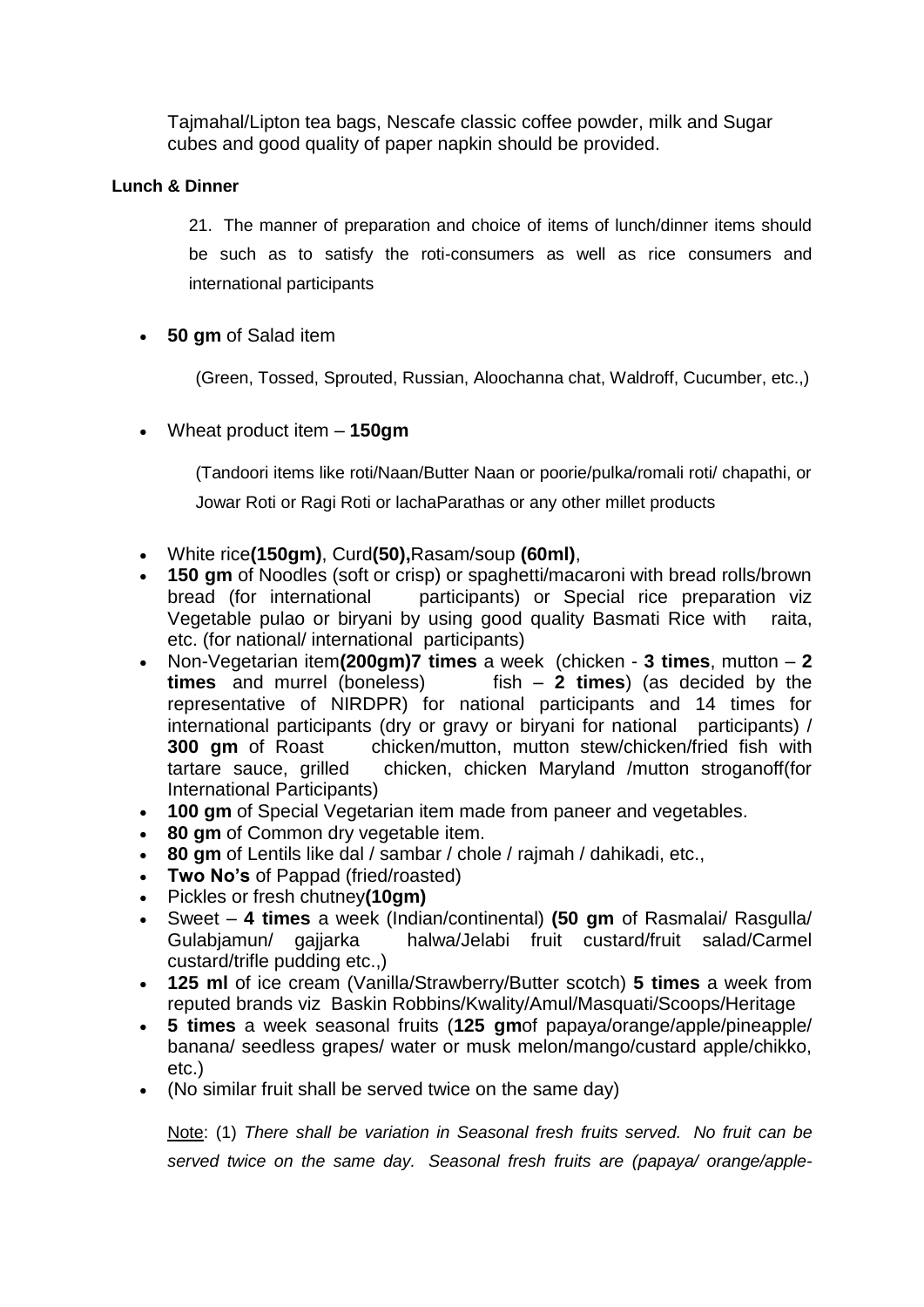*/pineapple/banana/seedless grapes/ water or musk melon/mango/custard apple/Sapota (Chiko), etc.) For international participants in place of fresh fruit, fresh fruit juice (125ml)may be supplied as per demand.*

### **Class room (Forenoon & Afternoon)**

22.**150 ml** of Tea/coffee along with two millet cookies or two biscuits (salted/cookies/cream/chocolate/butter) or namkeen is to be served by the neatly dressed waiters in the vending machines (for keeping milk and hot water separately) in the respective conference halls by using good quality Tajmahal/Lipton tea bags / Nescafe classic coffee powder, milk, Sugar cubes and good quality paper napkin should be provided.

### **Evening (Guest House)**

23. **150 ml** of Tea/coffee/Milk is to be served by the waiters in the vending machines(for keeping milk and hot water separately) in the respective hostels by using good quality Tajmahal/Lipton tea bags / Nescafe classic coffee powder, milk and Sugar cubes and good quality of paper napkin should be provided.

24.Saunf, nut powder, misri, lavang, elaichi and toothpicks of good quality to be supplied after Breakfast, Lunch and Dinner in the respective dining halls.

### **25. Special Occasions:**

#### a. **Special tea:**

\* 75 gm of Plum cake or Pastry or Milk cake (from Karachi Bakery) or 50 gm of Indian sweets (from reputed sweet shops viz (Almond House/Pulla Reddy/Dadu'sMithaiVatika/Bikaner wala/Balaji Mahesh ) or any other similar high quality product in case of non-availability from such establishments to the satisfaction of the Institute.

• Savoury item (any one of the following)

(**One No** of Samosa/vegetable cutlet/urad dal vada/channa dal vada/ vegetable curry puff/Kachori/Vegetable Patties/ two slices of vegetable or cheese sandwich/**100 gm**of Onion or palakpakodaetc) with appropriate sauce or chutney or **3 No's** of Millet Cookies or Karachi bakery or 50 grams of roasted chana along with 10 grams of jaggery.

**150 ml** of Coffee/tea/milk is to be served by the neatly dressed waiters in the vending machines (for keeping milk and hot water separately) in the respective conference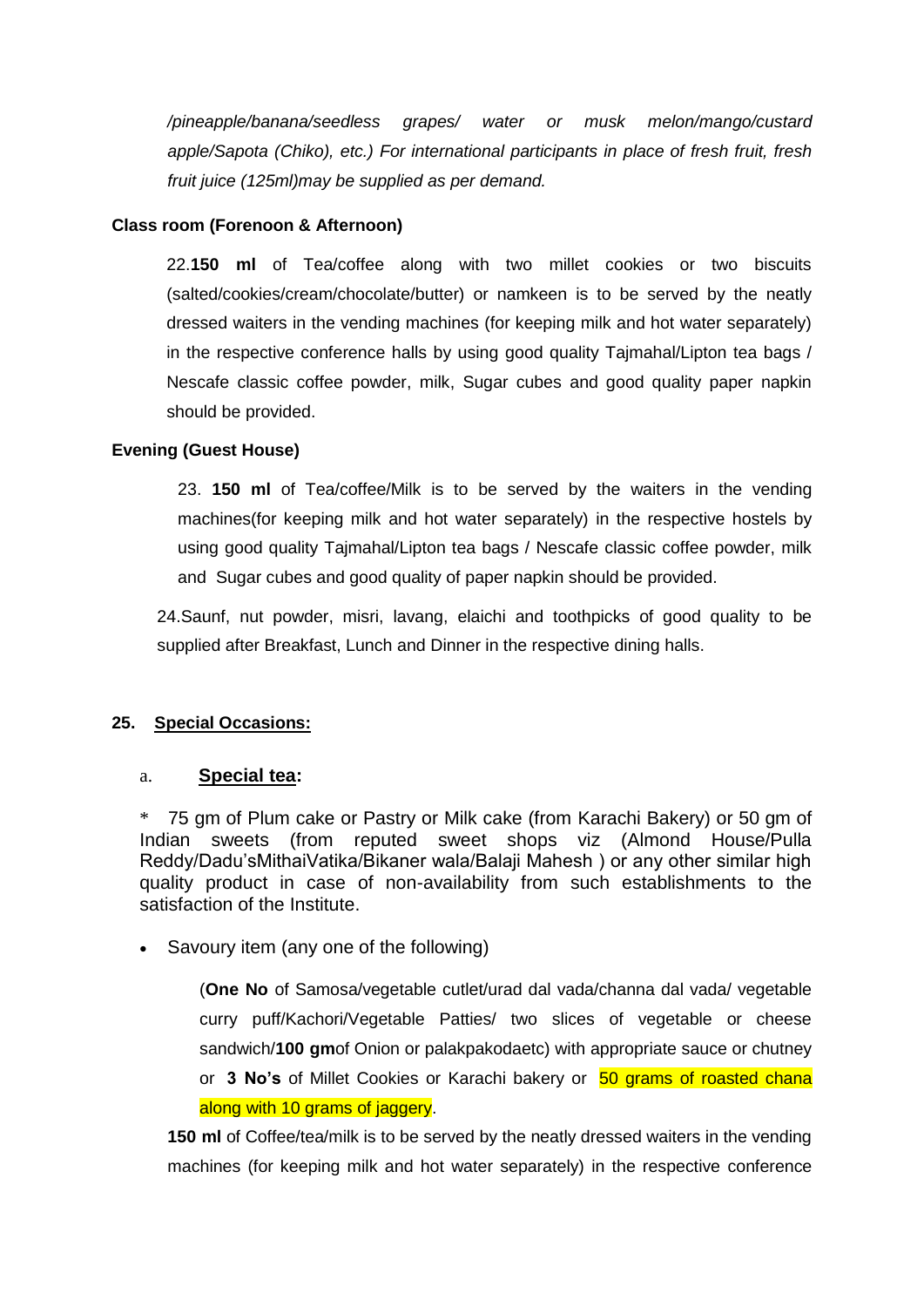halls by using good quality Tajmahal/Lipton tea bags / Nescafe classic coffee powder, milk, Sugar cubes and good quality paper napkin should be provided.

# b. **Special Lunch / Dinner**:

During the visit of VVIPs/VIPs/dignitaries, farewells, important meetings, etc., the contractor has to provide all or any of the following items mentioned below for special lunch or dinner in addition to normal lunch or dinner items.

- 2. \* Assorted Fresh Juices**(125ml)**
- 3. \* Popular grain sprouts**(50gm)**
- 4. \* **180 ml** of Soup (vegetarian or Non-vegetarian) with bread rolls or bread sticks and

butter.

- 5. \* **200 gm** of Non-vegetarian item (Mutton/chicken/fish) / for vegetarians –**125 gm** of special vegetable items like stuffed vegetable or vegetable kofta or malaikofta etc., **(point to be discussed)**
- 6. \* **125 ml** of Ice cream like Cassata or MatkaKulfi or Butter scotch from reputed brands viz Baskin Robbins/Kwality/Amul/Masquati/Scoops/Heritage
- 7. \* **125 gm** of Seasonal fresh fruits (assorted)
- 8. \* **50 gm** of Pure ghee sweets / milk based sweets from reputed sweet shops viz

Almond House/Pulla Reddy/Dadu's Mithai Vatika /Bikaner wala/ Balaji

Mahesh ) viz Rasmalai/Rasgulla/Gulabjamun/Gajjarkahalwa /Jelabi etc.,)

**Note: (1)** *The contractor shall make special arrangements fruit and vegetable carving etc. at his own cost, during the visits of VVIPs/VIPs/dignitaries, farewells, important meetings, etc.*

*(2) The quantity of food items mentioned above (clause 19 to 25 (c)) are indicative. The contractor has to provide food quantity on "unlimited" basis.*

**26. Workers for kitchen, dining hall, conference hall and stores:** This is the minimum numbers of requirement to be positioned compulsorily. However, depending upon the participants' additional number of personnel should also be engaged for ensuring quality services.

| $\overline{\mathbf{S}}$<br>No. | Name of the<br><b>Department</b> | <b>Designation</b> | <b>Shift timings</b>                                                   |                   | <b>Total</b> |  |
|--------------------------------|----------------------------------|--------------------|------------------------------------------------------------------------|-------------------|--------------|--|
|                                |                                  |                    | $\left  6 \text{ am to } 3 \text{ pm} \right $ 1 pm to 10 pm 9 pm to 6 |                   | lam          |  |
|                                | <b>Operations</b>                | Unit Manager       |                                                                        | 1 (General shift) |              |  |
| $\mathsf{2}$                   | <b>K</b> itchen                  | Head cook          | (General shift)                                                        |                   |              |  |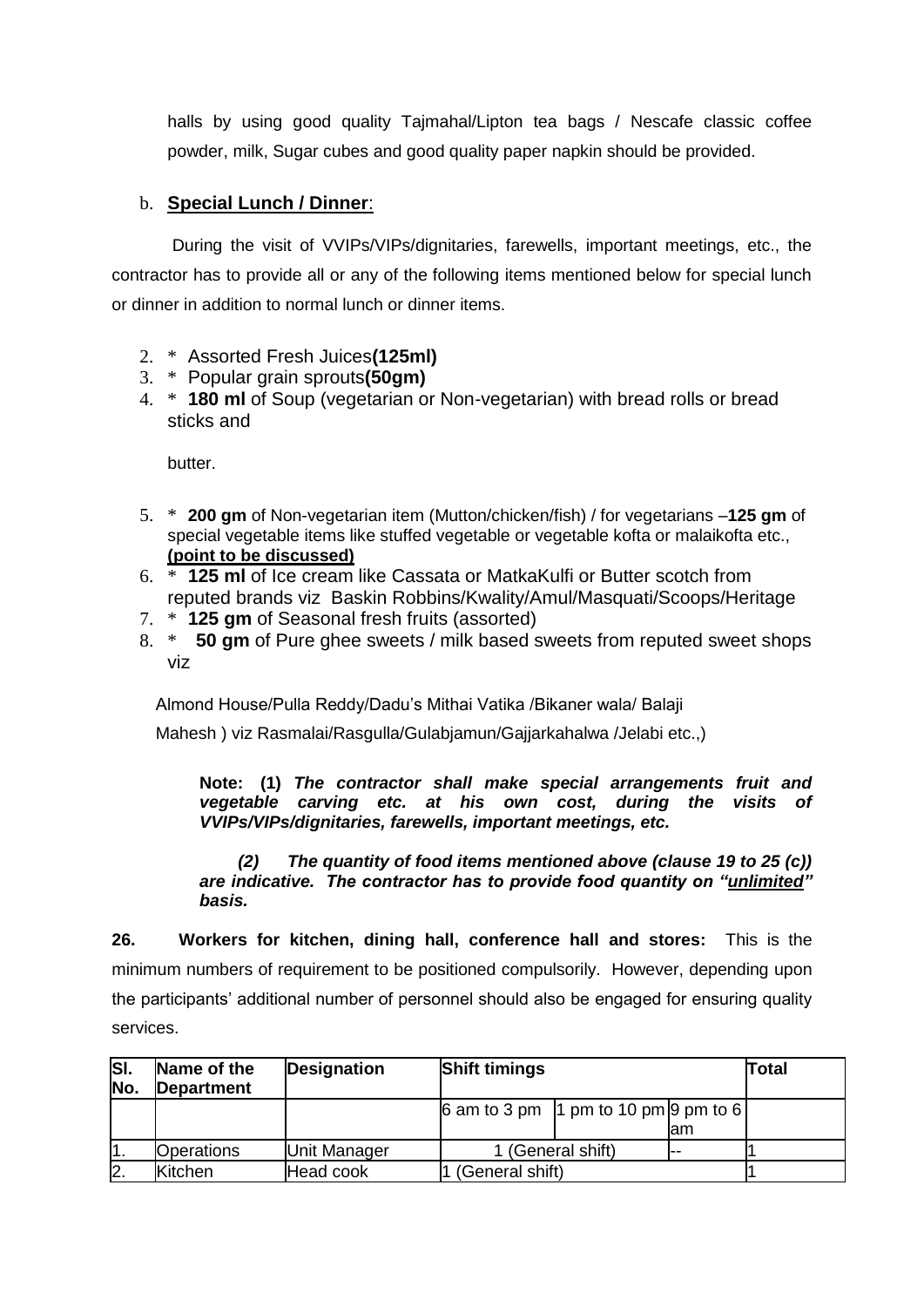|    |                        | Total                                                        | 22 | 15 |    | 37                         |
|----|------------------------|--------------------------------------------------------------|----|----|----|----------------------------|
|    |                        | Supervisors for<br>dining<br>hall/Conference<br><b>Halls</b> | 2  |    |    |                            |
| 3. | Dining Hall<br>Service | Waiters for dining<br>lhall                                  | l8 |    |    | 15 (as per<br>requirement) |
|    |                        | Pot /dish wash                                               | 3  |    |    |                            |
|    |                        | Order taker                                                  |    |    |    |                            |
|    |                        | Kitchen helpers                                              | 2  |    |    | 4                          |
|    |                        | Special continental  1 (General shift)<br>cook               |    |    |    |                            |
|    |                        | South Indian<br><b>Breakfast Cook</b>                        |    |    | -- |                            |
|    |                        | Assistant cook                                               |    |    | -- |                            |

Note: - (1) The Head cook and Asst. to cook should be proficient in different cuisine (South Indian/North Indian/Chinese/Continental, etc.,)

(2) The Head cook should be available till completion of the breakfast/lunch/dinner/special lunch/special dinner service.

(3) Whenever the VIP programmes/large gatherings, the contractor has to deploy additional manpower viz., waiters, supervisors, cooks etc.,

(4) The authorized representative of NIRDPR will utilize the services of the above members as per requirement from time to time.

(5) The successful bidder should deploy separate staff for catering and housekeeping and ensure not to mix, in case found suitable penalty as decided by the competent authority will be levied.

27. Normally boarding/catering arrangements are to be made for any number of participants depending upon the attendance/occasion as decided by the Institute's representative from time to time. The number of participants may be some times less than 40 or may exceed 300 on certain days, depending upon the programs/participants. The contractor should provide prompt and efficient service to meet actual requirement on such occasions without any delay or inconvenience.

28. The workers employed by the contractor should possess decent manners and be in proper uniform while on duty. The contractor will bear the cost of uniform and also the washing charges. The workers should invariably display the identity cards issued by the contractor.

29. The workers shall be paid minimum wage as per the applicable Central Labour law. The minimum wage shall be revised and paid by the contractor, whenever the revision of minimum wage becomes applicable. The workers shall be paid by  $7<sup>th</sup>$  of every month. Proof of credit of wages to each worker shall be submitted to the authorised representative of the institute by  $10<sup>th</sup>$  day of every month. Failure to credit the salary by  $7<sup>th</sup>$  day of each month will lead to penalty of Rs. 500 for each day per unpaid worker. Delay of more than 15 days of payment to any worker, without the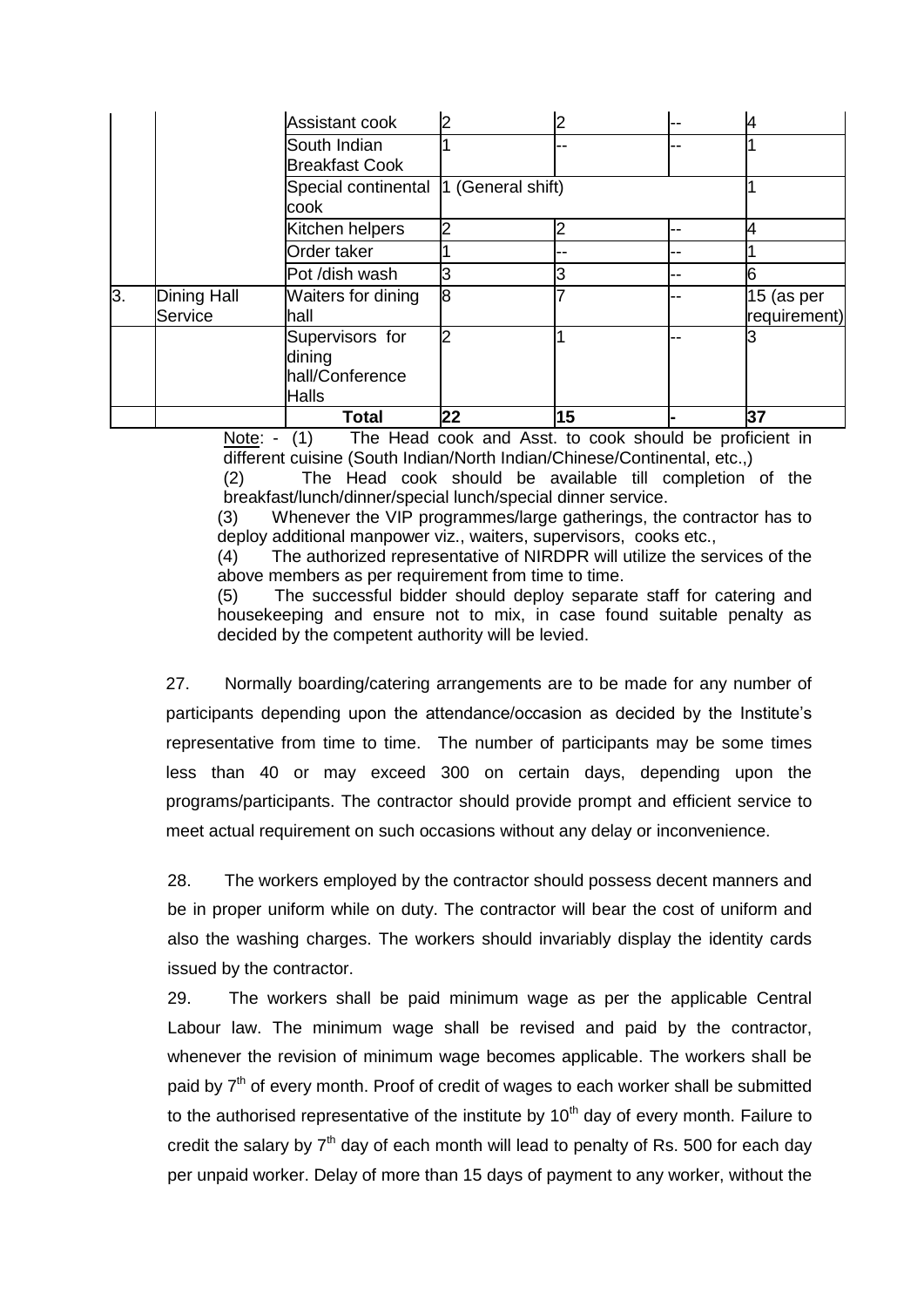fault of the worker, may result into termination of contract. The contractor shall pay the EPF and ESI as per rules to the concerned authorities. The amount of EPF and ESI so paid by the agency with respect of NIRDPR will be reimbursed to the agency by NIRDPR on production of proof of payment of EPF/ESI.

30. The workers employed by the contractor should be provided uniforms with the following specification:

| Head Cook and Asst. to Cook   | Chef coat, chef trousers, Head gear & apron                                                                                                  |
|-------------------------------|----------------------------------------------------------------------------------------------------------------------------------------------|
| Dish or Pot washer or Helpers | Navy blue trouser and sky blue shirt with apron for male<br>workers and navy blue sari and sky blue blouse with apron<br>for female workers. |
| <b>Waiters</b> Dining hall    | White trousers, white full sleeves shirt (with half-sleeve plain<br>grey colour Nehru jacket), black shoes.                                  |
| Supervisor                    | White trousers, white full sleeves shirt with badge showing<br>his designation and black shoes.                                              |
| Manager                       | Black pant, white shirt, blazer in winter, tie and black shoes                                                                               |

31. The Contractor shall give sample of the food items prepared to the authorized officers of the Institute for test and taste, to check and ensure quality.

32. Extra special items on any special occasion are also to be supplied at short notices.

33. The contractor shall strictly comply with the recommended menu.

34. The quality of the ingredients used in the preparation of the food & beverages shall be of a good & standard and should be used prior to expiry date.

35. The Institute's authorised officer has the right to inspect such articles of food & provisions and also can order discontinuation of usage of such articles of food & provisions which are found to be sub-standard.

36. The contractor shall ensure that the dining hall, kitchen, stores, service area shall be kept neat orderly and free from malodorous at all times. The crockery, cutlery, furniture & utensils used in the preparation and service of food shall always be clean and hygienic.

37. Pest control in the kitchen, dining hall, stores and service area should be done once in a week by the contractor at his own cost. If not done, a penalty of Rs.5000/- on each occasion shall be levied.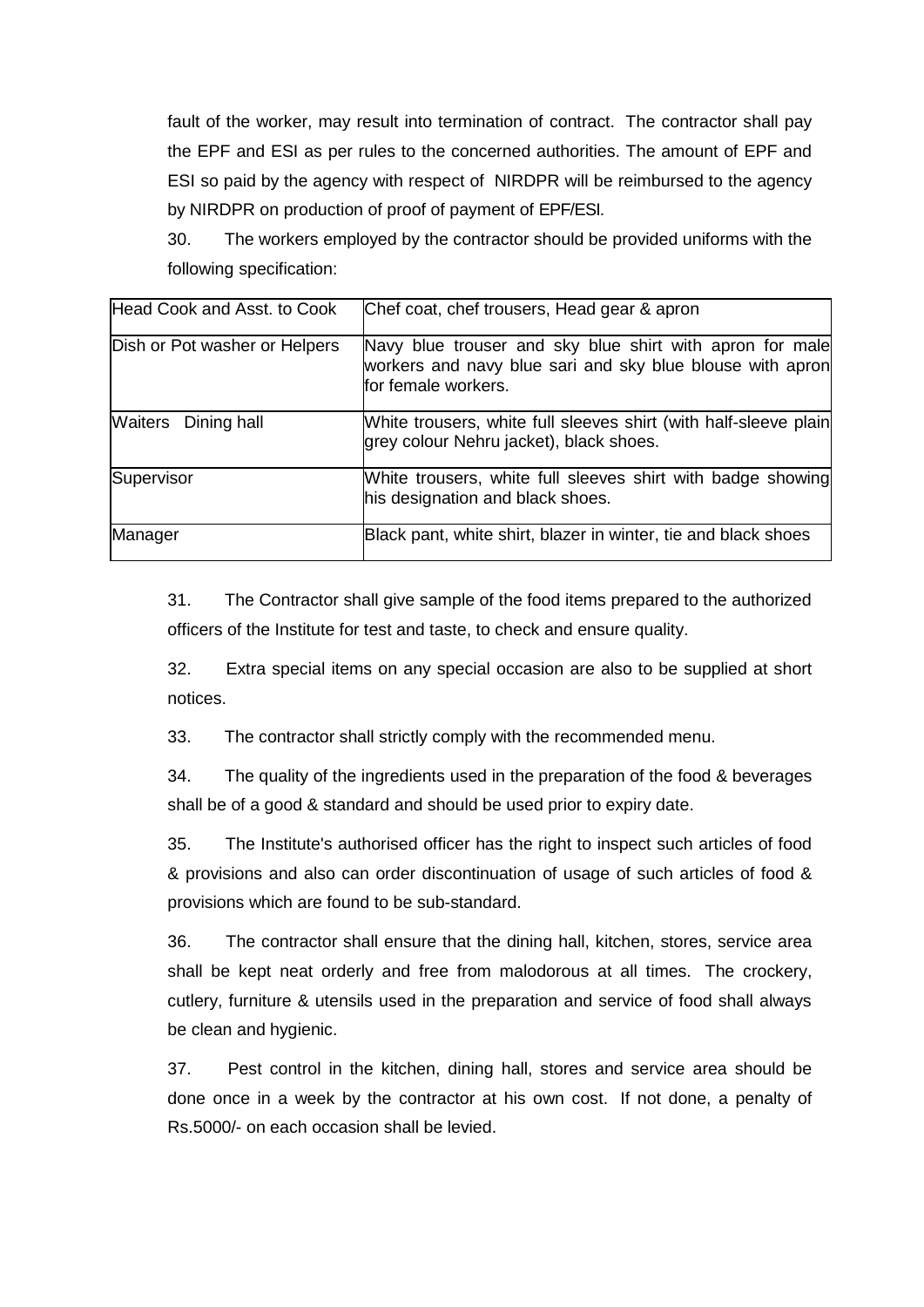38. The contractor shall store sufficient stocks of the raw materials, perishable items, etc., for at least two days requirements and non-perishable items for at least one week in the premises of the guest house. **Rice should be Kurnool sonamasuri for white rice preparation and reputed brand of basmati rice for preparation of biryani/pulao/fried rice for regular / special lunch/dinner**. Cooking oil should be of double refined/mustard oil/groundnut oil of reputed brand/company. No substandard item should be used.

39. The Institute shall provide the contractor with the following facilities for the purpose of providing the catering services:

- a. Water, cooking ranges, service counter (Bain Marie), dining hall furniture;
- b. The contractor will bear the cost of fuel/gas/charcoal for cooking purpose. The gas supplied from the bio gas plant of NIRDPR will be measured and equivalent cost of the same will be deducted from the monthly bill of the contractor.

40. The contractor shall be responsible for regular maintenance and upkeep of cooking ranges, gas bank, tinning of brass vessels, service counter (Bain Marie), etc. Any loss, repair or replacement of these items shall be done at the cost of the contractor.

41. The contractor shall have to hand over all the items provided to him, as indicated elsewhere, to the Institute at the time of termination of the contract. Any shortage noticed at the time of handing / taking over, the cost of missing/broken items will be recovered from the security deposit amount.

42. The contractor is accountable to the Director General or any officer of the institute nominated by him on his behalf for any lapse regarding the quality of food served, catering service, housekeeping etc.

43. The contractor shall be solely & wholly responsible for the procurement of all articles of raw material, food products, etc. at his own expense.

44. It shall be entirely the responsibility of the contractor to store the material purchased by him in a neat, tidy and hygienic manner in the space provided by the institute at his own risk.

45. The dustbins kept at the area behind the kitchen should be cleared on day-today basis and the area should always be kept clean, dry and hygienic**. The contractor shall make his own arrangements to ensure that the leftover food and garbage is segregated in-situ into bio-degradable ( wet waste) and nondegradable ( dry waste i.e paper, plastic etc) and the wet waste will be put in**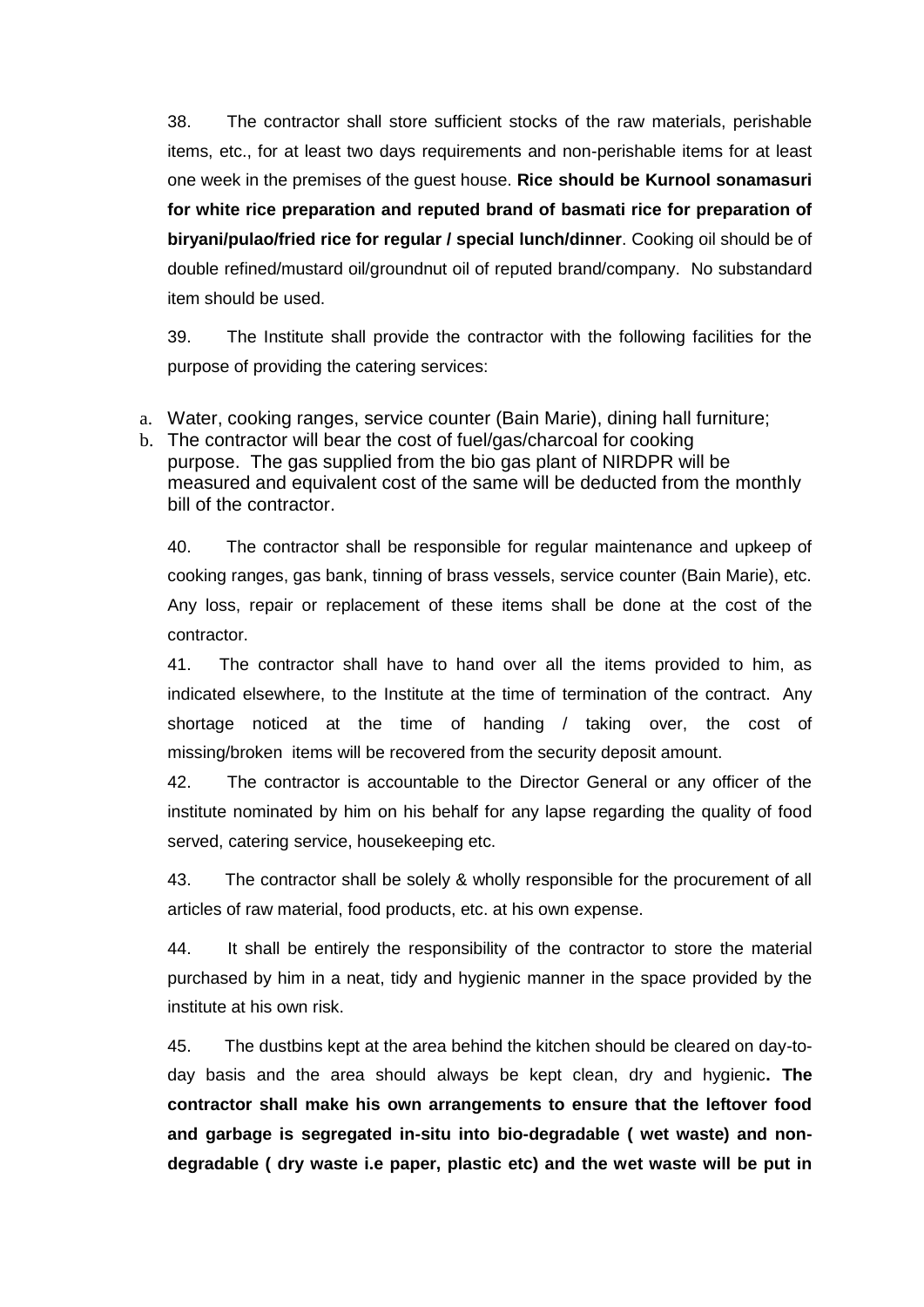**the bio-gas plant after grinding in the grinding plant attached to the bio-gas plant. The dry waste will be dumped at a place designated by the sanitary supervisor from time to time, at the end of each day. In case the Institute's garbage disposal system is used after specific permission of the Institute, the contractor is liable to pay the rate as prescribed by the Institute.**

46. The contractor shall provide other services not quoted in the tender like supply of tea bags, sugar, Nescafe powder, milk powder or milk, ISI branded half litre mineral water bottles, soft drinks, biscuits, tender coconut water, fruit bowls, flowers etc. **The charges for these items will be paid not higher than the printed maximum retail prices.**

47. The caterer shall not be paid catering charges in respect of participants who are absent from any meal on a particular day provided notice is given 12 hours before the meal in the register to be maintained with the Hostel Manager.

48. The caterer has to provide ISI branded mineral water(20 ltrs can) from reputed manufacturers like Aquafina, Kinley, Bisleri which shall be to the satisfaction of the Institute and also extend any other services to the participants/guests as and when required. No local or small water bottles will be allowed.

49. **The contractor is liable to provide services till settlement of next tender or end of the contract period whichever is later.**

**In case of variation in rates (upward/downward) the rates of such variation will be allowed as mentioned below:**

- a. **No change will be allowed during the currency of 1st year, irrespective of change in rates;**
- b. **During 2nd year, the variation in rates (upward/downward) will be considered and changes (increase/decrease) will be made in the rates payable to the contractor, at an appropriate rate; and**
- c. **In respect of the extended periods, till the date of finalization of new tender will be:**

**based on increase/decrease in All India Consumer Price Index – Industrial Workers in the preceding year will be allowed, compared to the Index Rates of preceding month of the date on which contract was considered.**

#### B. **WASHING**

Periodical washing of pillow covers, towels, napkins, bed sheets, curtains, blankets, blanket covers etc., will be the responsibility of the bidder. The expenditure towards washing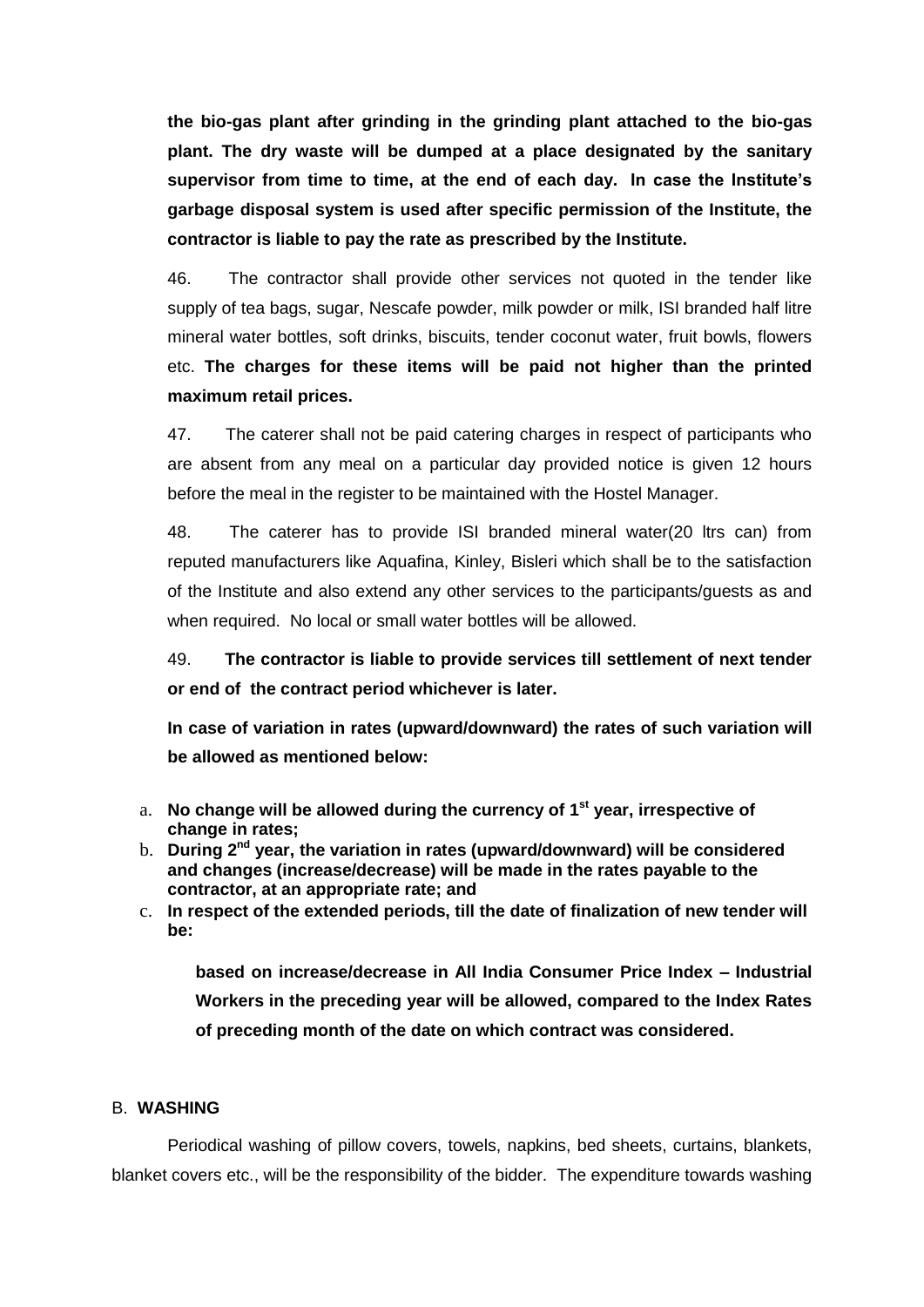these linen items will be borne by the Contractor. The contractor should also provide laundry services to the guest(s) on payment basis at rates approved by NIRDPR Authority. Reception Desk should attend to the guests' requirements.

# **C. LAUNDRY**

1. The Contractor shall provide material and systems for efficient and timely laundry services for the guest houses.

2. Bed linen and towels should be washed daily, pressed wrinkle free and kept in clean condition for use. Washing of pillow covers, towels, napkins, bed sheets, curtains, blankets, blanket covers etc., are to be carried out based on needs. The laundry services should be done in time. In exceptional cases and on specific instructions from NIRDPR officials the contractor may claim expenditure incurred for laundry services extended to VVIPs.

3. The services should be extended to the occupants of hostels/guest rooms and for senior officers of NIRDPR on payment basis.

4. The contractor shall charge from the guests for laundry services as per rate card agreed mutually.

6. NIRDPR shall provide water and electricity along with adequate space for laundry services. However, the cost towards consumables such as detergents, soaps etc., to be borne by the contractor.

### **D. HOUSEKEEPING SERVICES**

- 1. The Institute has Guest Houses (Himachal, Aravali, Nilgiri and Vindhyachal Guest Houses) with modern facilities & amenities and also state-of-the-art gadgets and respective kitchens, dining halls. Some of the single rooms may be converted to double rooms as per requirement from time to time.
- 2. The contractor is required to provide **Housekeeping & Maintenance of**  Himachal**,** Aravali, Nilgiri and Vindhyachal guest houses which include the rooms, dining halls, corridors, common area and surrounding areas as per requirement daily basis (365 days in a year). It is expected that the contractor shall provide all necessary services during the stay of the participants/guests in the guest houses from the time of arrival till their departure.
- 3. The charges for all the services of housekeeping and maintenance of Himachal, Aravali, Nilgiri and Vindhyachal guesthouses which include washing of linen, etc., shall be on monthly basis.
- 4. The details of rooms such as area of rooms, toilets, common areas, dining halls, kitchen in each guesthouse are as follows: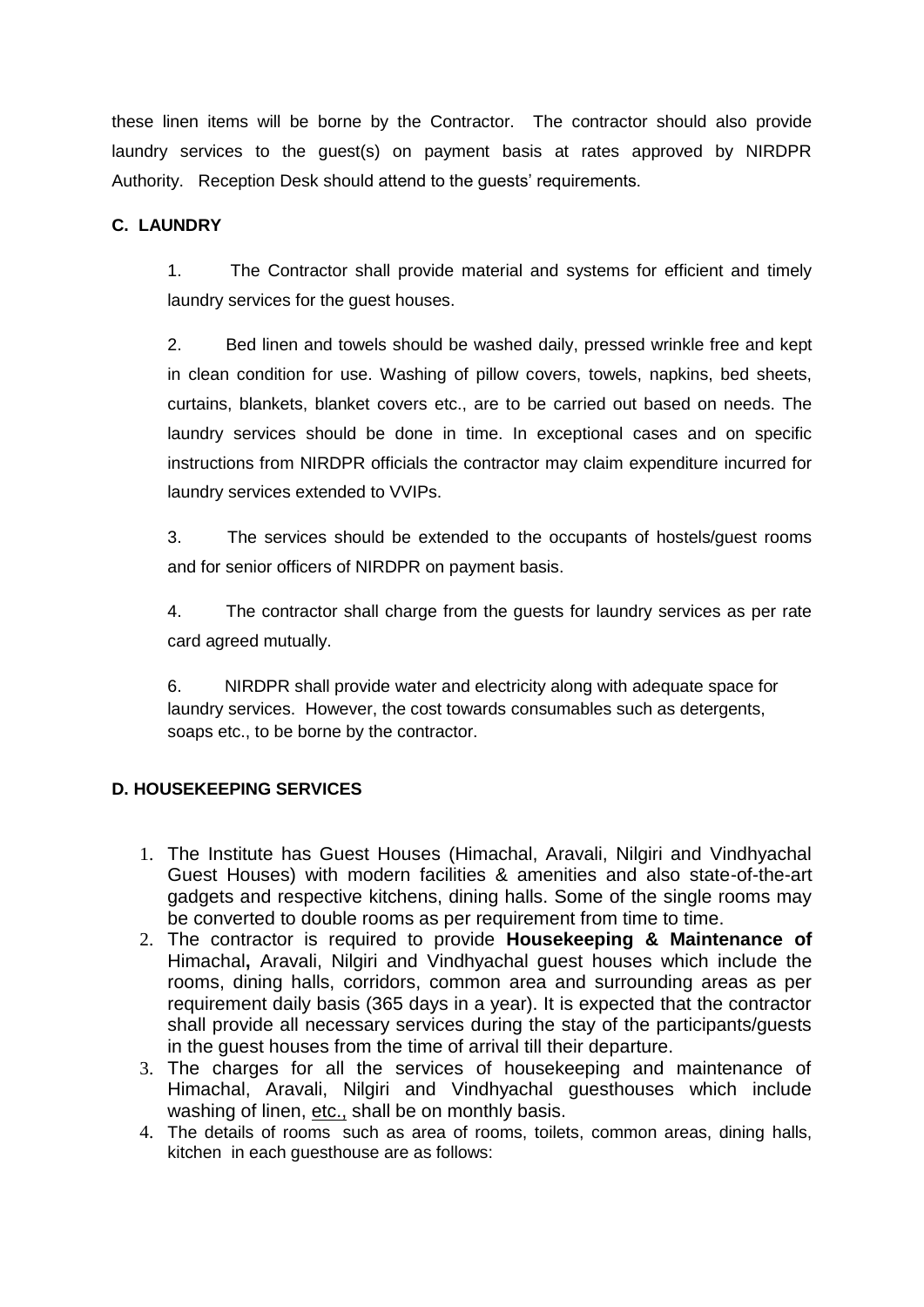| Details of Guest Houses        | No. of<br><b>Rooms</b> | <b>VIP or Guest</b><br>rooms (double<br>rooms) | <b>VIP</b> suites | Total rooms |
|--------------------------------|------------------------|------------------------------------------------|-------------------|-------------|
| <b>Himachal Guest House</b>    | 48                     | 12                                             | 02                | 62          |
| Aravali Guest House            | 48                     | 05                                             | 07                | 60          |
| Nilgiri Guest House            | 54                     | --                                             |                   | 54          |
| <b>Vindhyachal Guest House</b> | 48                     |                                                |                   | 48          |
| Total                          | 198                    |                                                | 09                | 224         |

- 5. The contractor shall be responsible for:
- a. Giving wakeup calls.
- b. Keeping the floors, toilets (including the common toilets), etc., in a neat and tidy condition at all times of the day;
- c. Undertaking special and spring cleaning as and when required but not less than once in two months or on eve of special occasions;
- d. Removing of cobwebs, cleaning of interior and exterior walls, roof top, cleaning of doors and windows, vacuum cleaning of carpets and mopping of floors as and when required but not less than once a week for interior items and roof tops and once in 3 months for exterior walls.
- e. Cleaning including scrubbing, sweeping, mopping and dusting in all rooms, all interior portions including toilets, bathrooms using standard chemicals/detergents/sanitary items/phenyl etc., using equipment like vacuum cleaners, scrubbing machines, etc., of his own.
- f. Beds to be made daily. Cleaning of all rooms irrespective of occupied and non-occupied.
- g. Proper upkeep of all furniture and equipment in guest houses.
- h. **Cleaning of overhead tanks each of 10,000 litres capacity not less than once a quarter in all the four guest houses**.
- 6. The contractor will ensure proper maintenance of all linen items in the Guest Houses as follows:

a) Dry cleaning of woollen blankets and window curtains to be done at least once in two months.

b) Bed sheets, bed covers, pillow covers and blanket covers to be changed once in two days during occupation of participant/guest.

c) Bath towels and Hand towels to be changed daily during occupation of participant/guests

d) Fresh linen and towels to be provided when a new occupant occupies the room.

e)The contractor will bear the cost of washing, pressing and dry cleaning of bed linen, towels and woollen blankets etc.,

f) Washing, pressing and dry cleaning should be of a standard quality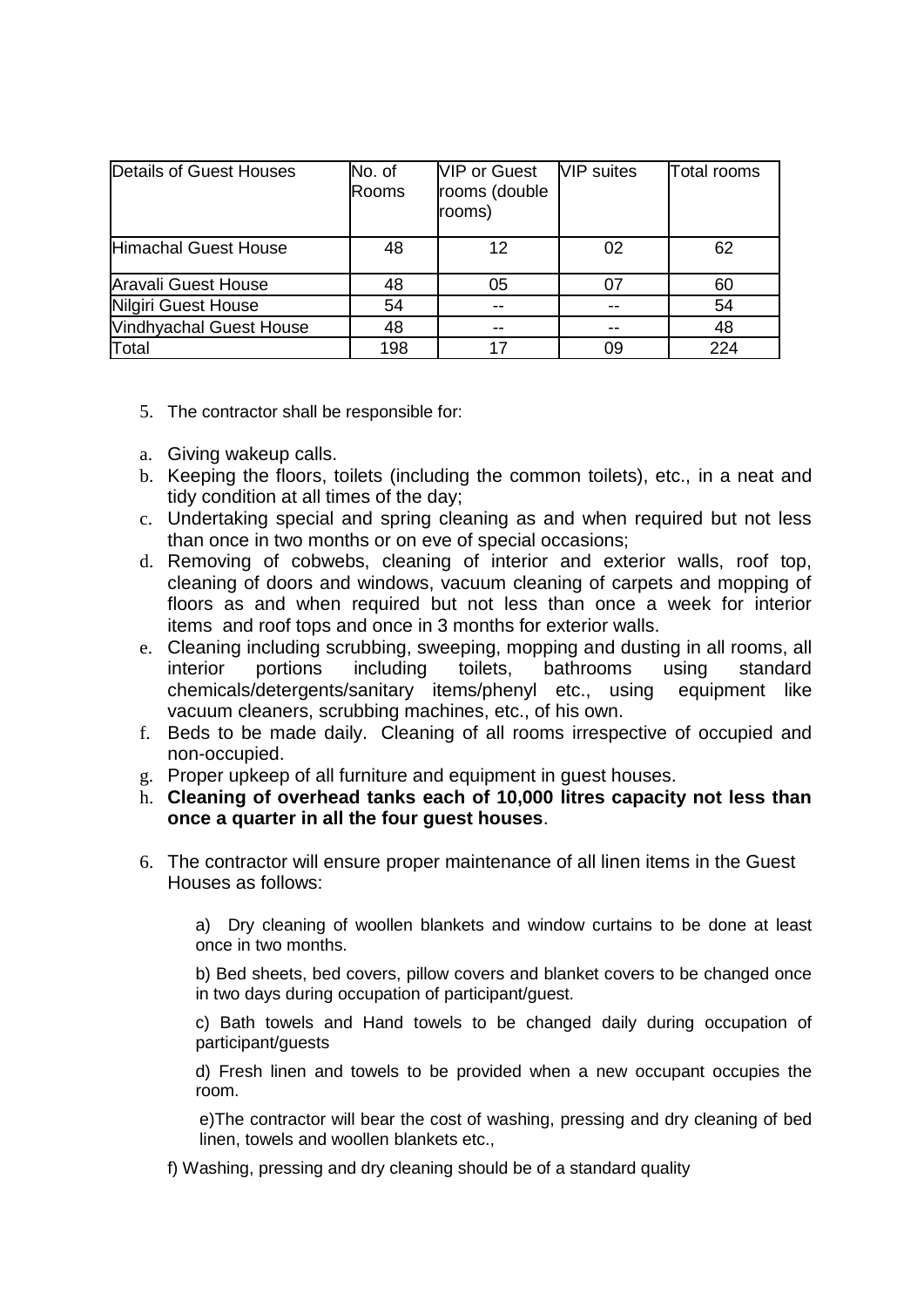g) The contractor should clean all dining halls/corridors/common area/toilets/computer room/ all general toilets/reception area/any other area as instructed by Hostel Manager.

- 7. The contractor shall ensure that the rooms are cleaned and freshened usually in the absence of the participants/guests, under the supervision of the housekeeping supervisor. The workmen attending to the job should, therefore, have the highest standard of honesty and integrity.
- 8. The kitchen i.e. interior walls, roof, gas bank area etc., should be cleaned using required detergents etc., every day or as per the instructions of the authorized representative of the Institute.
- 9. The housekeeping workmen shall help the participants/guests in taking baggage to the rooms and removing it from their rooms while checking out.
- 10. When an occupant of the room desires to check out, the contractor will have to do a discrete room inventory to ensure that no items are missing and in case any item is missing, he has to report to the Hostel Manager/Asst. Hostel Manager/authorized representative, immediately. The contractor should clean all dining halls in four guest houses, general areas, general toilets, all corridors, reception area etc.
- 11. The contractor shall inspect, as a part of the housekeeping and maintenance work, the water supply points, plumbing installations, toilets, electrical light and fan points, tower bolts, locks and keys of the cupboards of the room as also room air conditioners, battery to the wall clock and in the remote control of the TV sets in the Guest Houses and bring to the notice of the Hostel Manager/Asst. Hostel Manager/authorized representative in the event of any defects/damages so that the same could be attended to immediately.
- 12. The contractor shall ensure that the keys are collected back when an occupant leaves the room.
- 13. The contractor shall bear the cost of washing of pillow covers, towels, napkins, bed sheets, curtains, blankets, blanket covers etc.
- 14. The contractor shall bear the cost of detergents/chemicals/Sanitary items/cleaning powders and bring the equipment like vacuum cleaners and scrubbing machines on his own.
- 15. The contractor shall ensure that pest control in all rooms, dining hall, stores, kitchen (once in a week) of all four guest houses etc., at his own cost. If not, a penalty of Rs.5000/- on each occasion will be levied.
- 16. The contractor shall ensure that toilet papers, soap, Odonil packets, Naphthalene balls, Homecol, candle and matchbox are available in every room at all times.
- 17. The contractor shall provide mosquito repellent machines with one piece of mosquito mat or liquid ALLOUT at his own expenses in all the rooms of guest houses daily.
- 18. The contractor shall use room fresheners in all occupied rooms of hostels, Television lounge & recreation room as per requirements.
- 19. The contractor shall arrange for a Washer man *(Dhobi)* for washing & pressing of clothes of the participants, daily. For this purpose, he has to collect the charges fixed by the Institute, directly from the participants;
- 20. The contractor shall keep liquid shoe shine machine (black and brown) in each Guest House at his own cost to be used by the participants.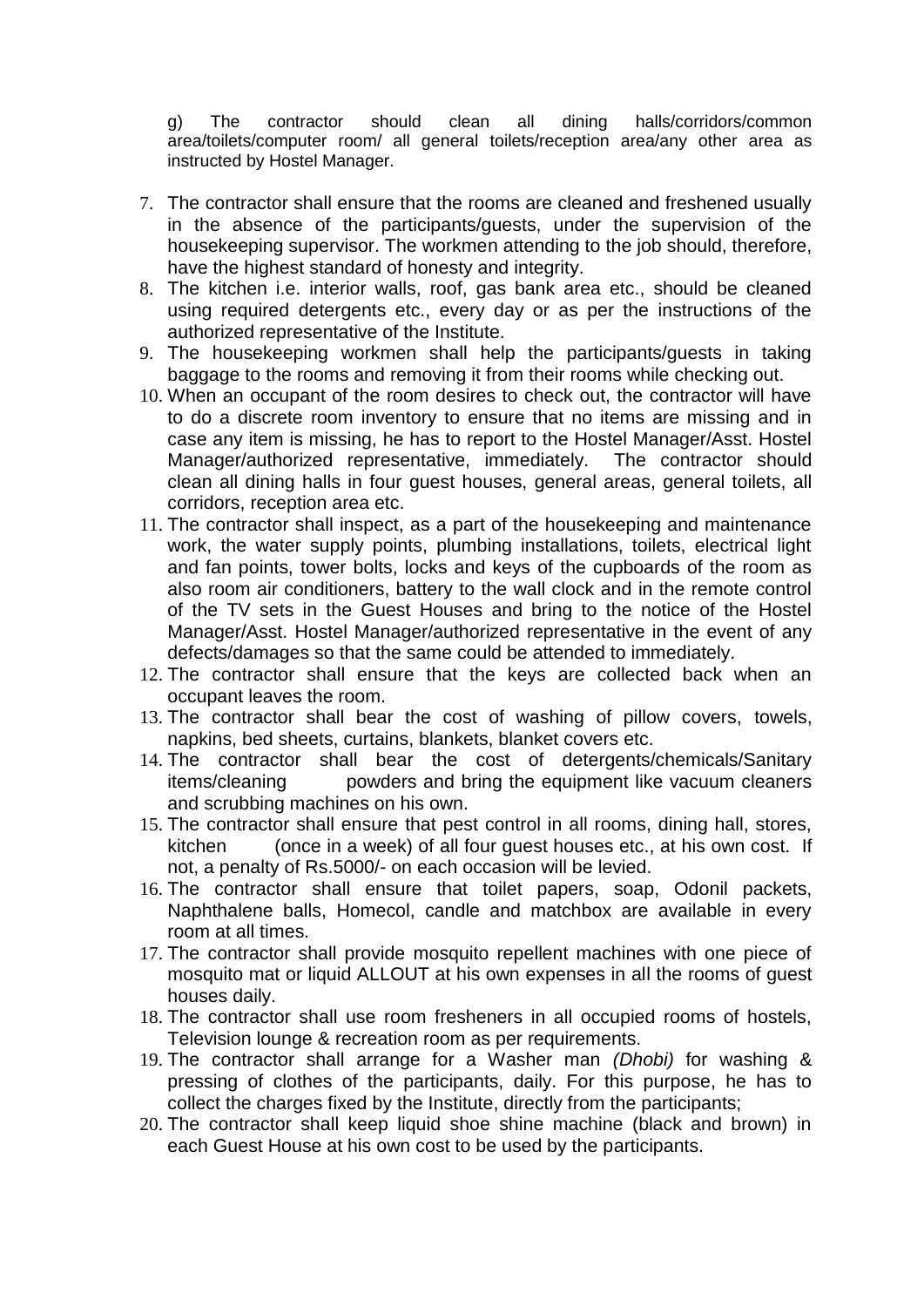- 21. The contractor shall employ an educated, well-behaved, trained and experienced Receptionist for manning the Reception in each of the guest houses round the clock, who will attend to all incoming and outgoing calls. The Receptionist should be proficient in English, Hindi and local languages besides being proficient in computer operation.
- 22. The contractor shall arrange to spread brown papers in the cupboards, drawers of the writing table and the bedside table at his own cost.
- 23. The contractor shall ensure that there is a good ventilation by keeping the doors and windows of the rooms open every day for 30-60 minutes (whether the room is occupied or not) to prevent accumulation of bad odours and suffocation.
- 24. The contractor shall have to use the standard detergents/cleaning powder/ chemicals/sanitary items/bath soap/toilet paper etc., as per the instructions given to him from time to time and he has to bear the cost thereof.
- 25. The designated manager/Housekeeping supervisor engaged by the contractor should be professionally/technically qualified. The contractor shall furnish the details of their qualifications etc., to the Institute, soon after they are engaged. The Institute reserves the right to require removal of such of the contractor's workers as are found to be unsuitable.
- 26. The manager of the contractor should be available round the clock in the hostel premises for ensuring proper supervision of maintenance and housekeeping services.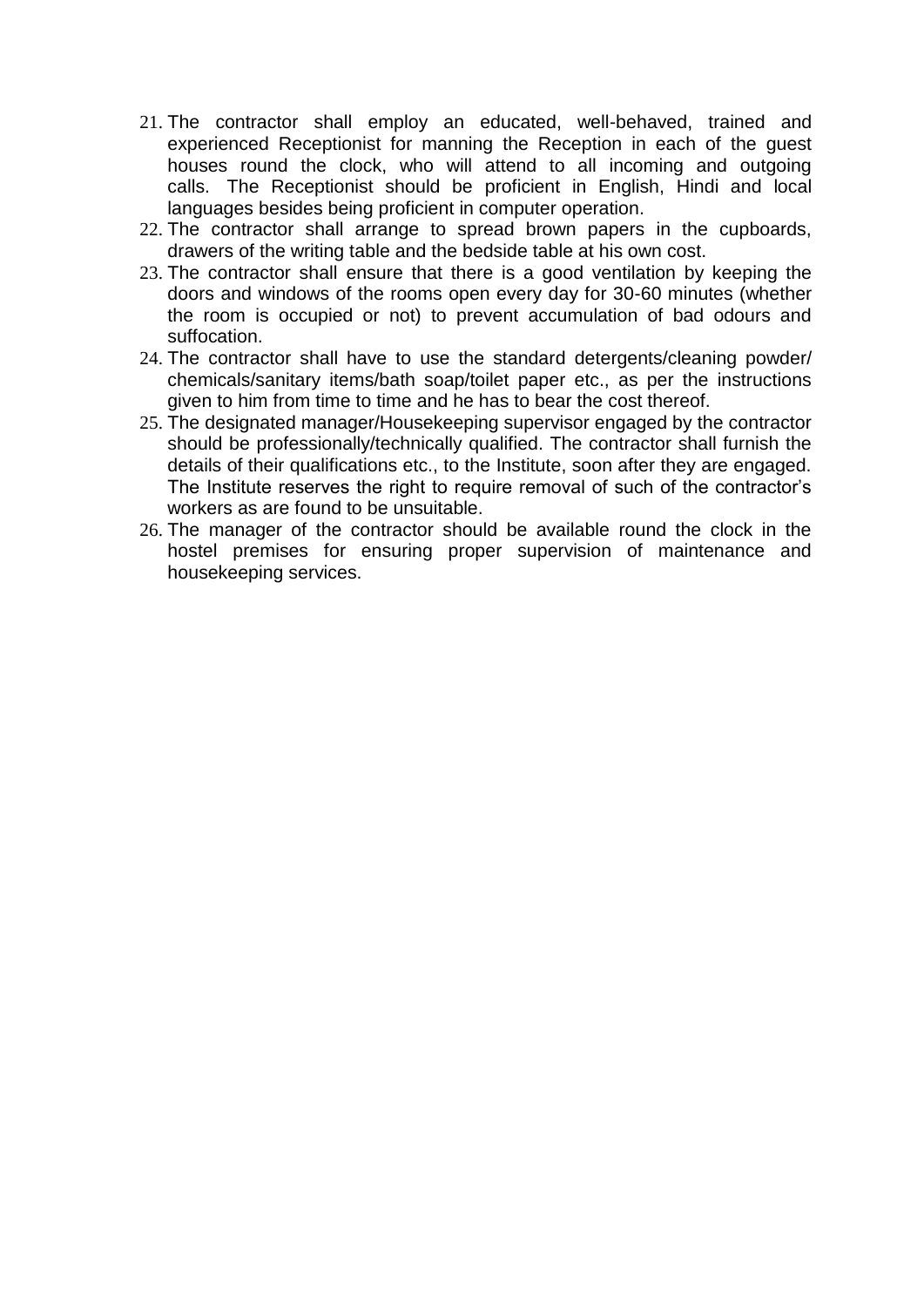27. The Housekeeping and Maintenance personnel shall consist of the following staff and should be available **round the clock** in the guest houses. This is the minimum numbers of requirement to be positioned compulsorily. However, depending upon the participants' additional number of personnel should also be engaged for ensuring quality services.

| SI.           | <b>Details</b>                                                       | <b>Staff</b>                                                                                                                                           | 7 am to 5 pm | $\frac{1}{2}$ 3 pm to 11 pm $\frac{1}{2}$ 11 pm to |      |    |
|---------------|----------------------------------------------------------------------|--------------------------------------------------------------------------------------------------------------------------------------------------------|--------------|----------------------------------------------------|------|----|
| No.           |                                                                      |                                                                                                                                                        |              |                                                    | 8 am |    |
| $\mathbf 1$ . | Housekeeping                                                         | Receptionist                                                                                                                                           |              |                                                    |      |    |
|               | land                                                                 | Bell boys                                                                                                                                              |              |                                                    |      |    |
|               | Maintenance<br>service for 4<br>guest houses                         | HK staff for general 20<br>works in lounge,<br>dining<br>hall, corridors and<br>public toilets<br>HK staff for cleaning<br>and maintenance of<br>rooms |              |                                                    |      | 26 |
|               |                                                                      | <b>HK</b> supervisors                                                                                                                                  | 5            |                                                    |      |    |
|               |                                                                      | aundry staff                                                                                                                                           |              |                                                    |      |    |
|               |                                                                      | Total <sup>31</sup>                                                                                                                                    |              | 19                                                 |      | 45 |
|               | If the contractor fails to denute staff as prescribed above<br>Note: |                                                                                                                                                        |              |                                                    |      |    |

**Note: If the contractor fails to depute staff as prescribed above, the Institute reserves the right to levy a penalty as detailed at penalty clause.**

- 28. The contractor shall ensure that workers recruited by him are well qualified and experienced. The contractor shall arrange for a refresher training to them once in six months compulsorily at his own cost.
- 29. The contractor should ensure that the services of a qualified & experienced Housekeeping Supervisor in Housekeeping department are available for supervision of maintenance and upkeep of rooms in the guesthouses.
- 30. The Institute reserves the right to ask the contractor to remove and replace any of the workers for their failure to give quality service and the contractor shall be bound to replace the staff members concerned within a week from the date of such communication.
- 31. The contractor shall not allot any of the rooms of the guest houses without the prior approval of the competent authority. In case, if the contractor or any of his workers are found to be occupying any of the rooms in the Guest Houses, the contractor is liable to pay a penalty of Rs.500/- per day per room.
- 32. All the staff employed by the contractor should be in proper uniform while on duty. The contractor should supply the uniform with colour specifications and pattern approved by the NIRDPR, to the workers at his cost. It should be noted by the contractor that in case any of the workers employed by the contractor are found to be on duty without the uniform, a penalty of Rs.50/- per worker will be imposed and the bill would be proportionately restricted.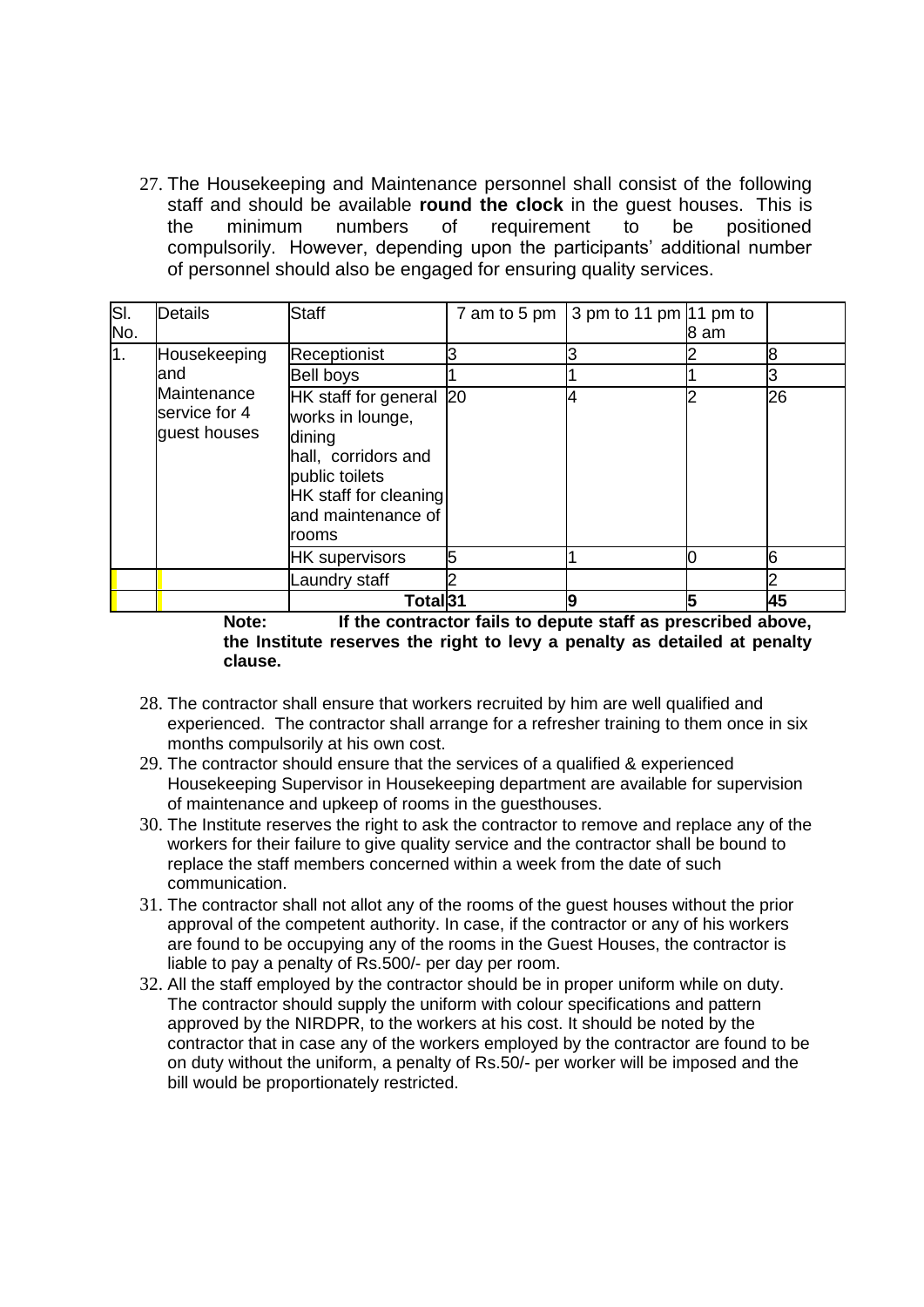- 33. The housekeeping staff shall be paid minimum wage as per the applicable Central Labour law. The minimum wage shall be revised and paid by the contractor, whenever the revision of minimum wage becomes applicable. The staff shall be paid by 7th of every month. Proof of credit of wages to each staff shall be submitted to the authorised representative of the institute by 10th day of every month. Failure to credit the salary by 7th day of each month will lead to penalty of Rs. 500 for each day per unpaid staff. Delay of more than 15 days of payment to any staff, without the fault of the worker, may result into termination of contract.
- 34. The contractor shall provide flower arrangements and big fruit bowls in the VIP suites and small fruit bowls in VIP guest rooms during the visit of VIP's to the Institute. The bowls will be that of the contractor and the cost of providing the fruits will be paid along with the bill of the contractor.
- 35. It is to be noted that used soap water/chemicals should not be thrown in the nearby green areas as it is harmful for growth of trees/bushes etc.
- 36. The institute will provide bed linen and bath towels to the contractor. The contractor shall be responsible for the safety & security of all the items of furniture and fixtures, equipment, locks, buckets, mugs etc. The contractor shall have to hand over all the items provided to him, as indicated elsewhere, to the Institute at the time of termination of the contract. Shortage if any noticed at the time of handing over, the same shall be recovered from the security deposit amount of the contractor.
- 37. The Manager/Housekeeping supervisor appointed by the contractor should be present during any repair/maintenance job carried out in the guesthouse rooms.
- 38. The contractor should ensure safety of the belongings of the inmates in the Guest Houses, however, in case of any untoward incidents like theft or loss of any belongings / cash that takes place from the occupant's room due to negligence on the part of the workers employed by the contractor, the contractor would be liable for compensating the loss.
- 39. The contractor should ensure that the **two fish aquariums** in the Aravali/Nilgiri Guest Houses are maintained properly at his own cost. He shall ensure the periodical cleaning/servicing, replacement of fish and supply of the feed on daily basis including filter etc.
- 40. The staff engaged by the Contractor/ agency to whom the contract is given shall be deemed to be the **employees of the Contractor/ agency** to whom the contract is given and such staff shall not be considered or deemed to be the employees of the Institute in any manner.
- 41. The caterer has to provide ISI branded mineral water (20 ltrs can) from reputed manufacturers like Aquafina, Kinley, Bisleri which shall be to the satisfaction of the Institute and also extend any other services to the participants/guests as and when required. No small water bottles will be allowed. To provide water in guest house rooms, water jugs and glass bottles will be provided by the Institute.
- 42. The contractor shall take the responsibility of arranging necessary assistance to yoga master for conducting yoga classes like cleaning of durries/mats providing manpower to spread and take back the yoga mats.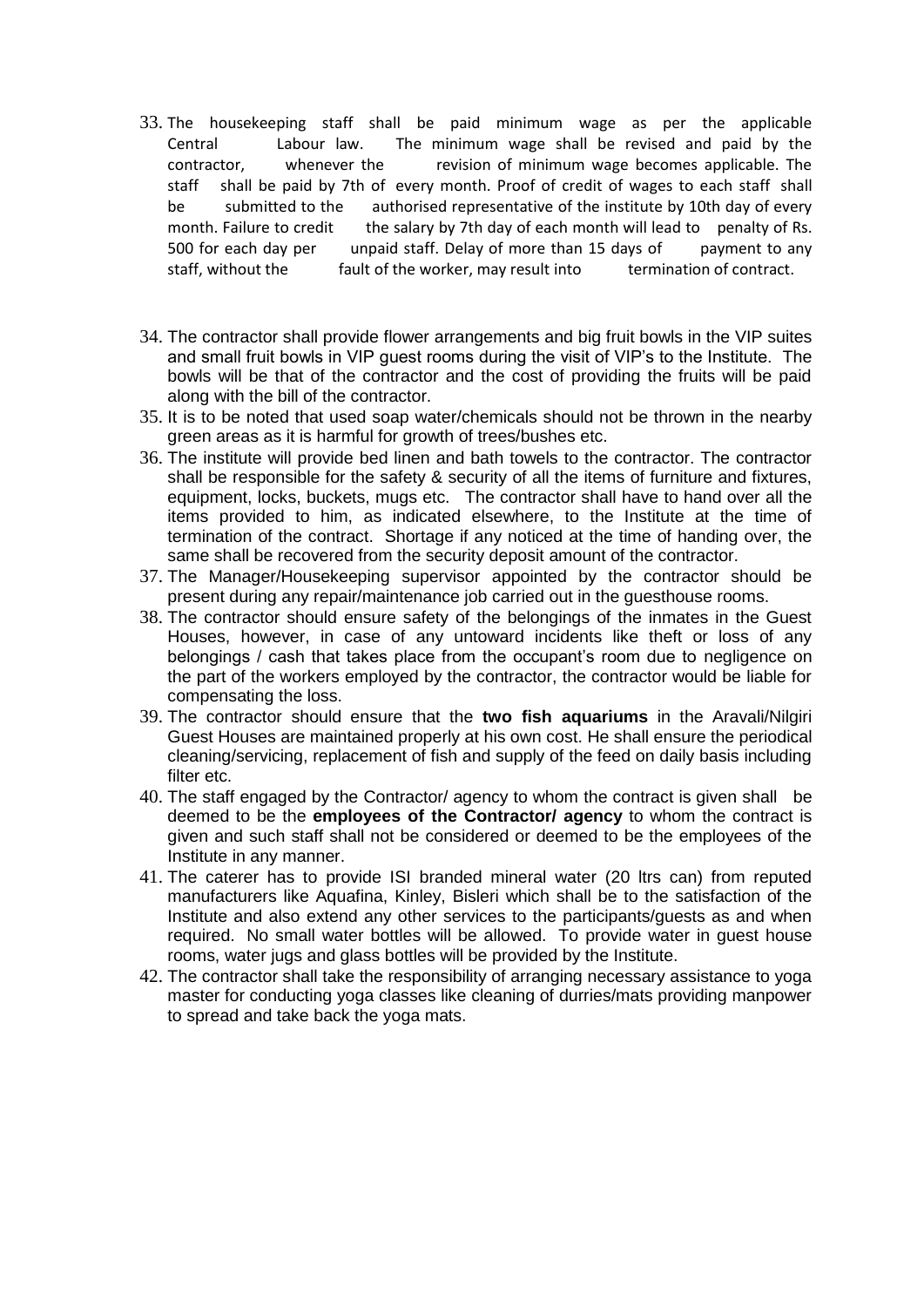# **GENERAL TERMS AND CONDITIONS**

- 1. It may be noted that after downloading the technical bids (Part I) and analyzing the experience of the tenderer, if considered suitable, the price bid of such bidders will be downloaded.
- 2. **The technical bids will be downloaded as per the schedule indicated in the critical date sheet.**
- 3. The successful tenderer will be required to pay performance **security deposit i.e. 3% of value of contract** which will not carry any interest.
- 4. Corrections, if any by bidder, must be attested. All amounts shall be indicated both in words as well as in figures. Where there is discrepancy between the amount quoted in words and figures, the higher figure will be considered for evaluation of the lowest bid, however, in case bidder emerged as successful, the lower figure will be taken into account for placement of order.
- 5. The contract will be valid for a period of one year and further extendable as per Institute's requirement.
- 6. Director General, NIRDPR reserves the right to reject any or all the tenders received without assigning any reasons whatsoever.
- 7. The agreement is terminable by NIRDPR with one month notice.
- 8. The contractor shall not transfer or sub lease his rights under the contract to any other agency.
- 9. The contractor or his workers/staff shall not use the premises allotted to him for any purpose other than the purpose for which the contract is awarded.
- 10. The contractor shall devote his attention in the work of purchases, preparation and service and discharge his obligations under the contract most diligently and honestly.
- 11. The contractor shall at all times during the existence of contract abide by all directions and instructions which may be given by the institute concerning any aspect of the catering, housekeeping and maintenance services.
- 12. The contractor shall be responsible for allotting duties and timings to the workers engaged in the catering and Housekeeping and maintenance of guest houses.
- 13. The remuneration payable to the workers engaged in the catering and housekeeping and maintenance of guest houses shall be borne by the contractor and comply with all statutory and mandatory obligations like labour law or other provisions under law for engagement of such workers by his firm. The Institute will not have any liability, whatsoever for any injury caused to any of his worker/workers in course of discharge of duties under contract. The contractor will indemnify the Institute from any loss caused to any third party due to acts of his firm or workers in execution of the contract.
- 14. The contractor should be registered with the Registrar of concerned state body and furnish the details of registration number. He shall abide by the Government of India (Ministry of Labour& Employment) rules and regulations and all other statutory acts and regulations and rules relevant to this contract.
- 15. The cost of uniform and wages will be borne by the contractor.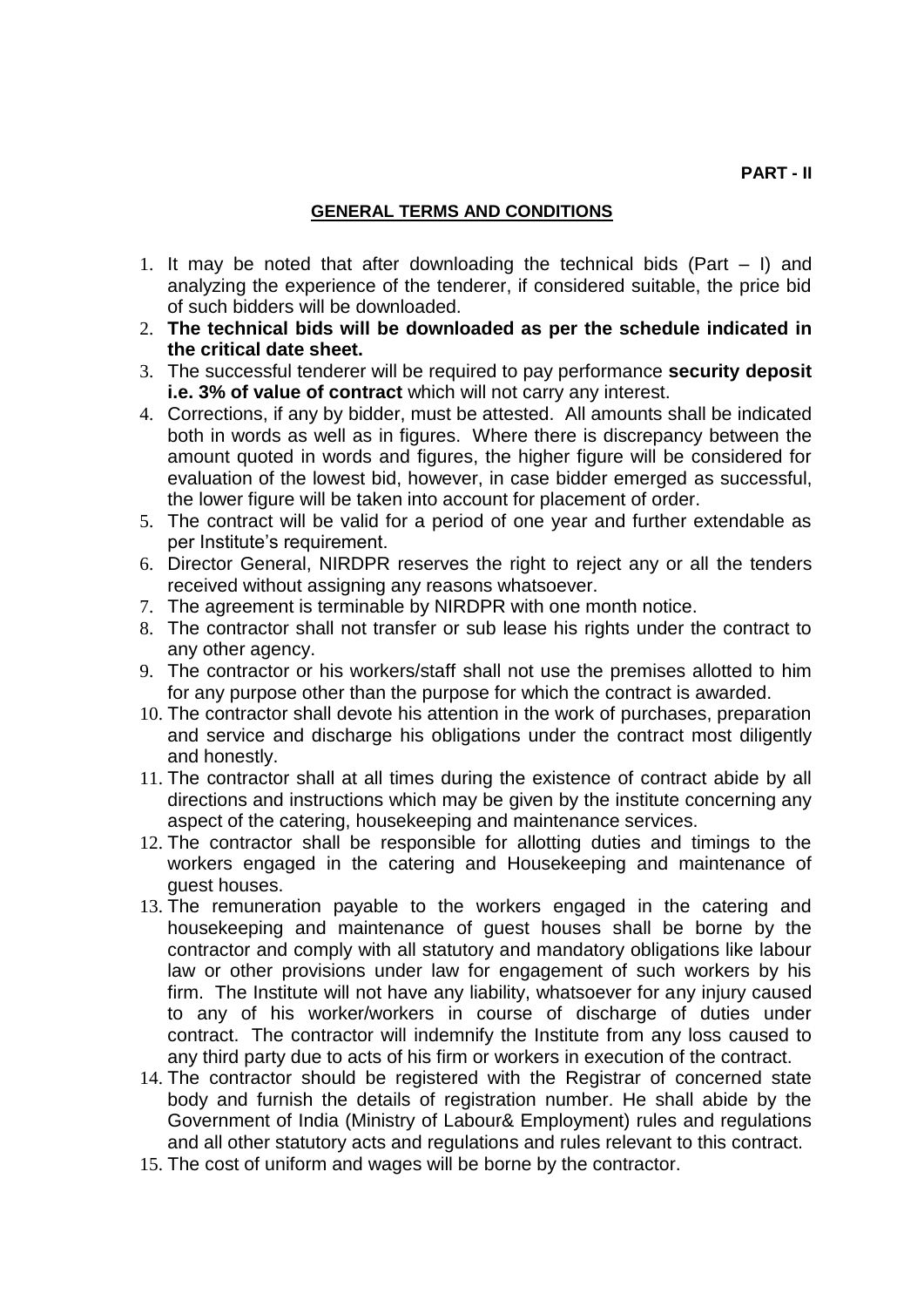- 16. Since the Institute is tendering for food items and housekeeping taking into account the number of rooms, it will be the sole responsibility of the contractor to pay minimum wages and variable DA inclusive of EPF and ESI to their workers.
- 17. The contractor shall indemnify the principal employer (NIRDPR) against any risks and damages arising out of the default on the part of contractor due to his negligence or that of his employee or noncompliance of any of statutory rules, regulations etc., as laid down by the government and other statutory authorities from time to time.
- 18. It is the duty and responsibility of the contractor to obtain the requisite license for running the establishment. The Institute shall not be responsible in any way for any breach by the agency of any rules and regulations governing the running of such establishment.
- 19. The contractor should take all precautionary measures to ensure the safety of the workers employed by him and NIRDPR will not be responsible in case of any eventuality.
- 20. The contractor should engage only those workers whose police verification for character and antecedents was strictly done.
- 21. In case of any disputes between contractor & workers, it is the responsibility of the contractor to settle them amicably and the Institute will not be a party to them and will not be responsible for any lapses, etc., on the part of the contractor vis-à-vis his workers. If under any circumstances a court awards decree against the Institute in cases relating to the workers employed by the contractor at the Institute, the contractor shall himself make all necessary action in fulfilment of the decree and the Institute as such shall not be liable to take any action. The workers engaged by the contractor will not have any type of claim against NIRDPR and the contractor shall be liable and responsible for compliance of all Labour/statutory laws.
- 22. The contractor should deploy medically/physically fit workers. The workers can be subjected to periodical medical check-ups by the Institute's Medical Officer. The contractor will withdraw any person who is not found medically fit by the Institute's Medical Officer for the job and provide an appropriate substitute. **The contractor shall also compulsorily arrange for health check of their workers once in six months at his own cost.**
- 23. A list of workers engaged by the contractor for the Institute's work should be provided giving their names, addresses. The contractor should submit photographs of all workers, housekeeping staff and supervisors to the Institute within a week from the date of acceptance of the offer and issue an identity card under the signature of authorized representative of contractor. Any changes from time to time should be informed to the Institute, immediately.
- 24. The workers will be issued identity cards by the contractor and only those workers for whom identity cards are issued will be allowed into the premises of the Institute. A copy of the identity card along with name, photograph and address will be made available to the institute for record.
- 25. The contractor will be liable for penalty for deficiency in quality of service, e.g., leaving the rooms and the guest house premises unattended and unclean, failing to maintain hygiene and sanitation in and around the guest houses, and for shortcomings in catering service, e.g., poor quality of the food prepared, supply of insufficient food to the participants, or loss/theft of any article due to negligence of his staff/workers, etc. The monthly catering, housekeeping bill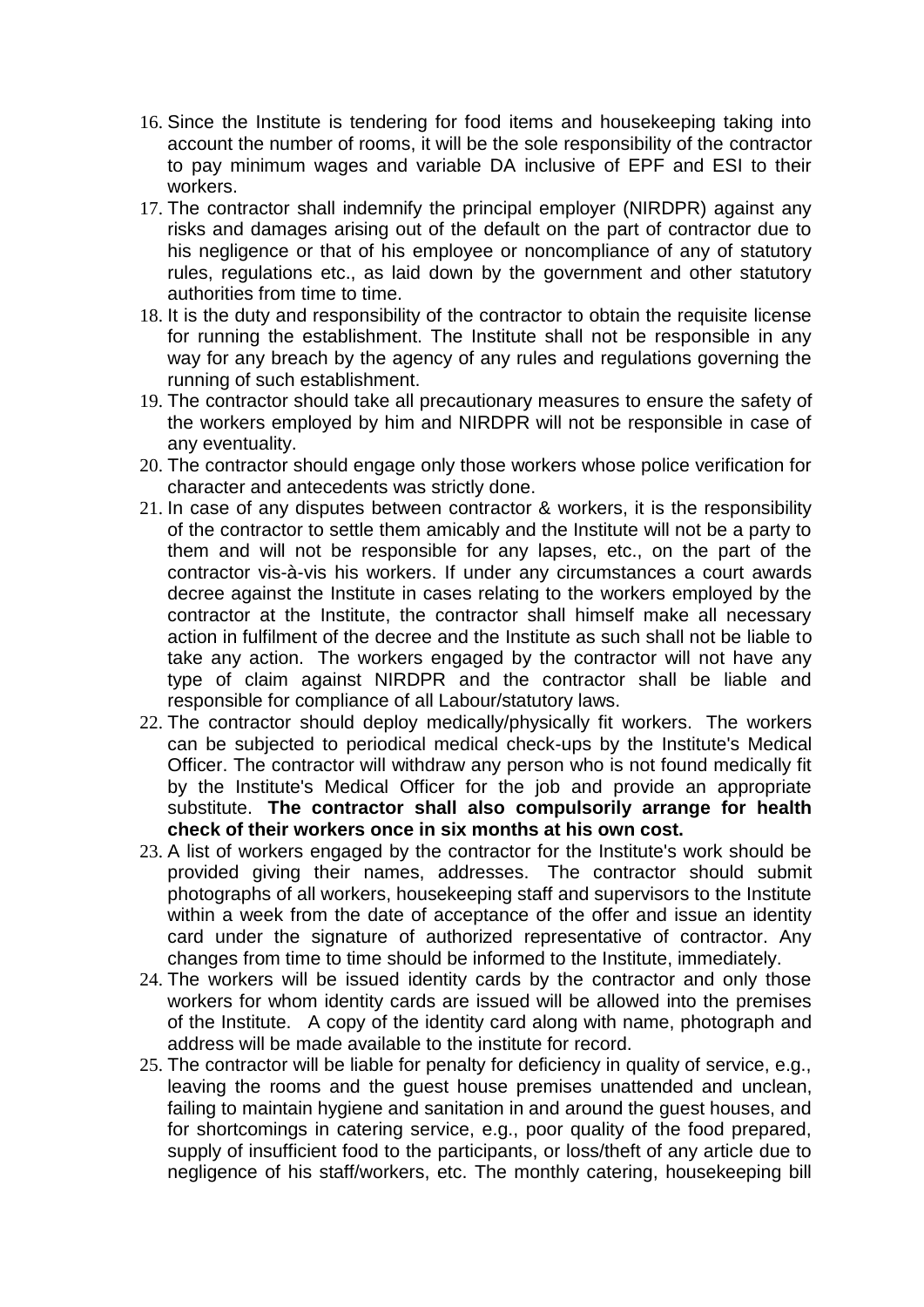raised by the contractor will be proportionately restricted. In case of deficiency or delay in providing the service by the contractor and in case the Institute on its own provides material or manpower to run the catering, housekeeping and maintenance service satisfactorily, the cost of such material/manpower will be recovered from the contractor.

- 26. The contractor will not provide food/catering services to any private person without approval of the competent authority and the same shall be subject to payment of charges at the rate as prescribed in this contract.
- 27. **A floating minimum balance of Rs.2,00,000/-(Rupees two lakhs only) should be made available in the savings bank account at State Bank of Hyderabad, NIRDPR Branch and should be operated by the Manager of the Unit. It should not be a joint account. Payments of NIRDPR will be transferred to the above said account. A cash imprest of Rs.50,000/- (Rupees fifty thousand only) should also be maintained with the unit manager or in his absence, any representative of the contractor.**
- 28. **The contractor has to submit performance guarantee i.e. 3% of value of contract in the form of a Demand Draft or equivalent bank guarantee drawn on any commercial bank in favour of "NIRDPR"**, Rajendranagar, Hyderabad. No interest whatsoever will be payable on the security deposit during the period of contract including any extended period. The contractor shall not be allowed to withdraw its services before completion of the contract period, failing which Performance Security Deposit will be forfeited by the Institute at the discretion of the Director General, NIRDPR. It will be refunded after completion / termination of contract subject to condition that there is no amount due / pending against the contractor due to loss caused to the Institute's property or otherwise.
- 29. The Director General, NIRDPR reserves the right to oversee the quality of food and maintenance services being provided by the contractor. He also reserves the right to ask the contractor to remove and replace any of the workers engaged by him to ensure quality service and the contractor shall have to replace workers concerned within a week from the date of such communication.
- 30. In the event of any absenteeism of the workers engaged by the contractor, a penalty of Rs.500/- (Rupees five hundred only) per worker per day so absented will be imposed and the same will be recovered out of the monthly housekeeping/catering bill raised by the contractor for payment. The Institute reserves the right to check the muster rolls as well as the wages sheets maintained by the contractor at any point of time.
- 31. The contractor shall be provided a suitable place during the validity of the contract period to maintain his office as well as to store the material received to provide the catering, housekeeping and maintenance services to the Institute. The contractor shall, however, not use the allotted place for any other purpose than the purpose indicated above.
- 32. The Unit Managers and Supervisors and the staff of the contractor who have to stay in the campus/quarters will be provided modest and unfurnished accommodation for which the contractor shall pay rent as fixed by the Institute on monthly basis. Electricity and water charges as per actual consumption shall be payable by the contractor.
- 33. The contractor shall not have any kind of tenancy rights on the place so provided to him in the Institute. He shall have to vacate the place allotted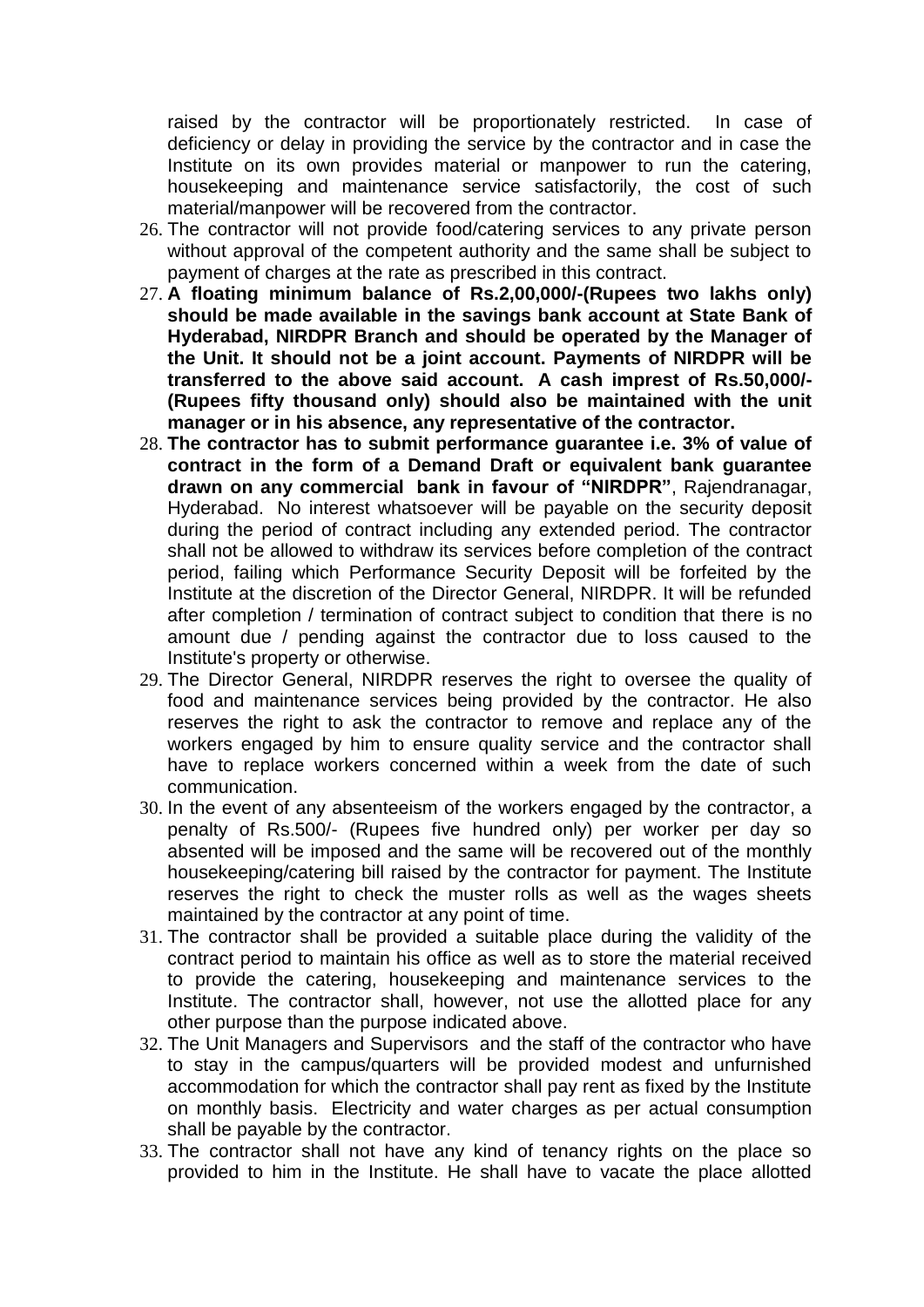immediately on expiry/termination of the contract or when requisitioned by the Institute.

- 34. The contractor will take over the premises of the Himachal, Aravali, Nilgiri and Vindhyachal Guest Houses of the Institute along with the furniture, fixtures and fittings and other equipment and material as may be provided by the Institute, where he is supposed to provide the catering, housekeeping and maintenance services. He shall have to hand over the premises of the Guest Houses of the Institute along with the furniture, fixtures and fittings and other equipment and material provided by the Institute, on expiry/termination of the contract.
- 35. If there is any variation in the quality of material used as against the branded items specified in the contract, suitable penalty as may be decided and determined by NIRDPR will be levied while settling the monthly bills.
- 36. In case it is found that the kitchen/dining halls/rooms/public areas/stores/surrounding areas are not kept in clean and hygienic condition, suitable penalty as deemed fit by NIRDPR will be levied while settling the monthly bill.
- 37. In the event of any incident of food poisoning, the charges incurred on account of hospitalization of participants/guests/staff members will have to be borne by the contractor.
- 38. In the event of expired food items used for cooking purpose, a penalty of Rs.2000/- on each occasion will be levied and recovered from the bills of the contractor.
- 39. The contractor shall submit the bill for the catering, housekeeping and maintenance services provided by him on the first working day of following month, duly signed by him or his authorized signatory and countersigned by the authorized representative of NIRDPR. NIRDPR will pay the charges on submission of the bill. However, the Institute shall recover Income Tax and other taxes if any defined by Government as per prevailing rules from time to time.
- 40. The Institute shall take the feedback through a Register kept for the purpose, from the participants/guests/dignitaries regarding catering, housekeeping and maintenance services with a view to offer prompt and efficient services. The Institute will conduct periodical reviews of the complaints/suggestions given by the participants/guests/ dignitaries both in the registers kept in the Guest Houses and the Evaluation Reports and the contractor will be informed about the shortcomings, if any, for remedial action.
- 41. Any other aspect/point arising out of the catering, housekeeping and maintenance services to be provided by the contractor, the same has to be resolved through mutual discussions by both the parties.
- 42. Where a doubt arises as regards the applicability of the contractual terms and conditions so as to the interpretation or application of any of the provisions of this agreement during the validity of the contract period, the decision of the Director General, NIRDPR thereon shall be final and binding on the contractor.
- 43. **The Institute reserves the right to entrust the catering, housekeeping contracts separately if it is desired by the competent authority to do so. The institute also may exclude any of the services so mentioned from the scope of the contract.**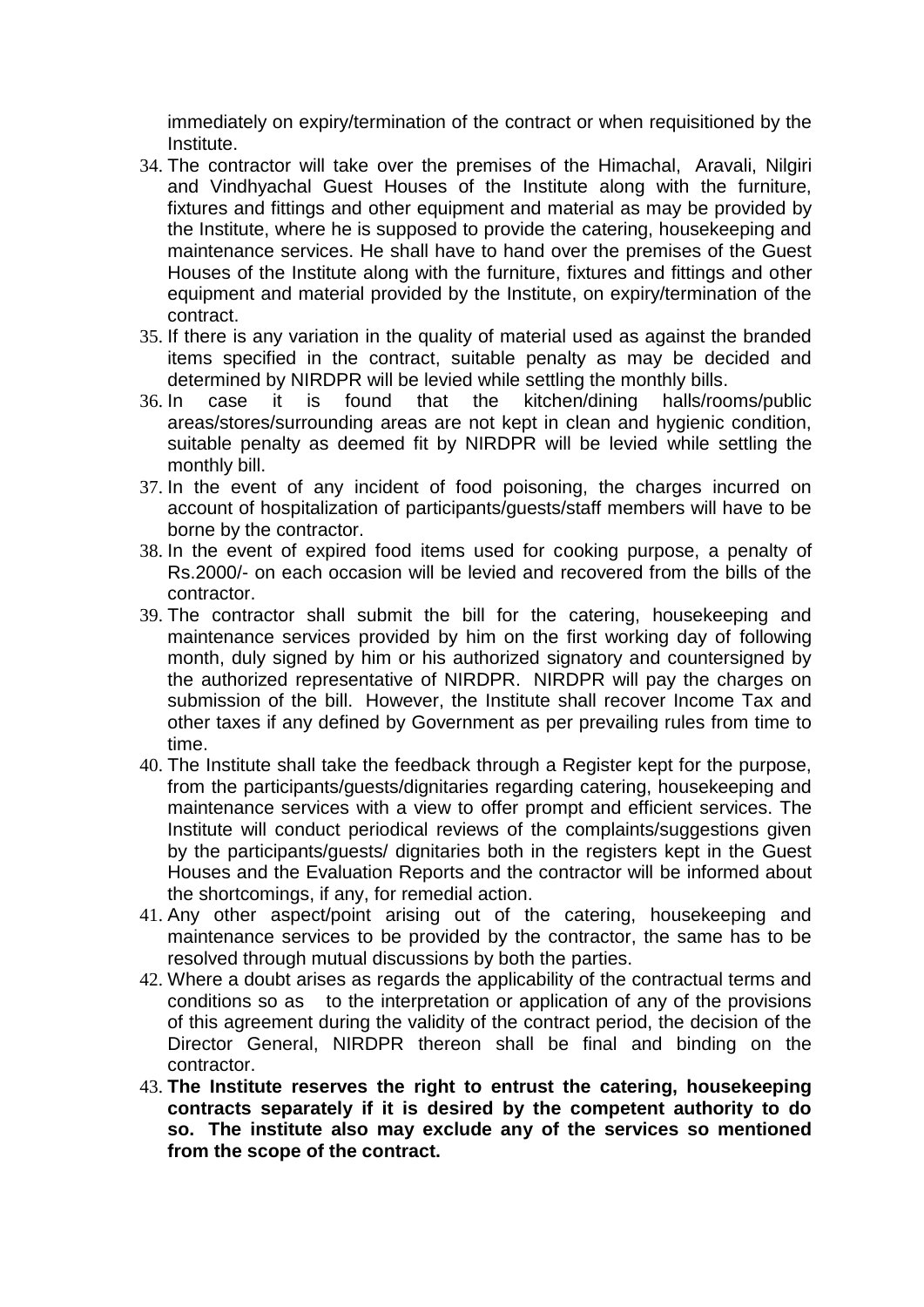#### 44. **PENALTY**

Deduction on account of unsatisfactory catering services and improper maintenance of the guest houses, commonplaces/facilities etc., will be made from the monthly bill. The recovery will be decided by the authorised representative of the Institute. The methodology for deduction will be as under:

- a. Incase of shortage of manpower, an amount proportionate to the shortage of manpower, taking into account number of employees as well as duration shall be deducted from the monthly bill of the contractor.
- b. Incase of non-maintenance of cleanliness or lapse of services/carelessness, deduction shall be made @ Rs1500/-per room/per day or per event/per location etc., from the bill of the contractor, taking into account the loss of goodwill and inconvenience caused to the guest/institute.
- c. Incase on non-performance and poor service by the contractor, NIRDPR may, at its discretion, recover Liquidated Damages upon recommendation of In-charge of Guest Houses. In the event of appeal, the decision of Director General, NIRDPR shall be final and binding up on the contractor. The quantum of penalty shall be as follows:
- i. Rooms including Reception, Lobby Rs.1,500.00/day (b)Non compliance with laundry requirements Rs.500.00/ day;
- ii. Negligence in reporting of non functioning of Telephone and other amenities Rs.200.00/day;
- iii. Noncompliance of environment friendly waste Disposal methods. Rs.100.00/day;
- iv. Non wearing of uniforms by contractor's Employees/ untidy uniform Rs.100.00/day/Person;
- v. Supply of food not as per approved Menu and insufficient quantity Rs.1,000.00/meal /day; and
- vi. The penalty for unsatisfactory and substandard Catering service: Rs.500/-per complaint.
	- 45. **Force Majeure**: In the event of either party being rendered unable by Force Majeure to perform any obligation required to be performed by them under the contract, the relative obligation of the party affected by such Force Majeure shall be suspended for the period during which such cause lasts. The term "Force Majeure" as employed herein shall mean acts of God, War, Civil Riots, Fire directly affecting the performance of the contract, Flood and Acts and Regulations of respective government of the two parties, namely NIRDPR and the contractor. Upon the occurrence of such cause and upon its termination, the party alleging that it has been rendered unable as aforesaid thereby, shall notify the other party in writing, the beginning of the cause amounting to Force Majeure as also the ending of the said clause by giving notice to the other party within 48 hours of the ending of the cause respectively. If deliveries are suspended by Force Majeure conditions lasting for more than 2 (two) months, NIRDPR shall have the option of canceling this contract in whole or part at his discretion without any liability at his part. Time for performance of the relative obligation suspended by Force Majeure shall then stand extended by the period for which such cause lasts.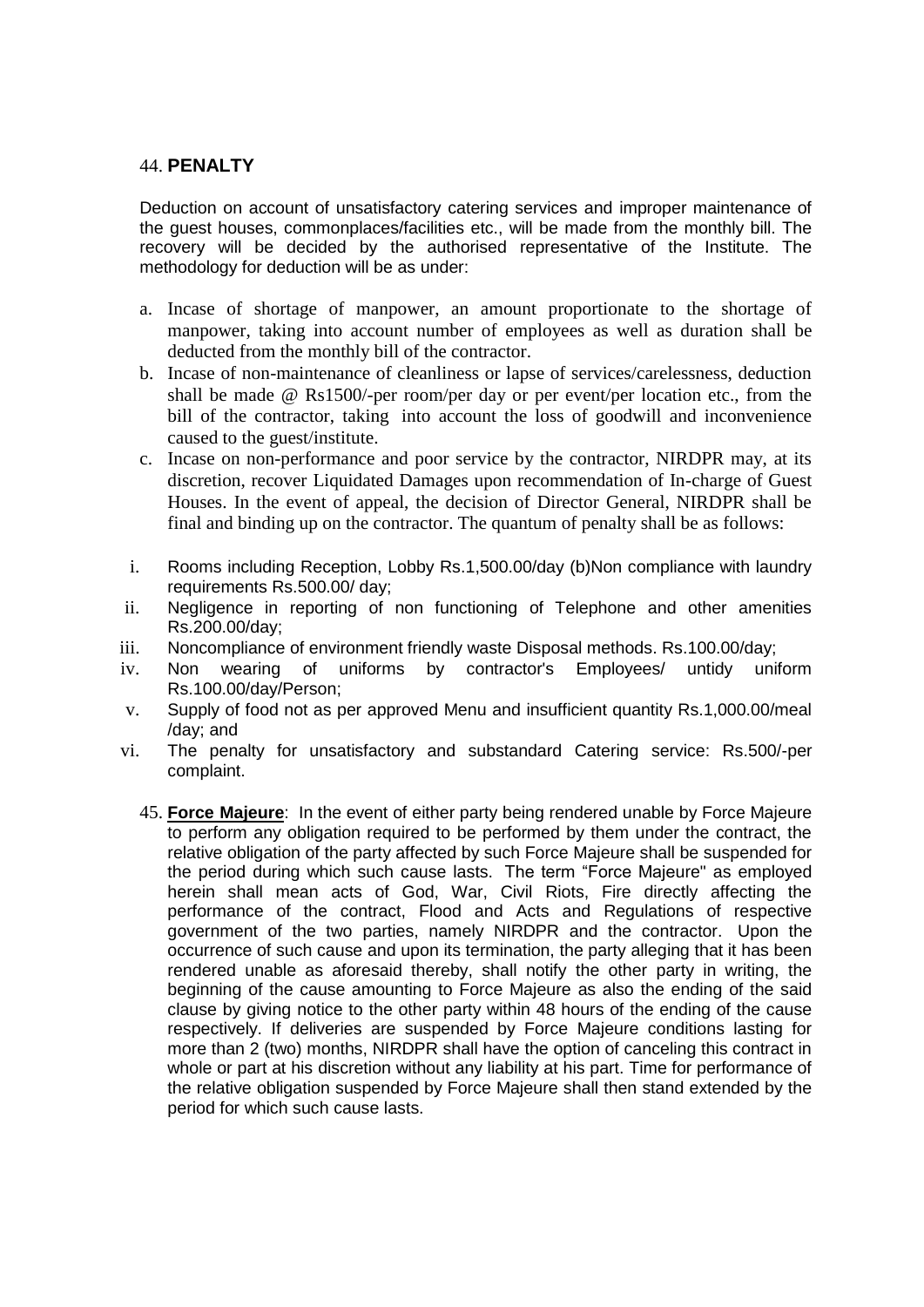- 46. **Arbitration:** In the event of any question, dispute or difference arising under these conditions or any conditions contained in the order or in connection with this contract, the same shall be referred to the sole arbitration of the Director General or any other person authorized by him. The award of the arbitrator in such cases shall be final and binding on the parties to this contract.
- 47. **Applicable Law**: The contract shall be interpreted in accordance with Laws applicable in India and subject to jurisdiction of the court in Hyderabad only.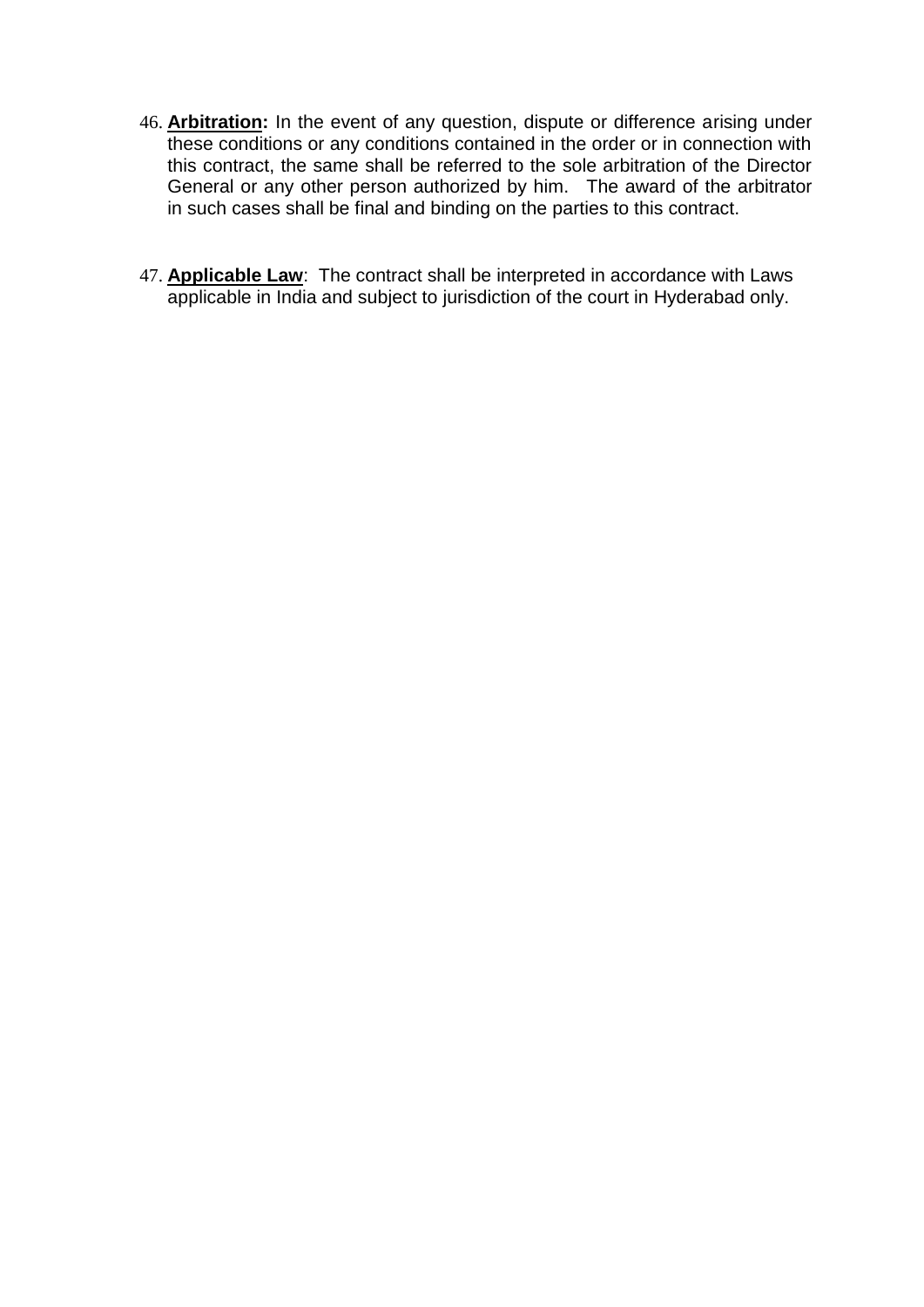### **NATIONAL INSTITUTE OF RURAL DEVELOPMENT & PANCHAYATI RAJ**

(Ministry of Rural Development, Govt. of India) Rajendranagar, Hyderabad – 500030.

### **TENDER NOTICE FOR CATERING, HOUSEKEEPING AND MAINTENANCE OF GUEST HOUSES**

…

#### **Technical Bid (Cover – I)**

| SI. | <b>Particulars</b>                           | Information to be | Documentary proof |
|-----|----------------------------------------------|-------------------|-------------------|
| No. |                                              | supplied by the   | page No.          |
|     |                                              | intending bidder  |                   |
| 1.  | Name of the Company/ Firm                    |                   |                   |
| 2.  | Address of the Company/ Firm                 |                   |                   |
|     | (a) Postal                                   |                   |                   |
|     | (b) Telephone/ Fax/ Mobile No.(s)            |                   |                   |
|     | (c) E-mail ID                                |                   |                   |
|     | (d) Website address, if any                  |                   |                   |
| 3.  | Type of the Company/ Firm                    |                   |                   |
|     | (In the case of Partnership Firm, a copy of  |                   |                   |
|     | Deed to be submitted)                        |                   |                   |
| 4.  | Owner/ partners of the Company/ Firm         |                   |                   |
| 5.  | (a) Year of establishment of the Co.<br>Firm |                   |                   |
|     | (b) For how long the Co./Firm is providing   |                   |                   |
|     | catering, housekeeping services              |                   |                   |
|     | to Government/ Semi-Govt./large private      |                   |                   |
|     | organizations? (proof to be submitted) (as   |                   |                   |
|     | per Annexure-V)                              |                   |                   |
|     | (c) Does the Co. / Firm have valid           |                   |                   |
|     | licence to provide the services? Please      |                   |                   |
|     | mention licence No., issue date and          |                   |                   |
|     | issuing authority. (proof to be submitted)   |                   |                   |
| 6.  | PAN No. (copy of the same should be          |                   |                   |
|     | enclosed)                                    |                   |                   |
| 7.  | GST Registration No. (copy of the same       |                   |                   |
|     | should be enclosed)                          |                   |                   |
| 8.  | PF Registration No. (copy of the same should |                   |                   |
|     | be enclosed)                                 |                   |                   |
| 9.  | ESI Registration No. (copy of the same       |                   |                   |
|     | should be enclosed)                          |                   |                   |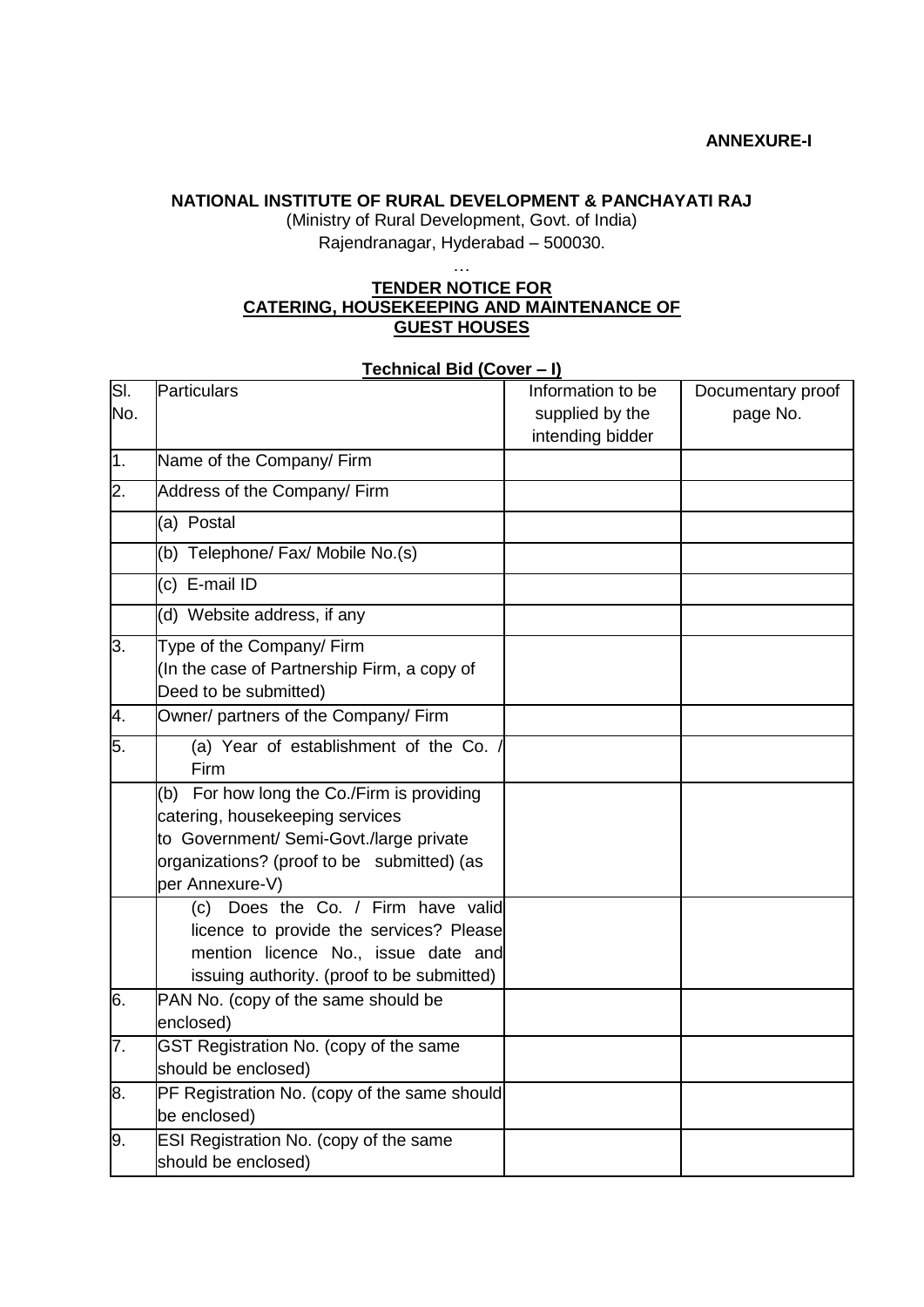| 10. | Labour Licence Registration No. (copy of the<br>same should be enclosed)                                                                                                                                                                                                             |         |  |
|-----|--------------------------------------------------------------------------------------------------------------------------------------------------------------------------------------------------------------------------------------------------------------------------------------|---------|--|
| 11. | Licence for providing catering services<br>(Registration under shops and Establishment<br>Act) (copy of the same should be enclosed)                                                                                                                                                 |         |  |
| 12. | Valid FSSAI registration certificate (copy of<br>the certificate to be enclosed)                                                                                                                                                                                                     |         |  |
| 13  | Completed work orders of more than Rs. 40<br>lakhs each in last 3 years.                                                                                                                                                                                                             |         |  |
| 14. | Bid Securing Declaration (as per Annexure-<br>IX)                                                                                                                                                                                                                                    |         |  |
| 15. | Annual Turnover during the preceding three Year Turnover (in<br>financial years i.e. 2016-17, 2017-18 and ₹lakh)<br>2018-19, 2019-20 (copy of Balance Sheet 2016-17<br>and Profit & Loss and profit Account to be 2017-18<br>submitted) duly audited by Chartered 2018-19<br>Account | 2019-20 |  |
| 16. | Copies of Income Tax Returns filed for the<br>financial years 2016-17, 2017-18<br>and<br>2018-19, 2019-20 (copy of ITR for each year<br>to be submitted)                                                                                                                             |         |  |
| 17. | Has the Company / Firm ever been<br>blacklisted?<br>A self-certificate to that effect should be<br>furnished.                                                                                                                                                                        |         |  |

Date: Date: Signature of Bidder with official seal

Place:

The following documents are to be uploaded by the bidder in  $1<sup>st</sup>Cover$  along with duly filled-

in technical bid as per the tender document:

- i. Scanned copy of valid registration certificate, experience certificate as per Annexure-V, PAN No and Tender Acceptance Letter as per Annexure-VI.
- ii. Scanned copy of Income-tax assessment returns for the last three financial years 2016-17, 2017-18, 2018-19 and 2019-20 and copies of audited statement of account by Chartered Accountant for the financial years of 2016-17, 2017-18, 2018-19 and 2019-20, Affidavit of partnership firm.
- iii. Scanned copy of PF Registration Certificate, ESI Registration Certificate, GST Registration Certificate, FSSAI certificate.
- iv. Scanned copy of the Bid Securing Declaration as per Annexure-IX.
- v. Scanned copy of self certificate stating the company/firm ever been blacklisted.

### *Note: All the hard copies in respect of the above documents should be submitted on or before bid submission closing date & time to "Assistant Registrar (T) NIRDPR, Hyderabad".*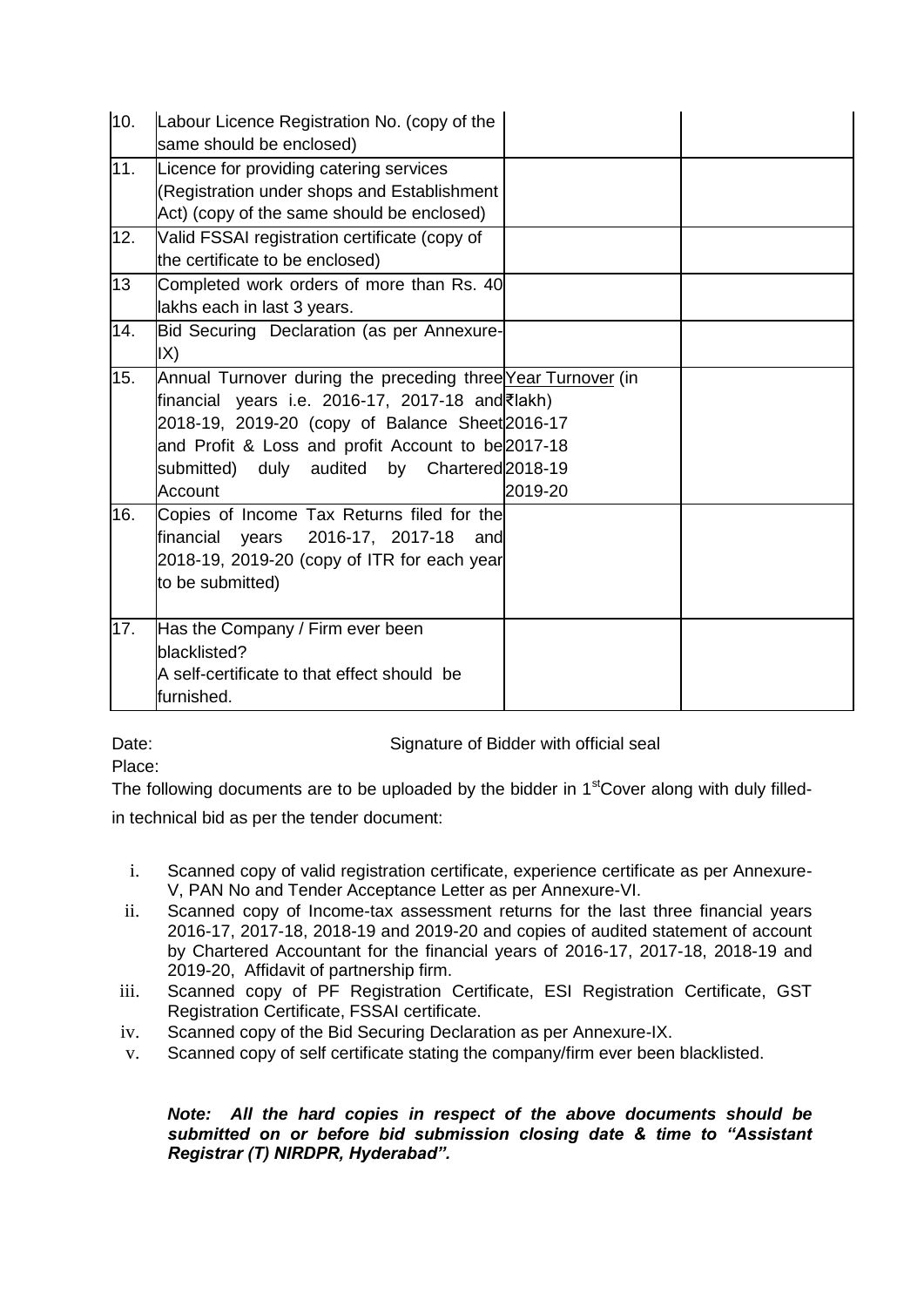#### **NATIONAL INSTITUTE OF RURAL DEVELOPMENT & PANCHAYATI RAJ**

(Ministry of Rural Development, Govt. of India) Rajendranagar, Hyderabad – 500030.

#### …

#### **TENDER NOTICE FOR CATERING, HOUSEKEEPING AND MAINTENANCE OF GUEST HOUSES**

#### **Financial Bid (cover-II)**

(Scanned copy of Price bid as per tender document)

I/We hereby offer our services for making all necessary arrangements including catering and housekeeping in NIRDPR Himachal, Aravali, Nilgiri and Vindhyachal Guest houses for a period of one year which is extendable further on satisfactory performance of the contract. The rates quoted will remain firm and valid during the validity of the contract as long as the All India Consumer Price Index – Industrial Workers is unchanged. We agree to the condition that the quoted rates will be adjusted according to the variation in All India Consumer Price Index – Industrial Workers, in the preceding year, as and when published after completion of one year and when contract is extendable to next year.

I/We have understood the terms and conditions of the tender detailed in the tender documents supplied to us and are fully aware of the nature of contract. We affirm to strictly adhere to the terms and conditions stipulated therein.

I/We quote the charges exclusive of GST for arrangement for catering at the four dining halls {Two (2) at Aravali and one each at Nilgiri and Himachal} and housekeeping in Himachal, Aravali, Nilgiri and Vindhyachal Guest Houses.

| SI. | <b>Description</b>                                                             | Rate (per head/day) (Rs.) |          |  |  |  |
|-----|--------------------------------------------------------------------------------|---------------------------|----------|--|--|--|
| No. |                                                                                |                           |          |  |  |  |
|     |                                                                                | In figures                | In words |  |  |  |
|     | <b>II. CATERING SERVICES</b>                                                   |                           |          |  |  |  |
|     |                                                                                |                           |          |  |  |  |
|     | $\vert$ A. For national participants (See pages 8 – 11 of the tender document) |                           |          |  |  |  |
| 1.  | Break-up of the items:                                                         |                           |          |  |  |  |
|     |                                                                                |                           |          |  |  |  |
|     | Bed tea/coffee<br>$a_{-}$                                                      |                           |          |  |  |  |
|     |                                                                                |                           |          |  |  |  |
|     | lii. Breakfast                                                                 |                           |          |  |  |  |
|     | iii. Forenoon Tea/ coffee/milk along with two millet                           |                           |          |  |  |  |
|     | cookies or two                                                                 |                           |          |  |  |  |
|     | biscuits(salted/cookies/cream/chocolate/butter)                                |                           |          |  |  |  |
|     | lor namkeen                                                                    |                           |          |  |  |  |
|     | llv. Lunch                                                                     |                           |          |  |  |  |
|     |                                                                                |                           |          |  |  |  |
|     | v. Afternoon Tea/ coffee/milk along with two millet                            |                           |          |  |  |  |
|     | cookies<br><b>Biscuits</b><br>salted/<br>or<br>two                             |                           |          |  |  |  |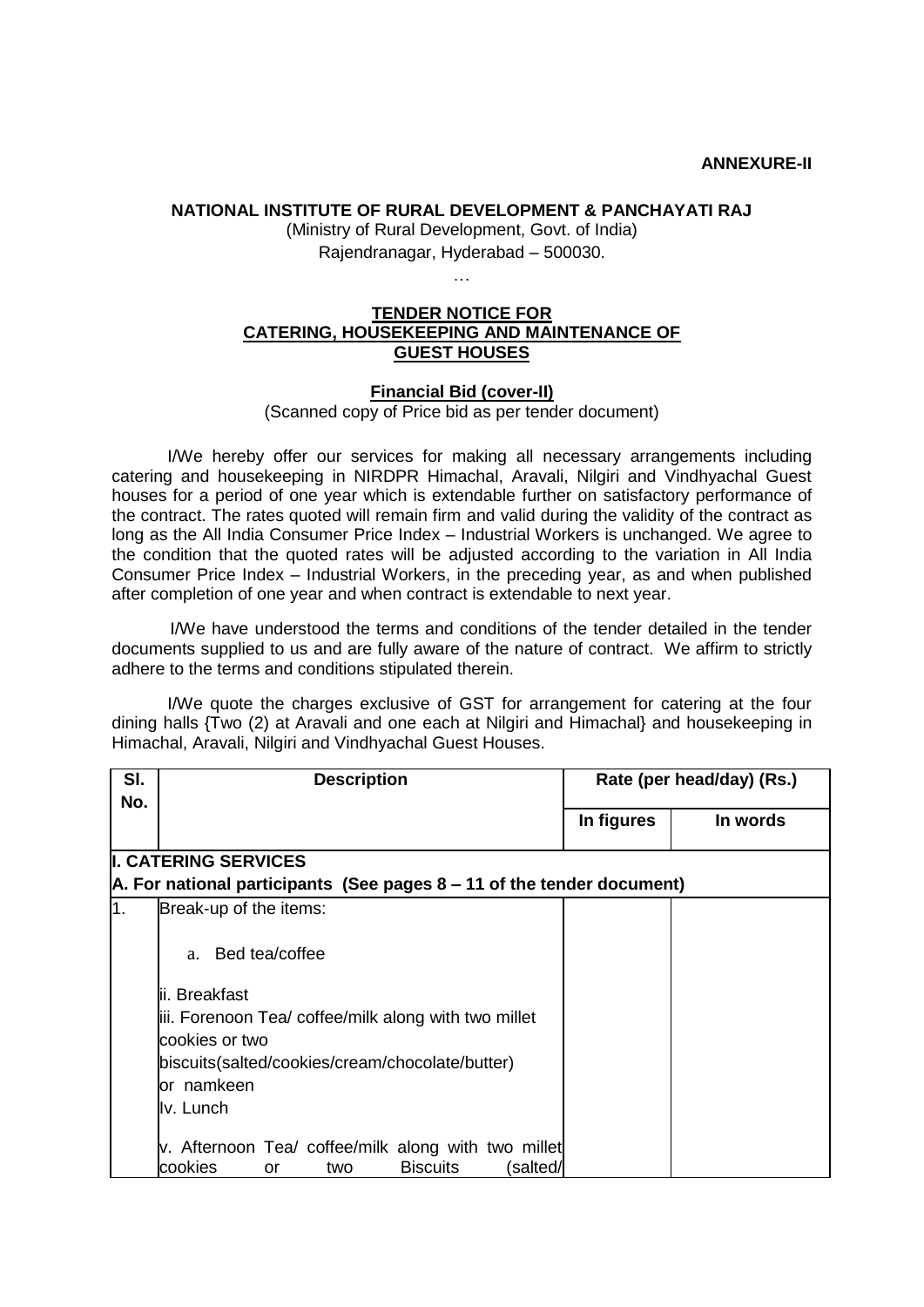|    | cookies/cream/chocolate/butter) or namkeen.                                                                                                                                                                                                                                                                                                                                                                                                                                                                                                                 |  |  |  |
|----|-------------------------------------------------------------------------------------------------------------------------------------------------------------------------------------------------------------------------------------------------------------------------------------------------------------------------------------------------------------------------------------------------------------------------------------------------------------------------------------------------------------------------------------------------------------|--|--|--|
|    | vi. Evening Tea<br>vii. Dinner                                                                                                                                                                                                                                                                                                                                                                                                                                                                                                                              |  |  |  |
|    | Total daily menu (Rs)                                                                                                                                                                                                                                                                                                                                                                                                                                                                                                                                       |  |  |  |
|    | B. For international participants (See pages $8 - 11$ of the tender document)                                                                                                                                                                                                                                                                                                                                                                                                                                                                               |  |  |  |
| 1. | (only difference is in quantum of raw material for lunch and dinner)<br>Break-up of the items:                                                                                                                                                                                                                                                                                                                                                                                                                                                              |  |  |  |
|    | b. Bed tea/coffee                                                                                                                                                                                                                                                                                                                                                                                                                                                                                                                                           |  |  |  |
|    | lii. Breakfast<br>lii. Forenoon Tea/ coffee/milk along with two millet<br>cookies<br>two<br>or<br>biscuits(salted/cookies/cream/chocolate/butter)<br>or namkeen<br>iv. Lunch<br>v. Afternoon Tea/ coffee/milk along with two millet<br>cookies<br>two<br>or<br>Biscuits(salted/cookies/cream/chocolate/butter)<br>or<br>namkeen.<br>vi. Evening Tea                                                                                                                                                                                                         |  |  |  |
|    | vii. Dinner                                                                                                                                                                                                                                                                                                                                                                                                                                                                                                                                                 |  |  |  |
|    | Total daily menu (Rs)                                                                                                                                                                                                                                                                                                                                                                                                                                                                                                                                       |  |  |  |
| 2. | Special tea (Rs.)                                                                                                                                                                                                                                                                                                                                                                                                                                                                                                                                           |  |  |  |
| 3. | Additional items for special lunch or dinner (quote<br>separately for each item)<br>Items:                                                                                                                                                                                                                                                                                                                                                                                                                                                                  |  |  |  |
|    | a. Assorted fresh fruit juice (100 ml)<br>b. Popular grain sprouts<br>c. Soup (Veg./non-veg.) with bread rolls or<br>bread sticks and butter<br>d. Mutton/chicken/prawns<br><b>Boneless Murrel fish</b><br>e. Special vegetable items (panneer or<br>stuffed vegetable or kofta with gravy)<br>Idli/dosa/vada with sambar and chutney<br>f.<br>/Dahivada or snack items like vegetable<br>cutlet/Mirchibajji/veg. Spring roll, etc.<br><b>Kwality/Amul Ice Cream</b><br>g.<br>(cassata/matkakulfi / Butterscotch)<br>h. Fresh seasonal fruits<br>(assorted) |  |  |  |
|    |                                                                                                                                                                                                                                                                                                                                                                                                                                                                                                                                                             |  |  |  |
|    | Total (Rs.)                                                                                                                                                                                                                                                                                                                                                                                                                                                                                                                                                 |  |  |  |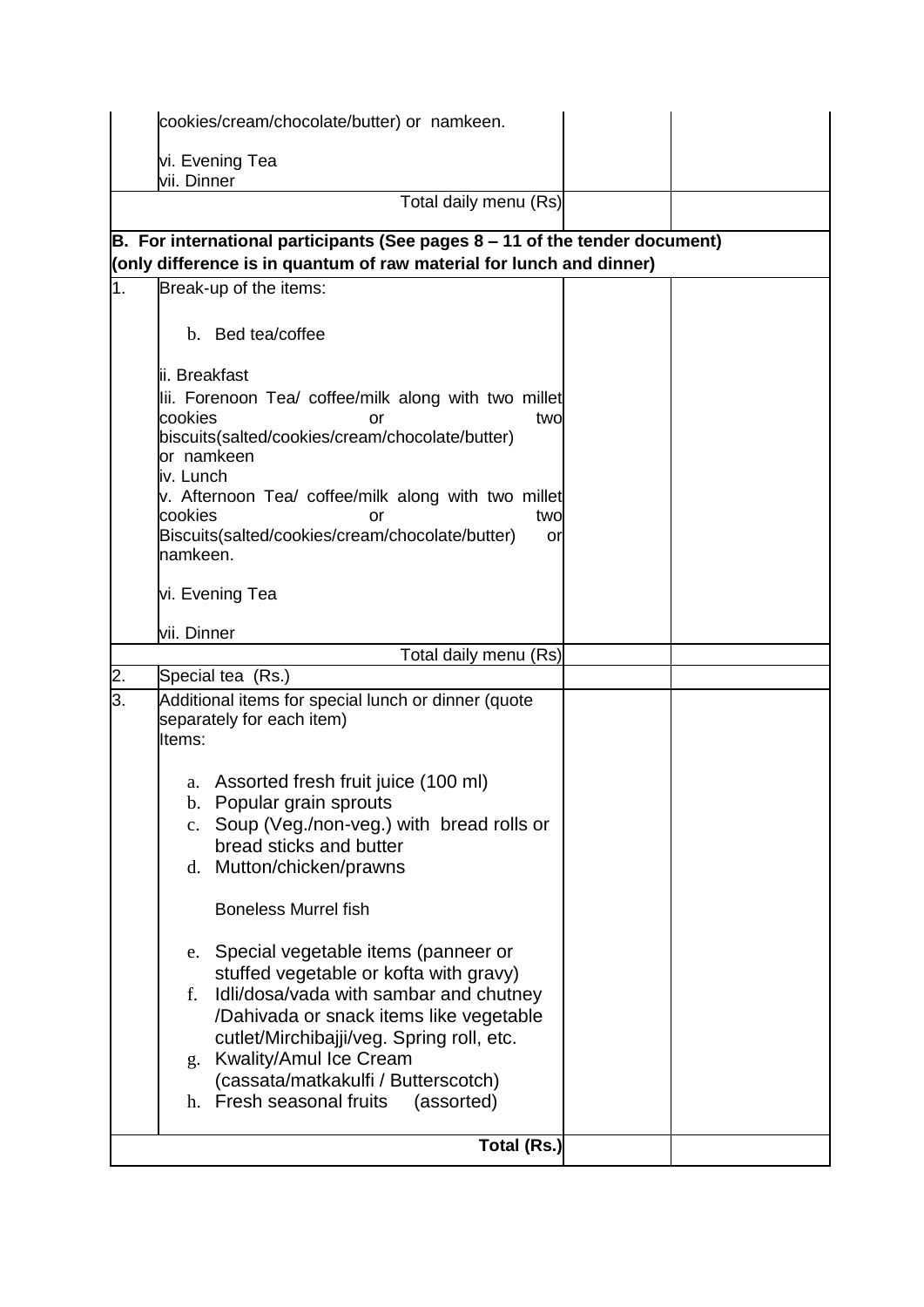|      | II. HOUSE KEEPING SERVICES                |              |
|------|-------------------------------------------|--------------|
| lSI. | Description of the Services               | Amount (Rs.) |
| No.  |                                           |              |
| ١1.  | <b>HOUSEKEEPING CHARGES FOR 224 ROOMS</b> |              |
|      | IINCLUDING COMMON AREAS, DINING HALLS,    |              |
|      | KITCHEN, RECEPTION ETC., ) PER MONTH      |              |

#### **Note**: **(1) The revision of wages of the housekeeping staff will be considered based on the revision of minimum wages notified by the Ministry of Labour, Govt. of India from time to time.**

(2)Tax amount will be reimbursed after making payment to the concerned authorities and on submission of the original receipt. Similarly, the EPF and ESI of the staff deployed by the successful bidder shall be reimbursed on submission of proof of making payment to the concerned authorities and on submission of challans on monthly basis.

#### (3) **The bidders are advised to go through the following important points before quoting the rates**:

a. The bidders shall go through in detail the components and quantum of food items for tea/breakfast/lunch/dinner/special lunch or dinner etc., as mentioned in PART-I from clauses 1 to 49 of the terms and conditions of the catering services and from clauses 1 to 42 of the terms and conditions of the housekeeping services.

b. All employees will wear uniform. The cost of uniform and wages will be borne by the contractor.

(c) Since it is a service contract, it will be the sole responsibility of the contractor to pay minimum wages and variable DA inclusive of EPF and ESI to their workers.

(d) The contractor will have no rights to request for increase in rate of food items or housekeeping rates due to increase in minimum wage and variable DA as notified by the Ministry of Labour from time to time.

(e) The minimum number of workers required for running the contract pertaining to four guest houses for catering, housekeeping and maintenance of guest houses has been assessed based on the past experience and work load. The details of man power to be compulsorily maintained are given in the table below. Depending on the exigencies, if more manpower is to be engaged to ensure quality services, it is the responsibility of the contractor to hire additional manpower to avoid penalties for deficiency of quantity and quality of services: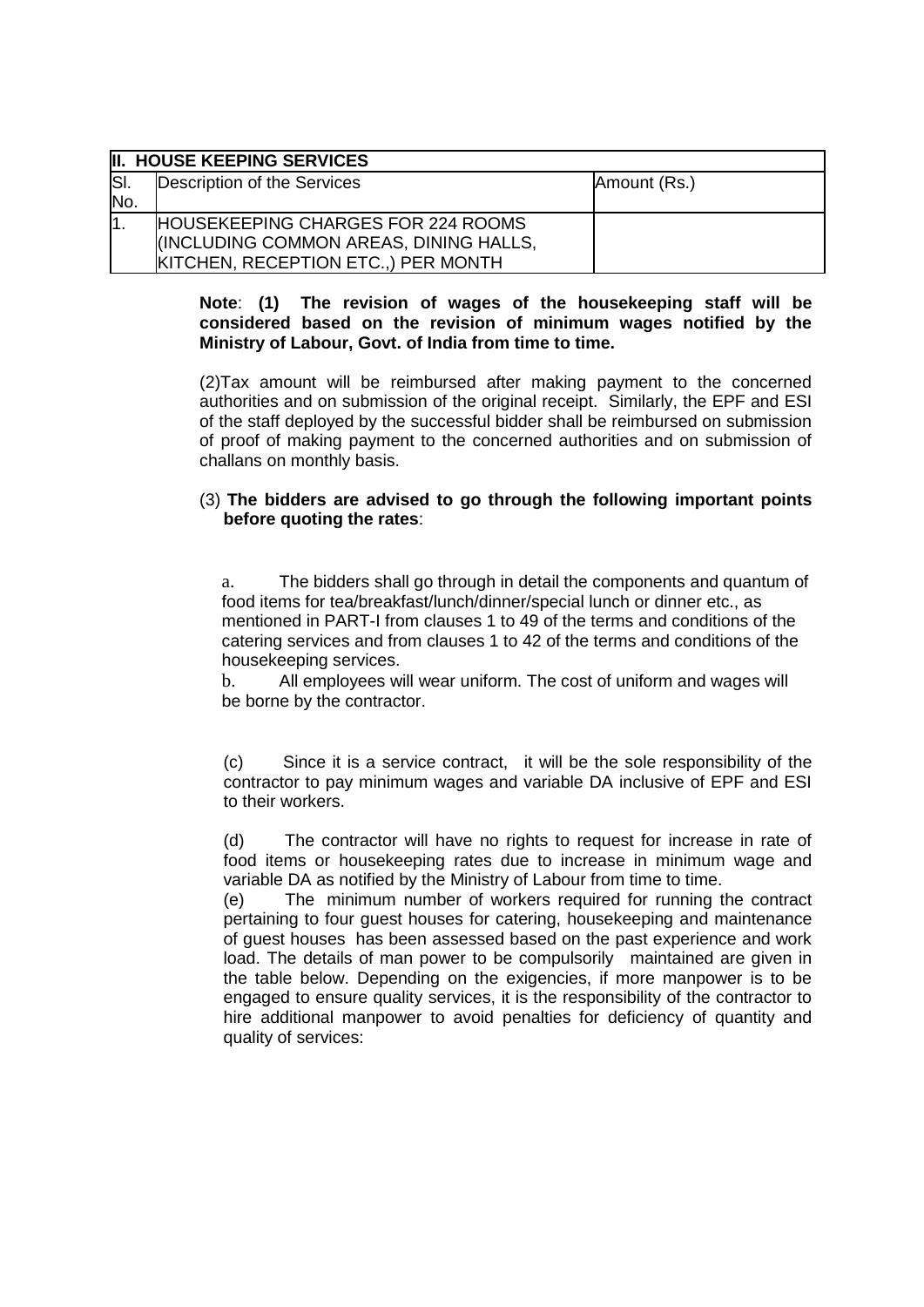| SI.<br>No.       | Name of the<br><b>Department</b> | <b>Designation</b>                                    | <b>Shift timings</b> |                   |                  | Total |
|------------------|----------------------------------|-------------------------------------------------------|----------------------|-------------------|------------------|-------|
|                  |                                  |                                                       | 6 am to 3 pm         | 1 pm to 10 pm     | 9 pm to 6<br>lam |       |
| 1.               | Operations                       | Unit Manager*                                         |                      | 1 (General shift) | --               |       |
| $\overline{2}$ . | Kitchen                          | Head cook*                                            | General shift)       |                   |                  |       |
|                  |                                  | Assistant cook                                        |                      |                   |                  |       |
|                  |                                  | South Indian<br><b>Breakfast Cook</b>                 |                      |                   |                  |       |
|                  |                                  | Special continental<br>cook                           | 1 (General shift)    |                   |                  |       |
|                  |                                  | Kitchen helpers                                       |                      | $\overline{c}$    |                  |       |
|                  |                                  | Order Taker                                           |                      |                   |                  |       |
|                  |                                  | Pot /dish wash                                        | 3                    | 3                 |                  | 6     |
| 3.               | <b>Dining Hall</b><br>Service    | Waiters for dining<br>lhall                           | 8                    |                   |                  | 15    |
|                  |                                  | Supervisors for<br>dining<br>hall/Conference<br>Halls |                      |                   |                  | ß     |
|                  |                                  | Sub total <sub>22</sub>                               |                      | 15                |                  | 37    |

#### **\*For qualifications and experience please see Annexure-VIII.**

#### **Basis of financial evaluation is as follows:**

The overall rate i.e. catering and housekeeping will be taken as the L-1.

#### **A**. **HOUSEKEEPING:**

**i)** The total expenditure per month for housekeeping services (Rs.  $\qquad \qquad$ 

### **B. CATERING:**

### **i) NATIONAL PARTICIPANTS:**

a) Total No. of programmes for the national participants shall be taken as 150 in the full year with 30 participants for each programme on an average and total 5 days in a week. The No. of programmes and participants may increase or decrease depending on No. of training programmes.

b) Daily menu: Bed tea, breakfast, 2 class room session tea with biscuits, evening tea, lunch and dinner.

c) The estimated rate of morning bed tea/coffee is Rs. 10, breakfast is Rs. 60, forenoon tea/coffee along with two millet cookies is Rs. 20, lunch Rs. 120, afternoon tea/coffee with two millet cookies is Rs. 20, evening tea is Rs. 10 and dinner is Rs. 120 for national participants.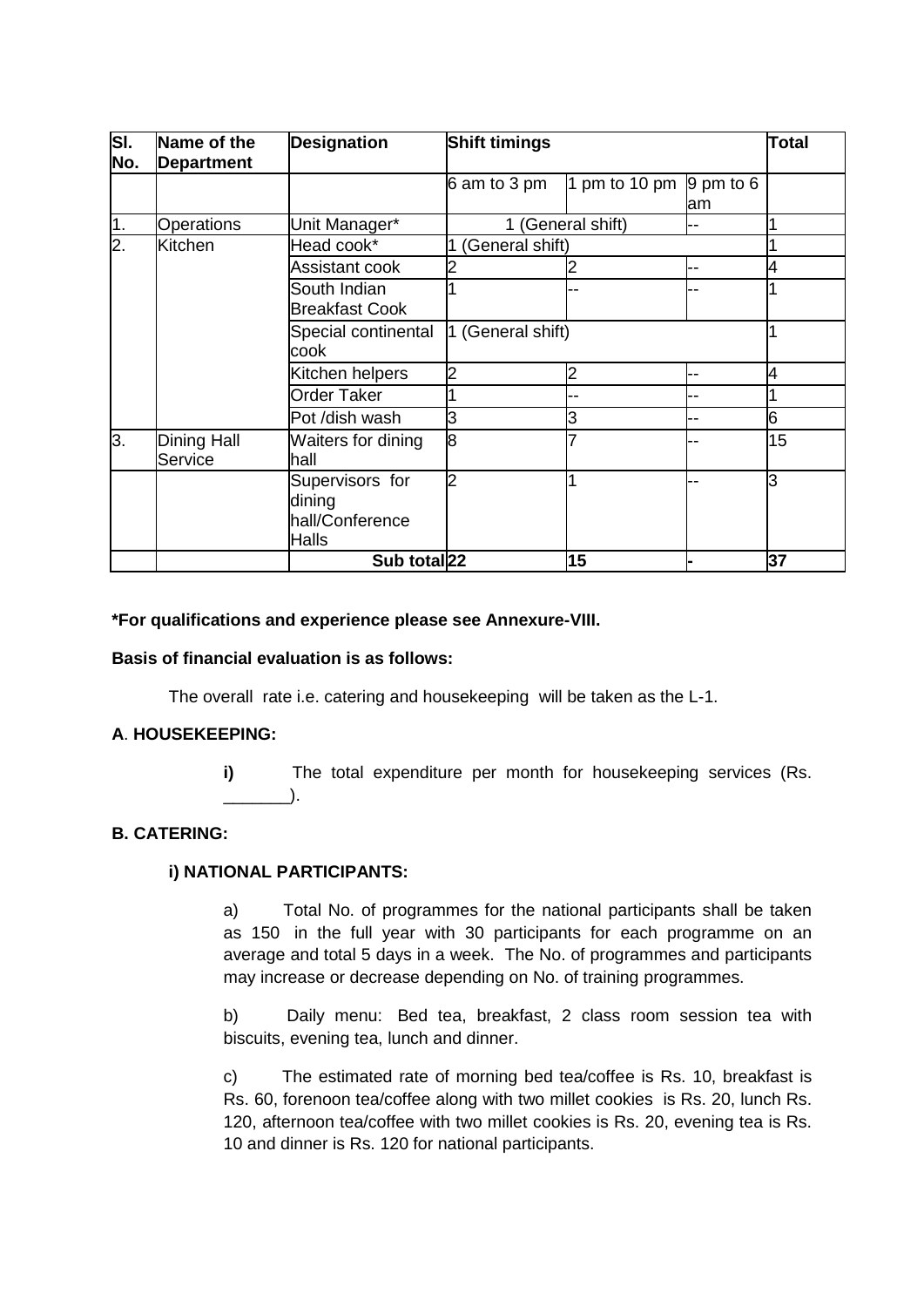#### **ii) INTERNATIONAL PARTICIPANTS:**

a) Daily menu: Bed tea, breakfast, 2 class room session tea with biscuits, evening tea, lunch and dinner.

b) Intake capacity: Total No. of programmes (25) X duration (30 days) X average No. of participants (30 Nos.). The No. of programmes and participants may increase or decrease depending on No. of training programmes.

c) The estimated rate of morning bed tea/coffee is Rs. 10, breakfast is Rs. 65, forenoon tea/coffee along with two millet cookies is Rs. 20, lunch Rs. 135, afternoon tea/coffee with two millet cookies is Rs. 20, evening tea is Rs. 10 and dinner is Rs. 135 for international participants.

# **iii) SPECIAL TEA FOR NATIONAL AND INTERNATIONAL PARTICIPANTS:**

a) Assuming a total of 175 Nos. of special tea in a year @ one special tea for each programme.

b) No. of participants - 30 + Nos. of resource persons / invitees –  $10 = 40$  Nos.

c) Intake capacity: Total No. of programmes (175) X No. of participants (40 Nos.).

### **iv) SPECIAL LUNCH / DINNER FOR NATIONAL AND INTERNATIONAL PARTICIPANTS:**

a) It is assumed that a total of 175 Nos. of special lunch / dinner will occur in a year @ one special lunch / dinner for each programme (same for national and international participants).

b) No. of participants - 30 + No. of resource persons / invitees –  $10 = 40$  Nos.

c) Intake capacity: Total No. of programmes (175) X No. of participants (40 Nos.).

The basis of financial evaluation is as follows:

#### A. **HOUSEKEEPING:**

The rate quoted for housekeeping services will be multiplied by 12 to arrive at annual billing amount which will be treated as "A".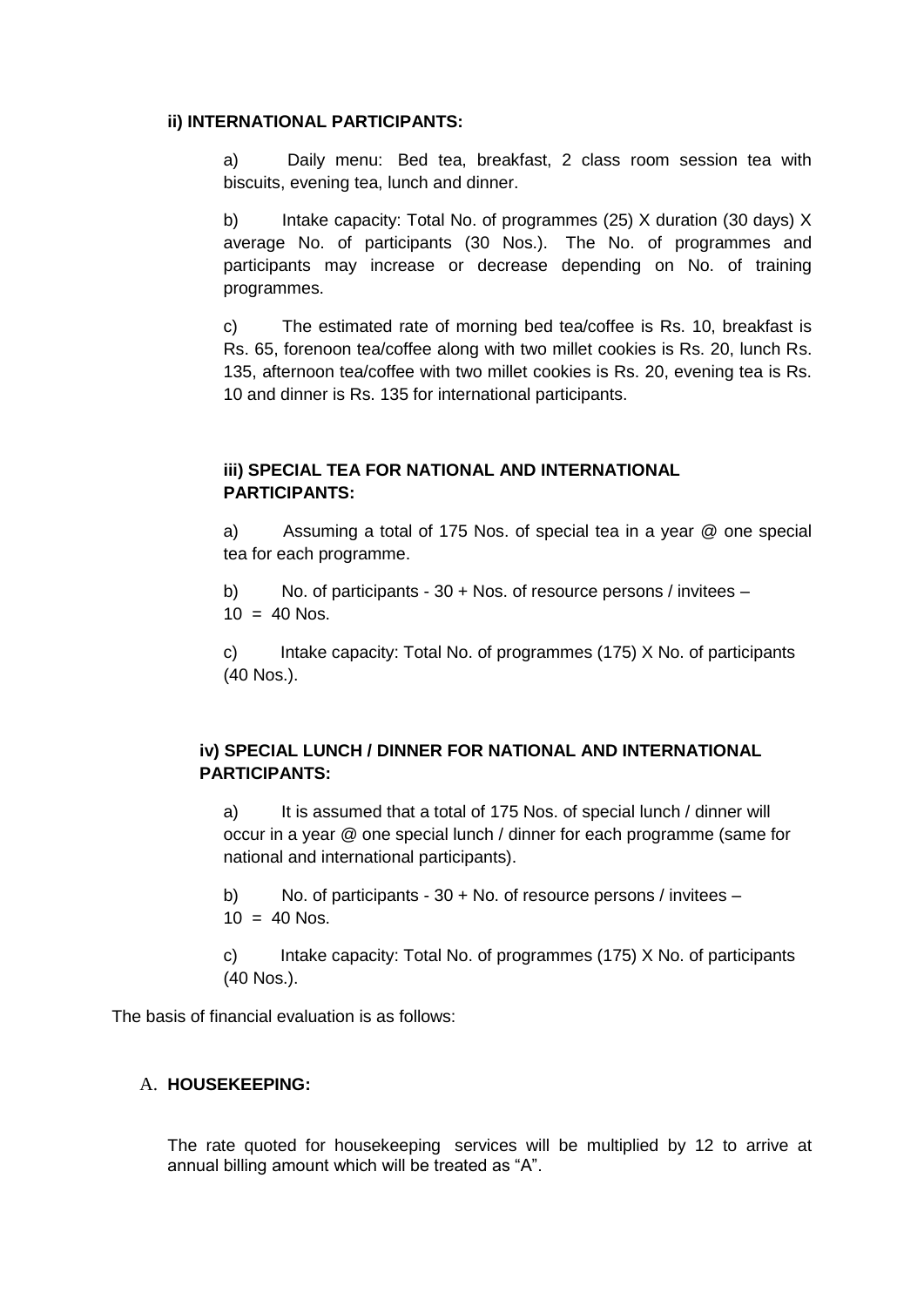### B. **CATERING:**

**i:** The estimated national participants per annum is 150 X 5 X 30 = 22,500 numbers. The total amount will come to No. of annual national participants X (rate of morning bed tea + breakfast+2 class room session tea with biscuits + evening tea + lunch + dinner= Rs. \_\_\_\_\_\_\_\_\_\_\_\_\_\_ it will be treated as **Bi.**

ii. The estimated international participants per annum is  $25 \times 30 \times 30 = 22,500$ numbers.

The total amount will come to No. of annual international participants X (rate of morning bed tea + breakfast+2 class room session tea with biscuits + evening tea + lunch + dinner= Rs. \_\_\_\_\_\_\_\_\_\_\_\_\_\_ it will be treated as **Bii**.

Iii. Special tea for national and international participants per annum is 175  $X$  50 = 8,750

The total amount will come to No. of annual national and international participants X rate of special tea = Rs. \_\_\_\_\_\_\_\_\_\_\_\_\_\_ it will be treated as **Biii**.

iv. Special lunch/dinner for national and international participants per annum is 175 X  $50 = 8.750$ .

The total amount will come to No. of annual national and international participants X rate of special lunch/dinner = Rs. \_\_\_\_\_\_\_\_\_\_\_\_\_\_ it will be treated as **Biv**.

The total quoted rate on per annum basis will be taken as  $A + Bi + Bi + Bi$ ii+Biv.

The financial bid will be considered on above line to arrive at the bidding price on annual basis.

Place:

Date: Date: Signature of Bidder with official seal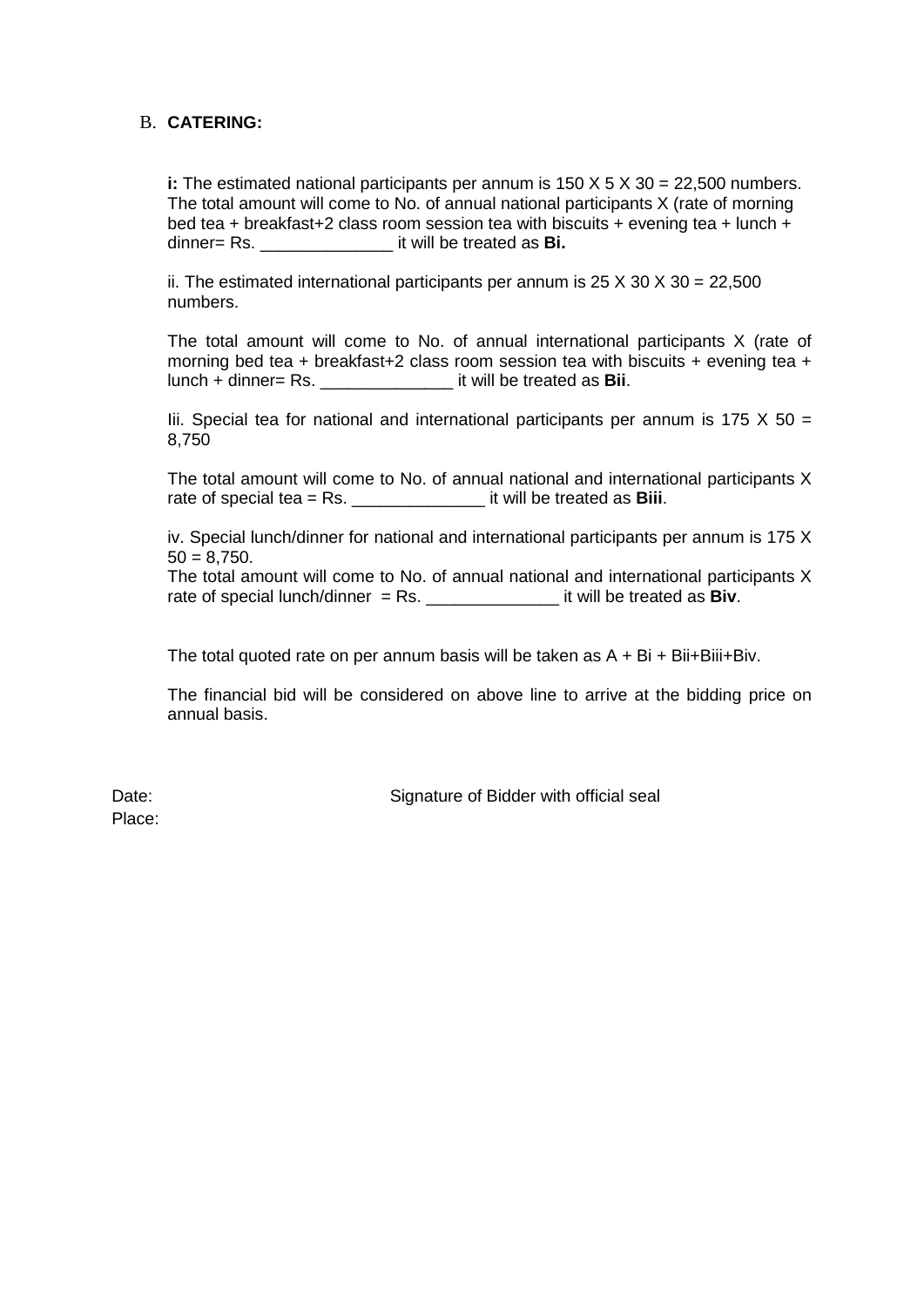# **ANNEXURE-III**

| Sno | Name of the Item                |
|-----|---------------------------------|
| 1   | Atta Aashirvaad                 |
| 2   | <b>Atta Pillsbury</b>           |
| 3   | Atta Patanjali                  |
| 4   | Atta Annapurna                  |
| 5   | Corn Flakeskelloggs             |
| 6   | Ragi flakes soulfull            |
| 7   | Wheat flakes kelloggs           |
| 8   | Oats kelloggs                   |
| 9   | Oats pantanjali                 |
| 10  | Oats Quaker                     |
| 11  | Oats Bagrrys                    |
| 12  | Oats saffola                    |
| 13  | Basmati Rice Kohinoor           |
| 14  | <b>Basmati Rice Alwisam</b>     |
| 15  | Basmati Rice PatanjaliShaki XXL |
| 16  | Basmati Rice Patanjali Tiber    |
| 17  | Basmati Rice India Gate         |
| 18  | Basmati RiceFortune Every Day   |
| 19  | Basmati RiceDaawatDubar         |
| 20  | SonaMasoori Rice(one year old)  |
| 21  | Kissan Mixed Fruit Jam          |
| 22  | Urad Panjabi papad              |
| 23  | Tomato KetchupMaggi             |
| 24  | Tomato Ketchup Patanjali        |
| 25  | Tomato KetchupKissan            |
| 26  | <b>Metro Milk Bread</b>         |
| 27  | Britannia bread                 |
| 28  | Britannia bread                 |
| 29  | <b>Amul Butter</b>              |
| 30  | <b>Heritage Butter</b>          |
| 31  | <b>Britannia Butter</b>         |
| 32  | Milk Mist paneer                |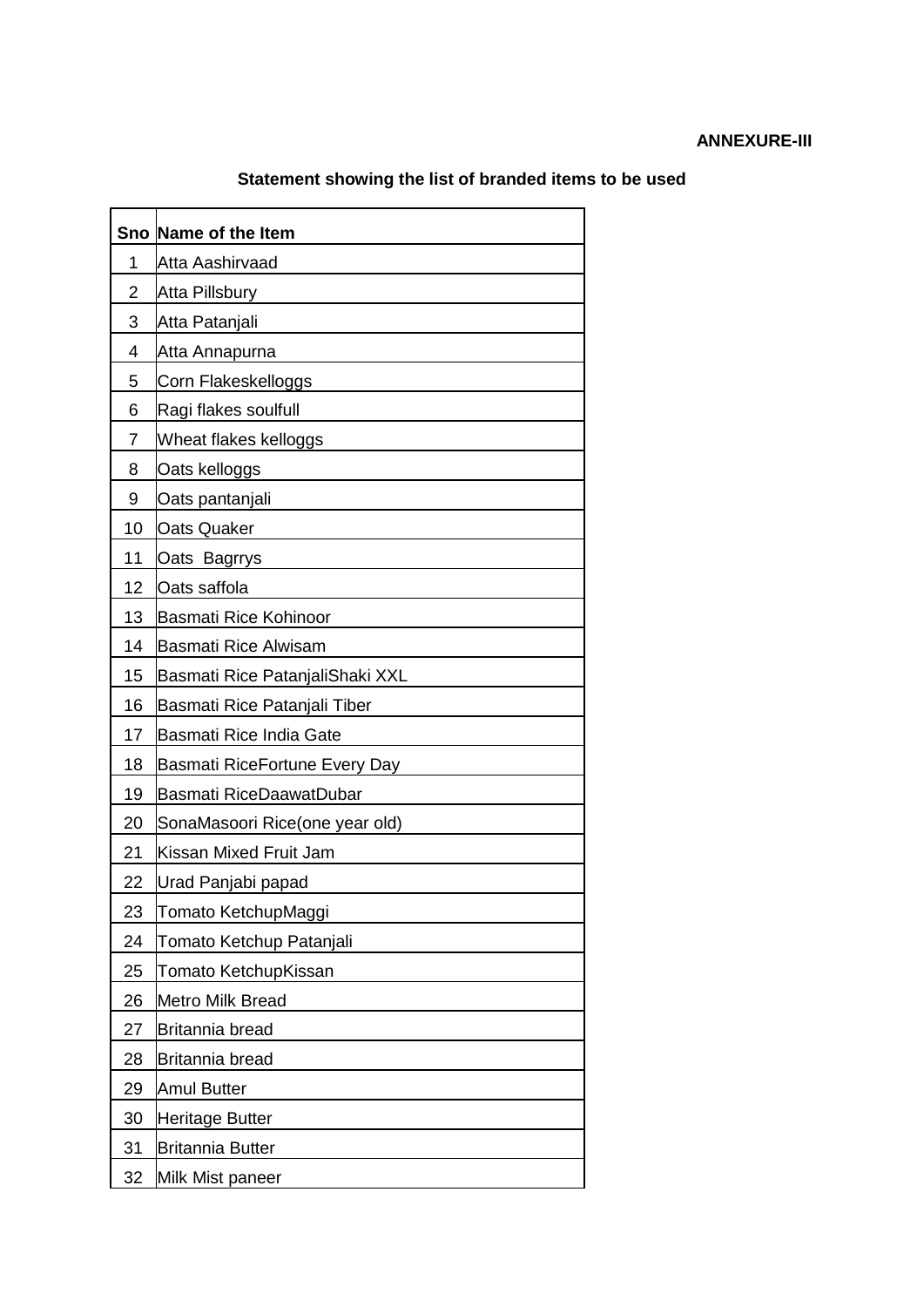| 33 | <b>Jersey Curd</b>                           |
|----|----------------------------------------------|
| 34 | <b>Amul Fresh Cream</b>                      |
| 35 | Amul ice Cream Vanilla/strawberry            |
| 36 | Amul ice Cream Vanilla/strawberry            |
| 37 | Amul ice cream butter scotch                 |
| 38 | Kwality ice cream vanilla/strawberry         |
| 39 | Kwality ice cream butter scotch              |
| 40 | Baskin robbinsi/C vanilla                    |
| 41 | Baskin robbinsi/C Strawberri                 |
| 42 | Masquati I/C vanilla/strawberry/butterscotch |
| 43 | Scoops I/C butter scotch                     |
| 44 | Scoops I/C vanilla /strawberry               |
| 45 | Heritage I/C vanilla /strawberry             |
| 46 | Heritage I/C butterscotch                    |
| 47 | Cream Pot Butterscotch i/C                   |
| 48 | Aro Chocolate I/C                            |
| 49 | Chef Kesarpista I/C                          |
| 50 | Everest garam masala                         |
|    |                                              |
| 51 | Eastern Garam masala                         |
| 52 | catch Garammasal                             |
| 53 | MTR- garam masala                            |
| 54 | BSf- garam masala                            |
| 55 | <b>BSF Coriander powder</b>                  |
| 56 | <b>BSF Chilly powder</b>                     |
| 57 | <b>BSF Turmeric powder</b>                   |
| 58 | <b>BSF sambar Powder</b>                     |
| 59 | <b>BSF Chat Powder</b>                       |
| 60 | <b>Red label Tea</b>                         |
| 61 | Tata Tea Gold                                |
| 62 | Fine Life Tea Powder                         |
| 63 | TajMahal Tea Bag                             |
| 64 | NesCafé                                      |
| 65 | <b>Bru Coffee</b>                            |
| 66 | <b>Everyday Milk Powder</b>                  |
| 67 | Everyday Dairy Creamer (3g pk)               |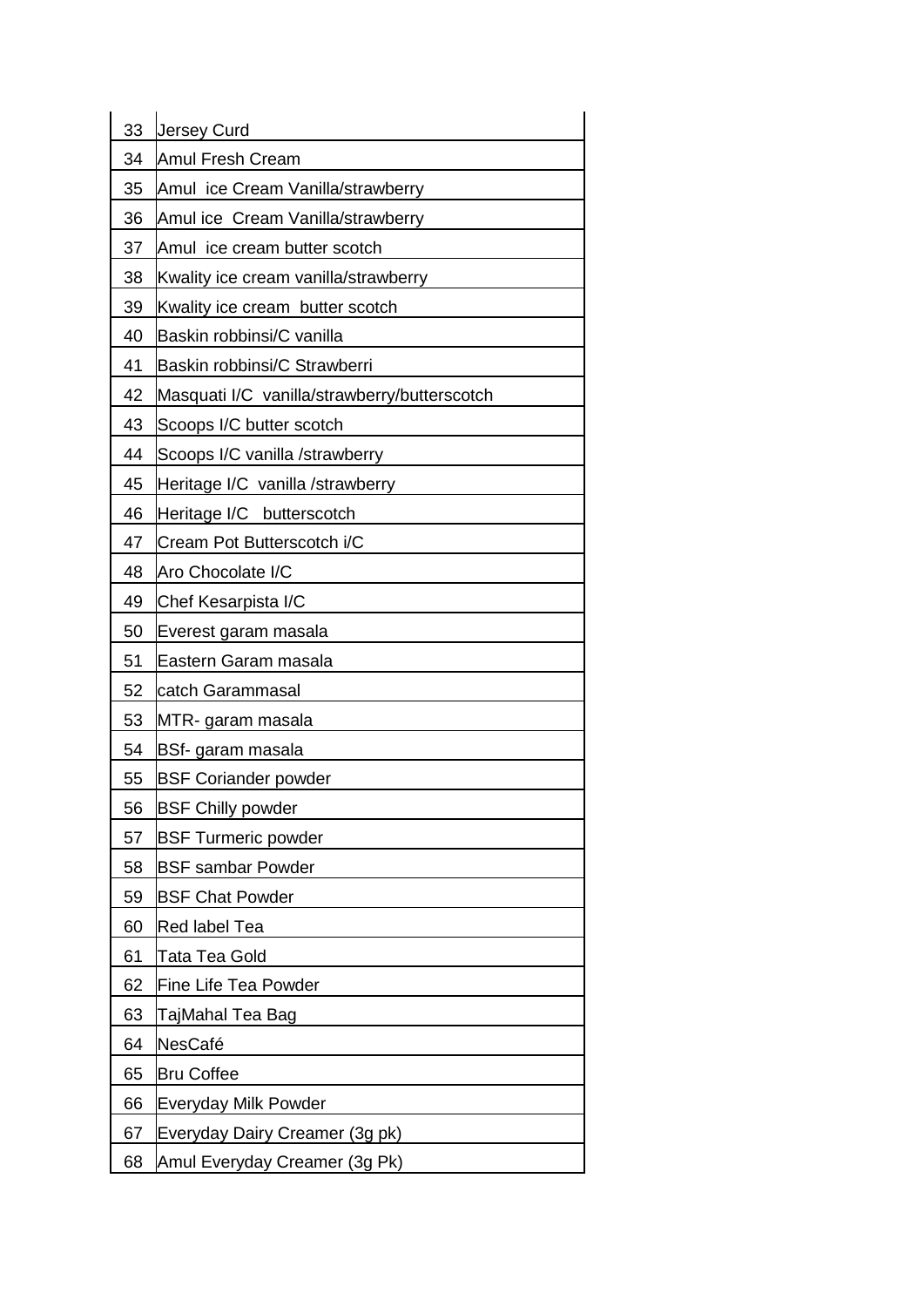| 69 | Natural sun Flower Oil               |
|----|--------------------------------------|
| 70 | Fortune Sun Flower Oil               |
| 71 | Vijaya sunflower oil                 |
| 72 | <b>Gold Drop</b>                     |
| 73 | <b>Healty Heart</b>                  |
| 74 | <b>Jersey Ghee</b>                   |
| 75 | Durga Ghee                           |
| 76 | Soya Sauce- Meal Time                |
| 77 | Chilli Sauce meal time               |
| 78 | <b>Fine Life Soya Sauce</b>          |
| 79 | Sunfeast moms magic rich butter      |
| 80 | Britannia Good Day                   |
| 81 | Parle 20-20                          |
| 82 | <b>Harpic</b>                        |
| 83 | Sanifresh                            |
| 84 | <b>Domex</b>                         |
| 85 | AroDisintectant (surface cleaner)    |
| 86 | Lysol Disintectant (surface cleaner) |
| 87 | Mr Muscle (kitchen Claner)           |
| 88 | <b>Aro Utensil Cleaner</b>           |
| 89 | Vim Dish Wash                        |
| 90 | Fine Life hand wash                  |
| 91 | Dettol Hand wash                     |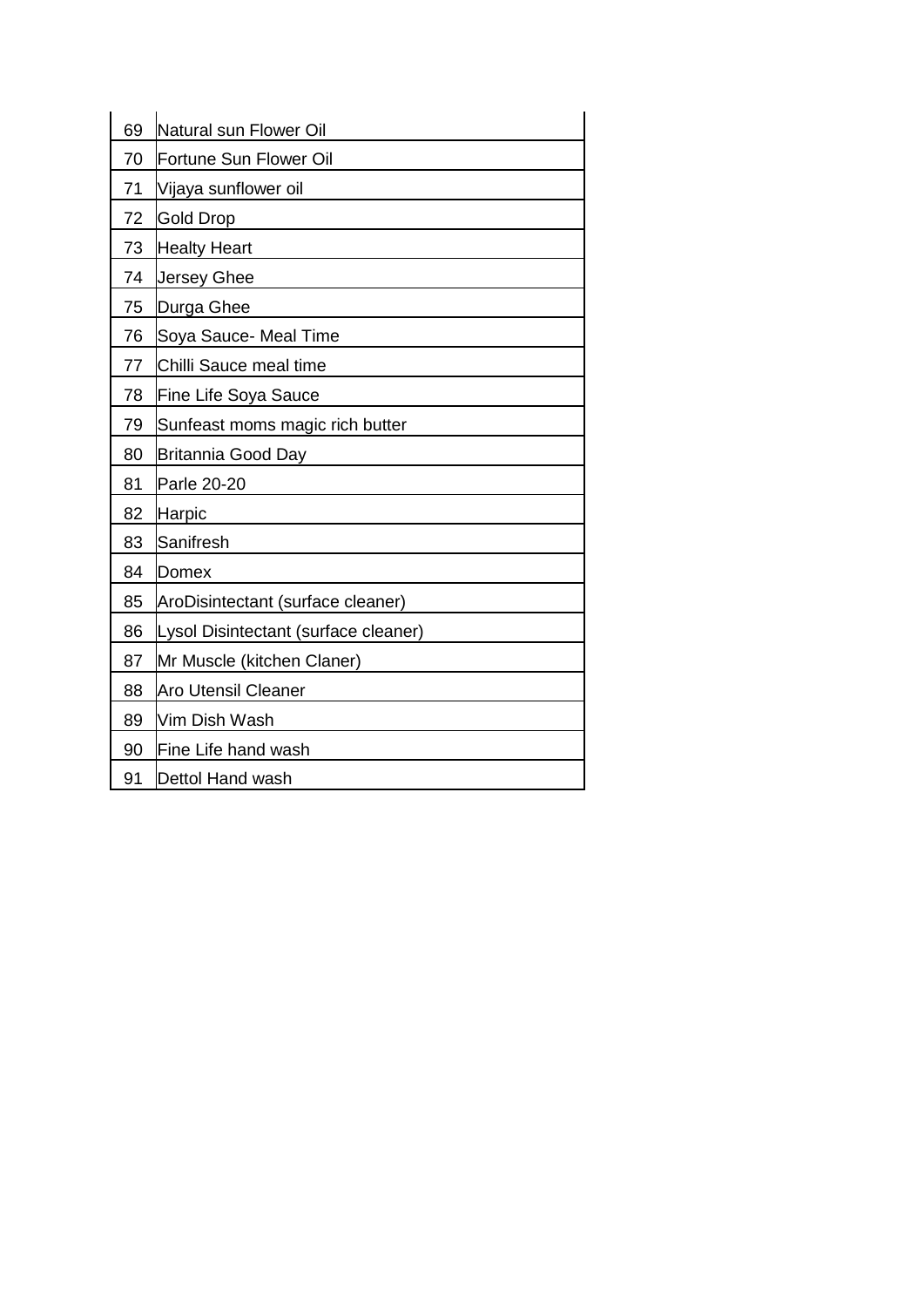#### **ANNEXURE-IV**

#### **Instructions to Bidders for bid submission:**

As per the directives of Department of Expenditure, this tender document has been published on the Central Public Procurement Portal (URL: https://eprocure.gov.in. ). The bidders are required to submit soft copies of their bids electronically on the CPP Portal, using valid Digital Signature Certificates. The instructions given below are meant to assist the bidders in registering on the CPP Portal, prepare their bids in accordance with the requirements and submitting their bids online on the CPP Portal.

More information useful for submitting online bids on the CPP Portal may be obtained at:

#### https://eprocure.gov.in.

#### **1. Registration**

- i. Bidders are required to enroll on the e-Procurement module of the Central Public Procurement Portal (URL: https://eprocure.gov.in. ) by clicking on the link **"Online Bidder Enrollment"** on the CPP Portal is free of charge.
- ii. As part of the enrolment process, the bidders will be required to choose a unique username and assign a password for their accounts.
- iii. Bidders are advised to register their valid email address and mobile numbers as part of the registration process. These would be used for any communication from the CPP Portal.
- iv. Upon enrolment, the bidders will be required to register their valid Digital Signature Certificate (Class II or Class III Certificates with signing key usage) issued by any Certifying Authority recognized by CCA India (e.g. Sify / TCS / nCode / eMudhra etc.), with their profile.
- v. Only one valid DSC should be registered by a bidder. Please note that the bidders are responsible to ensure that they do not lend their DSC's to others which may lead to misuse.
- vi. Bidder then logs in to the site through the secured log-in by entering their user ID / password and the password of the DSC / e-Token.

#### **2. Searching for tender documents**

- i. There are various search options built in the CPP Portal, to facilitate bidders to search active tenders by several parameters. These parameters could include Tender ID, organization name, location, date, value, etc. There is also an option of advanced search for tenders, wherein the bidders may combine a number of search parameters such as organization name, form of contract, location, date, other keywords etc. to search for a tender published on the CPP Portal.
- ii. Once the bidders have selected the tenders they are interested in, they may download the required documents / tender schedules. These tenders can be moved to the respective 'My Tenders' folder. This would enable the CPP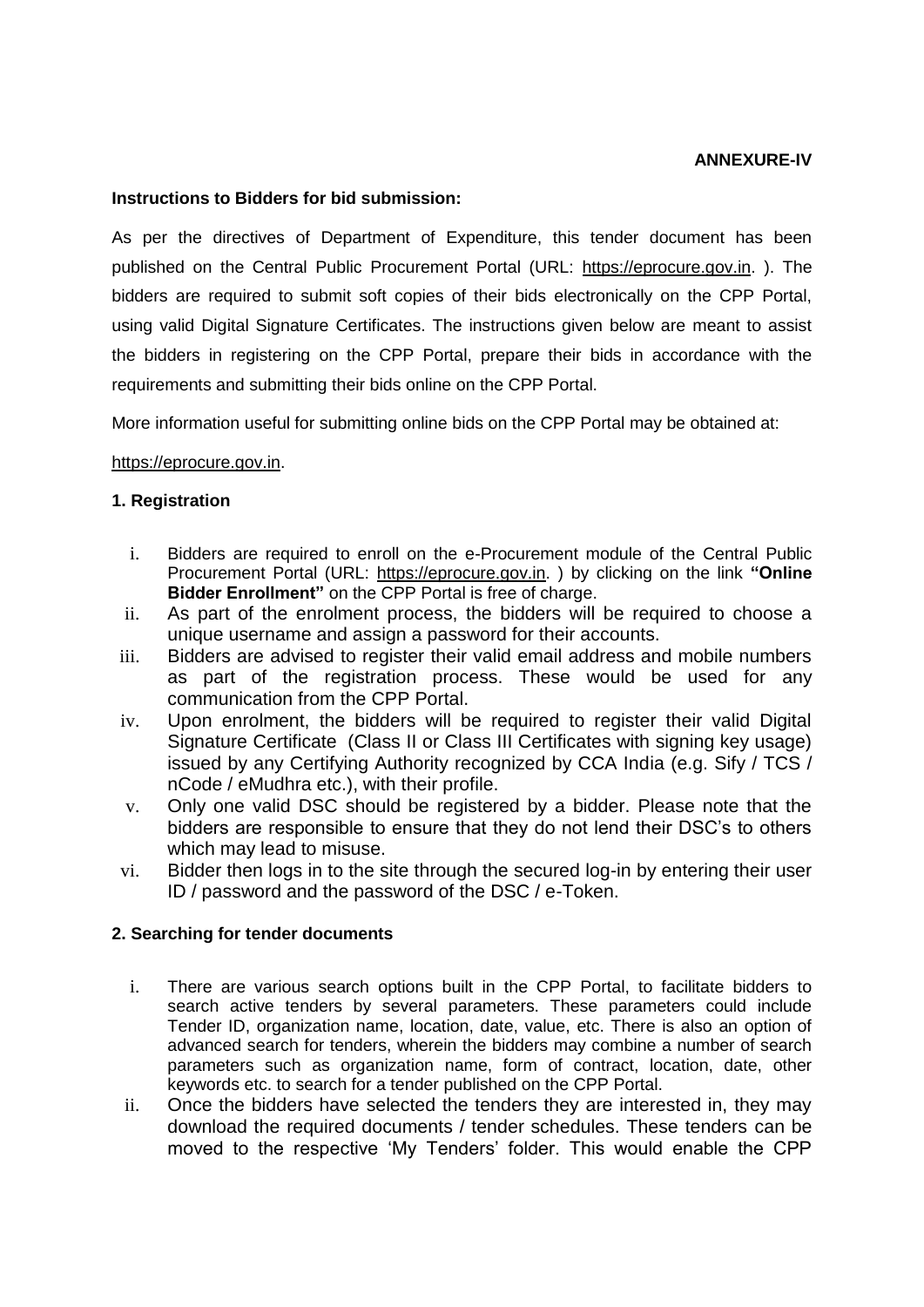Portal to intimate the bidders through SMS / e-mail in case there is any corrigendum issued to the tender document.

iii. The bidder should make a note of the unique Tender ID assigned to each tender, in case they want to obtain any clarification / help from the Helpdesk.

# **3. Preparation of bids**

- i. Bidder should take into account any corrigendum published on the tender document before submitting their bids.
- ii. Please go through the tender advertisement and the tender document carefully to understand the documents required to be submitted as part of the bid. Please note the number of covers in which the bid documents have to be submitted, the number of documents - including the names and content of each of the document that need to be submitted. Any deviations from these may lead to rejection of the bid.
- iii. Bidder, in advance, should get ready the bid documents to be submitted as indicated in the tender document / schedule and generally, they can be in PDF / XLS / RAR / DWF formats. Bid documents may be scanned with 100 dpi with black and white option.
- iv. To avoid the time and effort required in uploading the same set of standard documents which are required to be submitted as a part of every bid, a provision of uploading such standard documents (e.g. PAN card copy, annual reports, auditor certificates etc.) has been provided to the bidders. Bidders can use "My Space" area available to them to upload such documents. These documents may be directly submitted from the "My Space" area while submitting a bid, and need not be uploaded again and again. This will lead to a reduction in the time required for bid submission process.

### **4. Submission of bids**

- i. Bidder should log into the site well in advance for bid submission so that he/she upload the bid in time i.e. on or before the bid submission time. Bidder will be responsible for any delay due to other issues.
- ii. The bidder has to digitally sign and upload the required bid documents one by one as indicated in the tender document.
- iii. Bidder has to select the payment option as "offline" to pay the tender fee / EMD as applicable and enter details of the instrument.
- iv. A standard price bid format has been provided with the tender document to be filled by all the bidders. Bidders are requested to note that they should necessarily submit their financial bids in the format provided and no other format is acceptable. Bidders are required to download the file and quote the amount on hard copy. Once the details have been completed, the bidder should submit it online in form of soft copy, if the file is found to be modified by the bidder, the bid will be rejected.
- v. The server time (which is displayed on the bidders' dashboard) will be considered as the standard time for referencing the deadlines for submission of the bids by the bidders, opening of bids etc. The bidders should follow this time during bid submission.
- vi. All the documents being submitted by the bidders would be encrypted using PKI encryption techniques to ensure the secrecy of the data. The data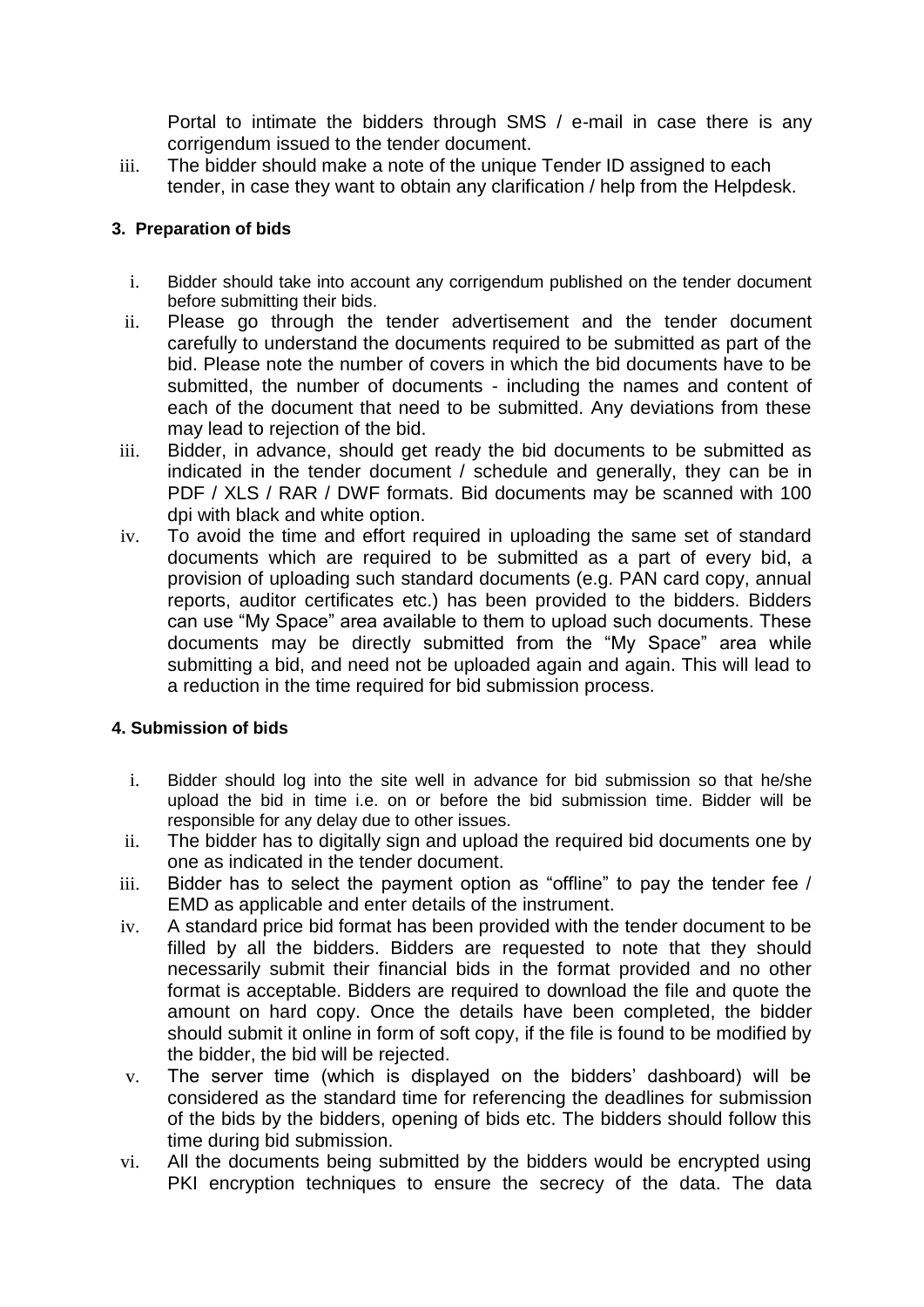entered cannot be viewed by unauthorized persons until the time of bid opening. The confidentiality of the bids is maintained using the secured Socket Layer 128 bit encryption technology. Data storage encryption of sensitive fields is done.

- vii. The uploaded tender documents become readable only after the tender opening by the authorized bid openers.
- viii. Upon the successful and timely submission of bids, the portal will give a successful bid submission message  $\&$  a bid summary will be displayed with the bid No. and the date & time of submission of the bid with all other relevant details.
- ix. The bid summary has to be printed and kept as an acknowledgement of the submission of the bid. This acknowledgement may be used as an entry pass for any bid opening meetings.

### **5. Assistance to bidders**

- i. Any queries relating to the tender document and the terms and conditions contained therein should be addressed to the Tender Inviting Authority or the relevant contact person.
- ii. Any queries relating to the process of online bid submission or queries relating to CPP Portal in general may be directed to the 24x7 CPP Portal Helpdesk. The contact number for the helpdesk is 1800 233 7315.

# **6. General guidelines for submitting tender documents**

- **i)** Online tenders are invited in "two BID system". Cover I will be Technical Bid and Cover II will be financial bid.
- **ii)** The tender is liable to be rejected in the absence of any of the above documents including condition 9 (b) and 9 (c) of the Eligibility Criteria.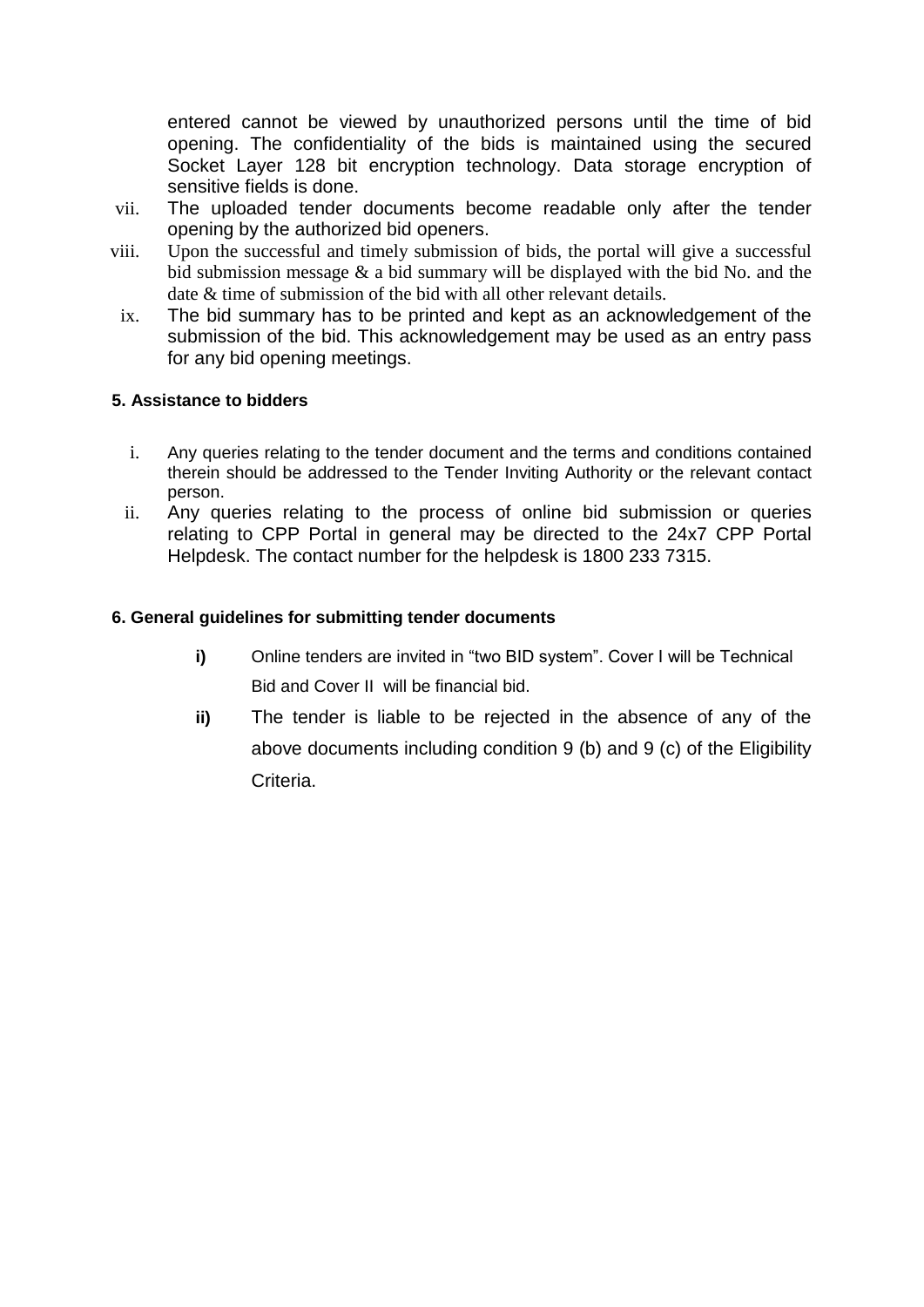### **ANNEXURE- V**

**1.2**Names of the major institutions Government/ Semi Government/ Private to whom catering services and housekeeping services were provided in the last 3 years (please upload testimonials):

Bidders are requested to upload the experience certificate issued by previous clients in the following format in cover-I as mentioned during the time of online bid submission.

| Name                                                               | and Period      | of <sub>Type</sub>                                                      | of <sub>No.</sub>           | ofAverage |           | Annual billed amountRemarks |  |
|--------------------------------------------------------------------|-----------------|-------------------------------------------------------------------------|-----------------------------|-----------|-----------|-----------------------------|--|
| address<br>the organisa-                                           | ofcontract      | Contract<br>undertaken                                                  | rooms<br>maintained persons | No.       | of(Rs)    |                             |  |
| tion<br>with<br>contact<br>persons<br>and<br>name<br>telephone No. | To<br>alongFrom | (please<br>specify<br>whether<br>catering,<br>housekeeping<br>or both)* |                             | catered   | Cater-ing | House<br>keeping            |  |
|                                                                    |                 |                                                                         |                             |           |           |                             |  |
|                                                                    |                 |                                                                         |                             |           |           |                             |  |
|                                                                    |                 |                                                                         |                             |           |           |                             |  |
|                                                                    |                 |                                                                         |                             |           |           |                             |  |

\* Canteen maintenance experience will not be counted as catering experience: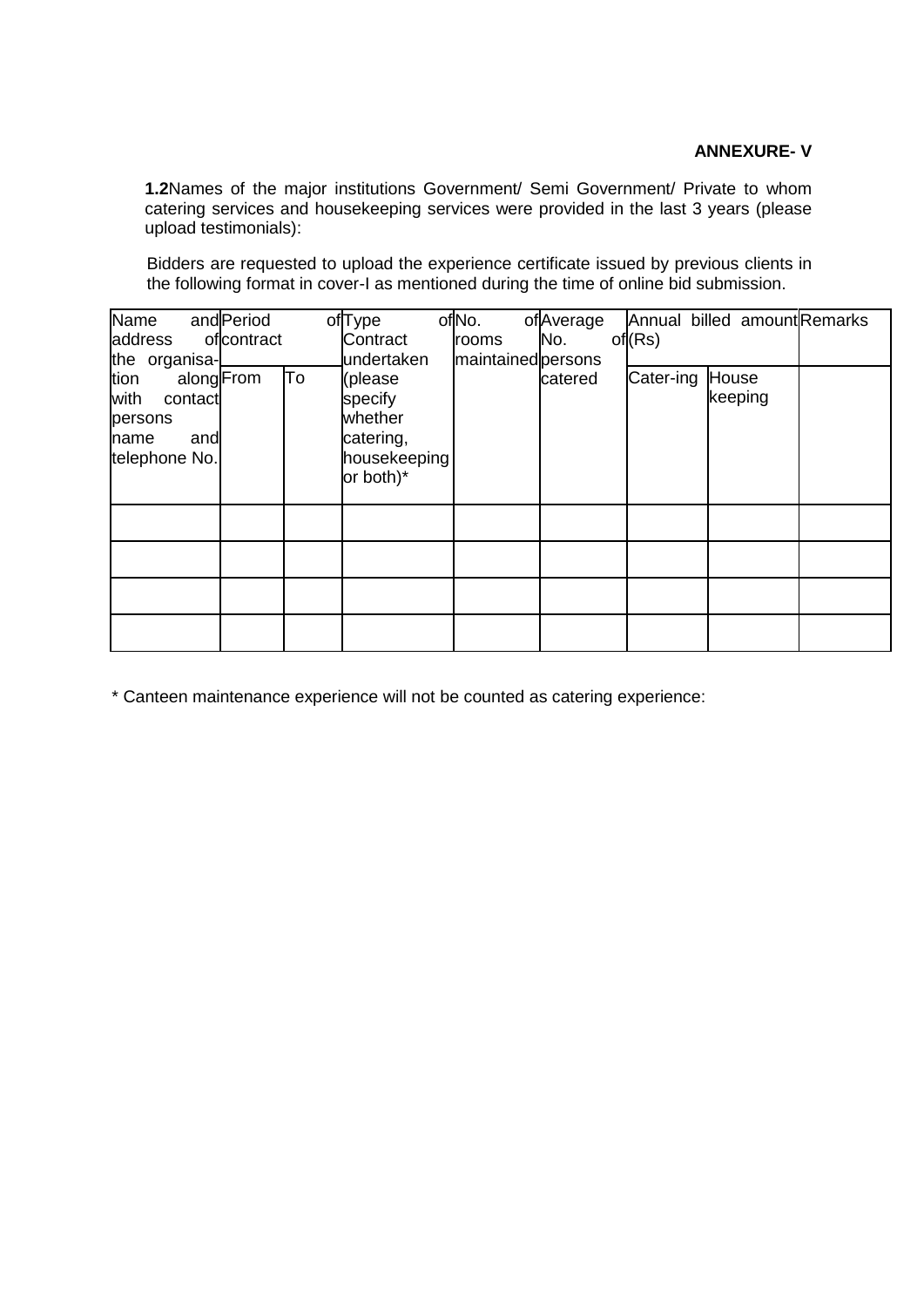### **TENDER ACCEPTANCE LETTER**

(To be given on Company Letter Head)

**Date:**

#### **To**

The Asst. Registrar (T) National Institute of Rural Development &Panchayati Raj Rajendranagar Hyderabad – 500 030.

# **Sub: NIT for catering, housekeeping and maintenance of Himachal, Aravali, Nilgiri and Vindhyachal guest houses on rate contract basis - Acceptance of Terms & Conditions of Tender – Reg.**

**Ref: Tender Reference No.: NIRDPR/Admn.C/Cateringtender/ 27/2019-20.**

**…**

Dear Sir,

1. I/We have downloaded/ obtained the tender document(s) for the above mentioned 'Tender/Work' from the web site(s) namely:

\_\_\_\_\_\_\_\_\_\_\_\_\_\_\_\_\_\_\_\_\_\_\_\_\_\_\_\_\_\_\_\_\_\_\_\_\_\_\_\_\_\_\_\_\_\_\_\_\_\_\_\_\_\_\_\_\_\_\_\_\_\_\_\_\_\_\_\_\_\_ \_\_\_\_\_\_\_\_\_\_\_\_\_\_\_\_\_\_\_\_\_\_\_\_\_\_\_\_\_\_\_\_\_\_\_\_\_\_\_\_\_\_\_\_\_\_\_\_\_\_\_\_\_\_\_\_\_\_\_\_\_\_\_\_\_\_\_\_\_\_

as per your advertisement, given in the above mentioned website(s).

2. I/We hereby certify that I/We have read the entire terms and conditions of the tender documents from Page No. \_\_\_\_\_\_\_\_\_\_\_\_\_ to \_\_\_\_\_\_\_\_\_\_\_\_\_\_ (including all documents like annexure(s), schedules(s) etc.,), which form part of the contract agreement and I/we shall abide hereby by the terms/conditions/ clauses contained therein.

3. The corrigendum(s) issued from time to time by your department/ organisation too has also been taken into consideration, while submitting this acceptance letter.

4. I/We hereby unconditionally accept the tender conditions of above mentioned tender document(s)/ corrigendum(s) in its totality/entirety.

5. In case any provisions of this tender are found violated, then your department/organisation shall without prejudice to any other right or remedy be at liberty to reject this tender/bid including the forfeiture of the full said earnest money deposit absolutely.

#### **Yours Faithfully,**

**(Signature of the Bidder, with Official Seal)**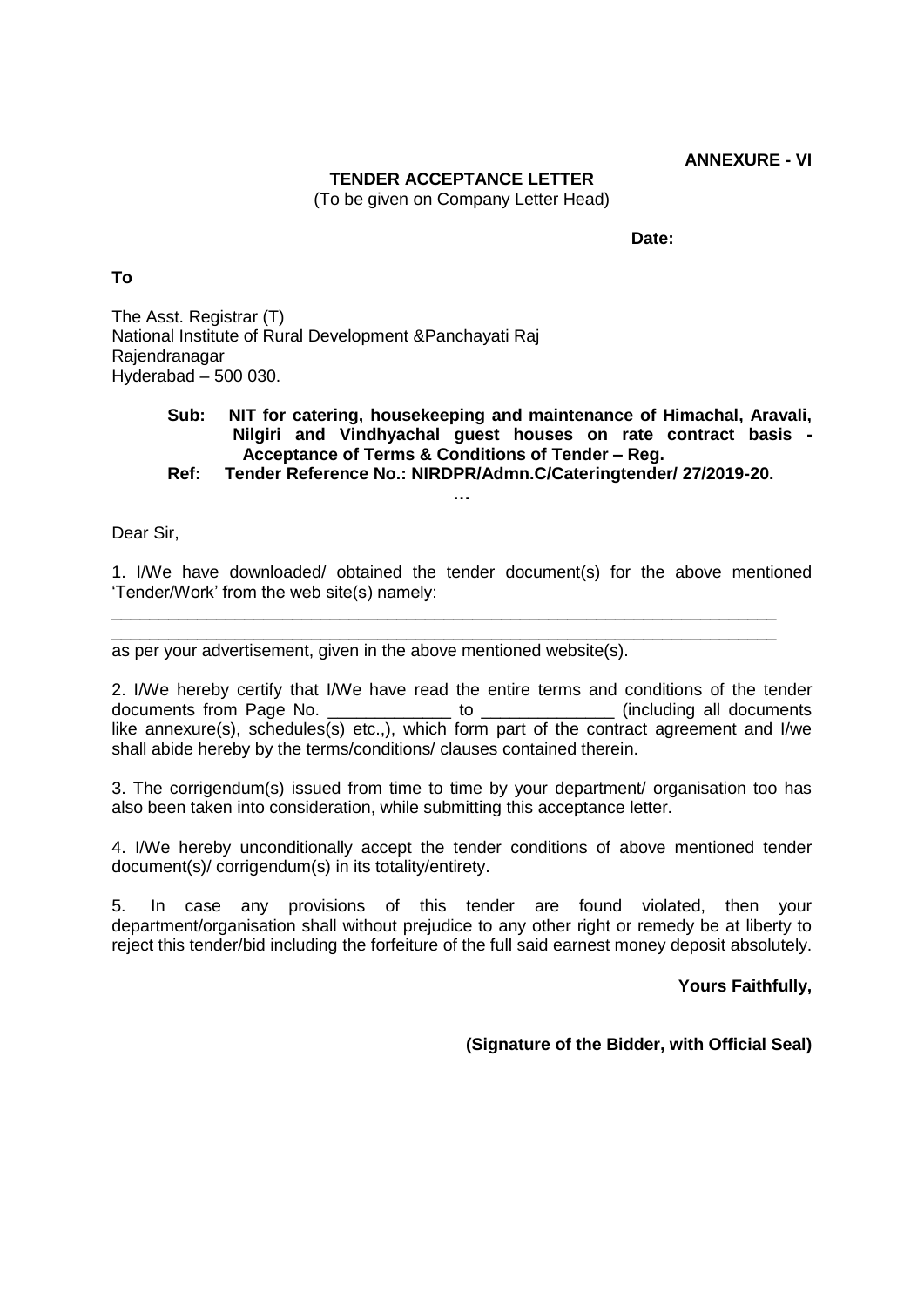| Wages proposed to be given to the housekeeping staff |  |
|------------------------------------------------------|--|
| (Per worker per day in Rs)                           |  |

| SL. |                                             | Amount (Rs.) per Amount (Rs.) per | skilled person (14 unskilled person (31 |
|-----|---------------------------------------------|-----------------------------------|-----------------------------------------|
| NO. | <b>DETAILS</b>                              | persons)                          | persons)                                |
|     | I Basic                                     | 395                               | 333                                     |
|     | 2 <sub>DA</sub>                             | 88                                | 74                                      |
|     | 3 wages per day $(1+2)$                     | 483                               | 407                                     |
|     | 4 Per month cost                            | 12558                             | 10582                                   |
|     | 5EPF contribution @12% of Rs.12558          | 1507                              | 1270                                    |
|     | 6 ESI contribution @3.25% of SI.no.4        | 408                               | 344                                     |
|     | $7$ Sub-total $(4+5+6)$                     | 14473                             | 12196                                   |
|     | 8 GST @18%                                  | 2605                              | 2195                                    |
|     | 9 Total wages per month per person with GST | 17078                             | 14391                                   |
|     |                                             | 2,39,092                          | 4,46,121                                |
|     | Total wages per month                       | (Rs.17078 X 14)                   | (Rs.14,391 X 31)                        |
|     | Total wages per annum                       | 28,69,104                         | 53,53,452                               |
|     | Grand total per annum                       |                                   | 82,22,556                               |

Note: The above minimum wage was notified by the Chief Labour Commissioner (C) vide Order dated 12.10.2020 for the employees employed in Agriculture w.e.f. 1.10.2020.

The contractor should pay the revised minimum wages consequent upon enhancement of minimum wages/VDA (Variable Dearness Allowance) by the Chief Labour Commissioner (C) from time to time during the contract period.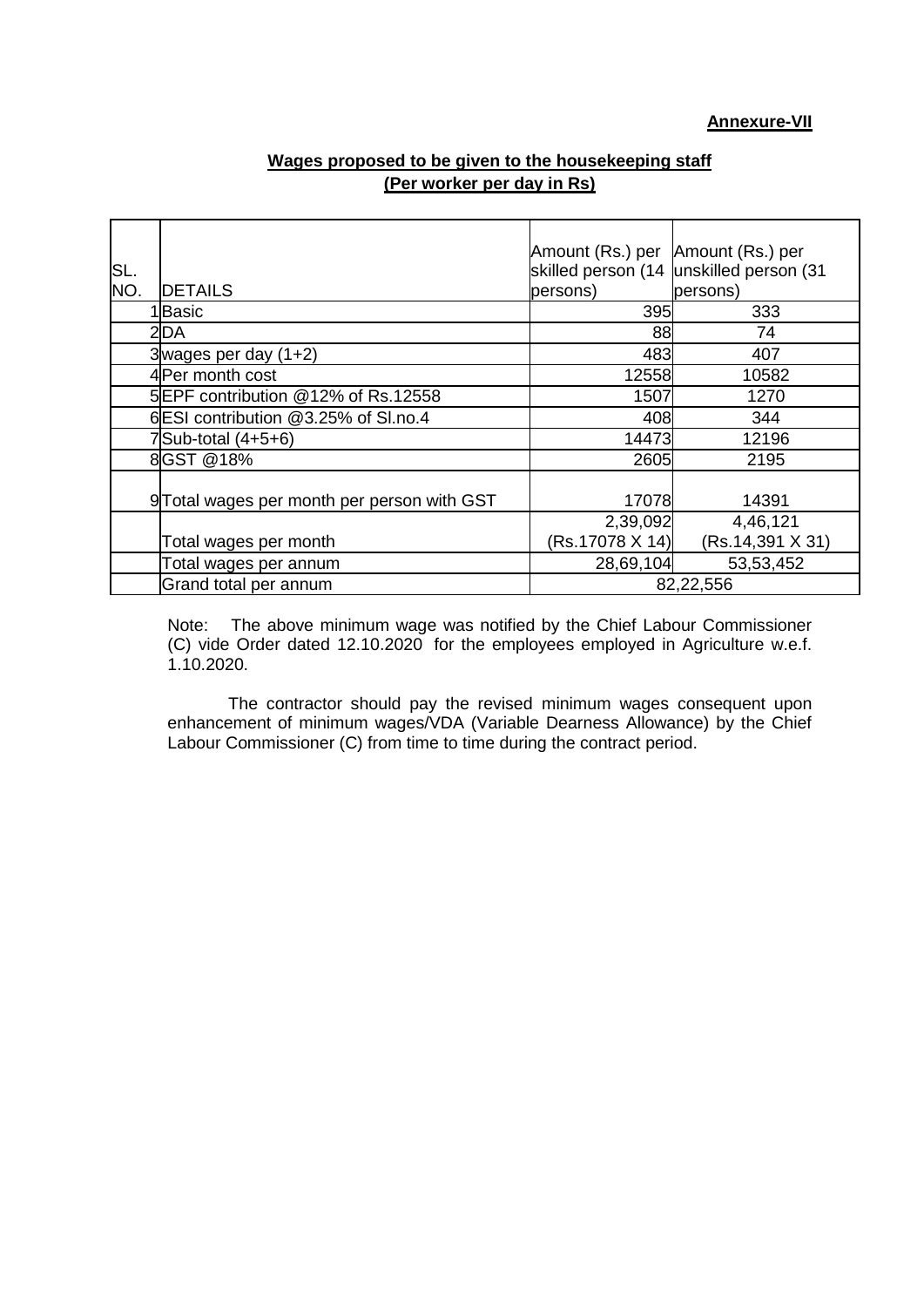#### **Statement showing the qualifications of the Unit Manager, Head Cook and Receptionist**

| SI. |                     | Name of the staff to be Qualifications and Duties and Responsibilities                                                                                                                                                                                                                                                        |
|-----|---------------------|-------------------------------------------------------------------------------------------------------------------------------------------------------------------------------------------------------------------------------------------------------------------------------------------------------------------------------|
| No. | deployed by the     |                                                                                                                                                                                                                                                                                                                               |
|     | contractor          |                                                                                                                                                                                                                                                                                                                               |
| 1.  | <b>Unit Manager</b> | Qualification: Degree or Diploma in Hotel and Catering                                                                                                                                                                                                                                                                        |
|     | (Catering)          | Management.                                                                                                                                                                                                                                                                                                                   |
|     |                     |                                                                                                                                                                                                                                                                                                                               |
|     |                     | <b>Experience: 10 years</b>                                                                                                                                                                                                                                                                                                   |
|     |                     | <b>Duties and Responsibilities:</b>                                                                                                                                                                                                                                                                                           |
|     |                     | Catering Manager responsibilities includes planning<br>food and beverages menu, scheduling shifts and<br>coordinating food preparation and serving during<br>events. Knowledge of food and food hygiene (including<br>hazard analysis).                                                                                       |
| 2.  | <b>Head Cook</b>    | Qualification: Degree or Diploma in professional<br>cookery                                                                                                                                                                                                                                                                   |
|     |                     | <b>Experience: 10 years</b>                                                                                                                                                                                                                                                                                                   |
|     |                     | Head cooks are in-charge of coordinating kitchen<br>operations and assigning tasks to cooking personnel. A<br>typical sample resume for Head Cook lists tasks such<br>as planning menus, testing new recipes, overseeing<br>food preparation, making sure that hygiene standards<br>are respected and training new employees. |
| 3.  | <b>Receptionist</b> | <b>Qualification: Any Degree</b>                                                                                                                                                                                                                                                                                              |
|     |                     | Experience: Minimum 1 year                                                                                                                                                                                                                                                                                                    |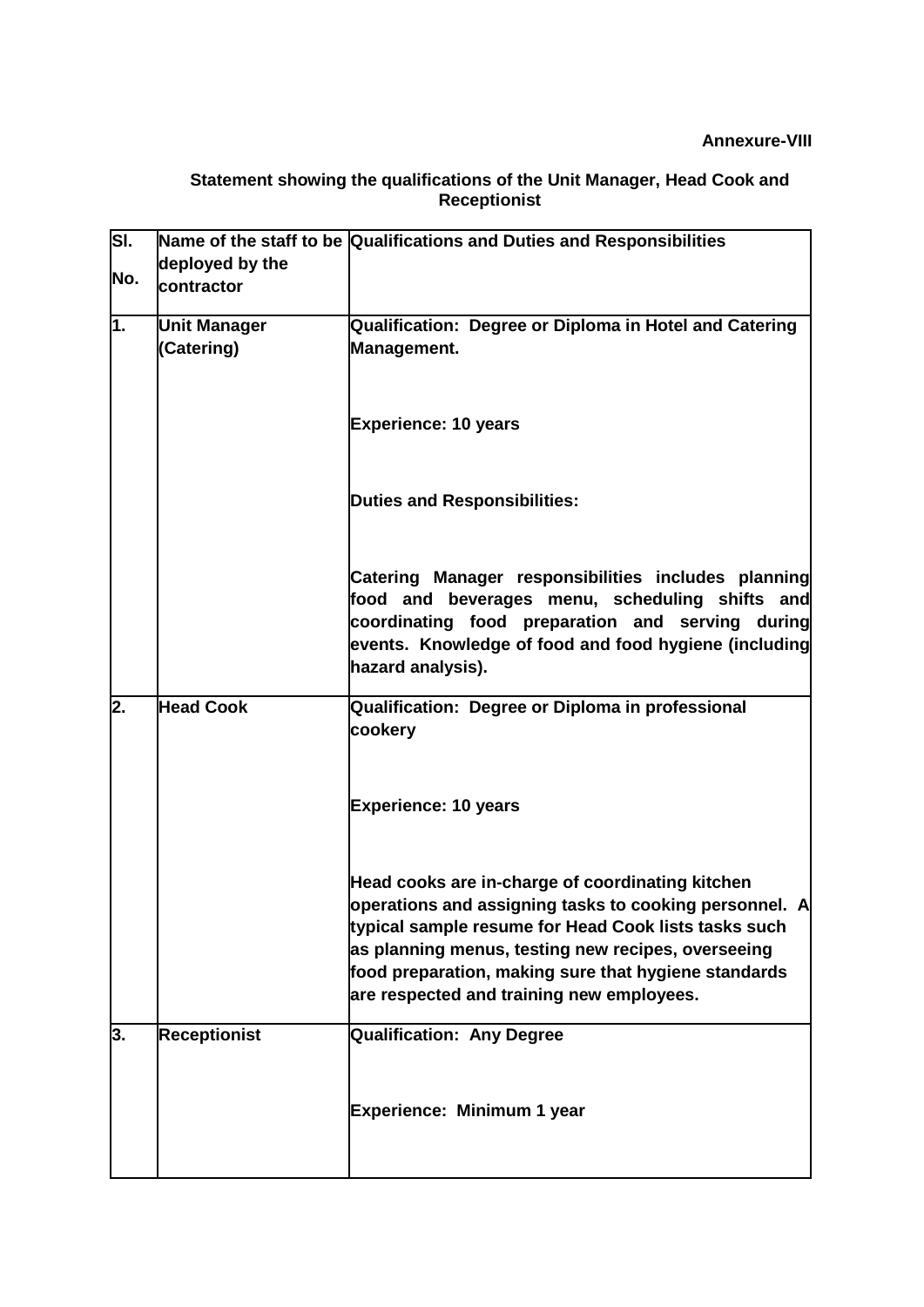| <b>Skills:</b>                                                                                                                                                                     |
|------------------------------------------------------------------------------------------------------------------------------------------------------------------------------------|
| Verbal and written communication skill.<br>Integrity and interpersonal skill.<br>Telephone skills.<br><b>Friendly and customer services</b><br>$\bullet$<br>Problem solving skill. |